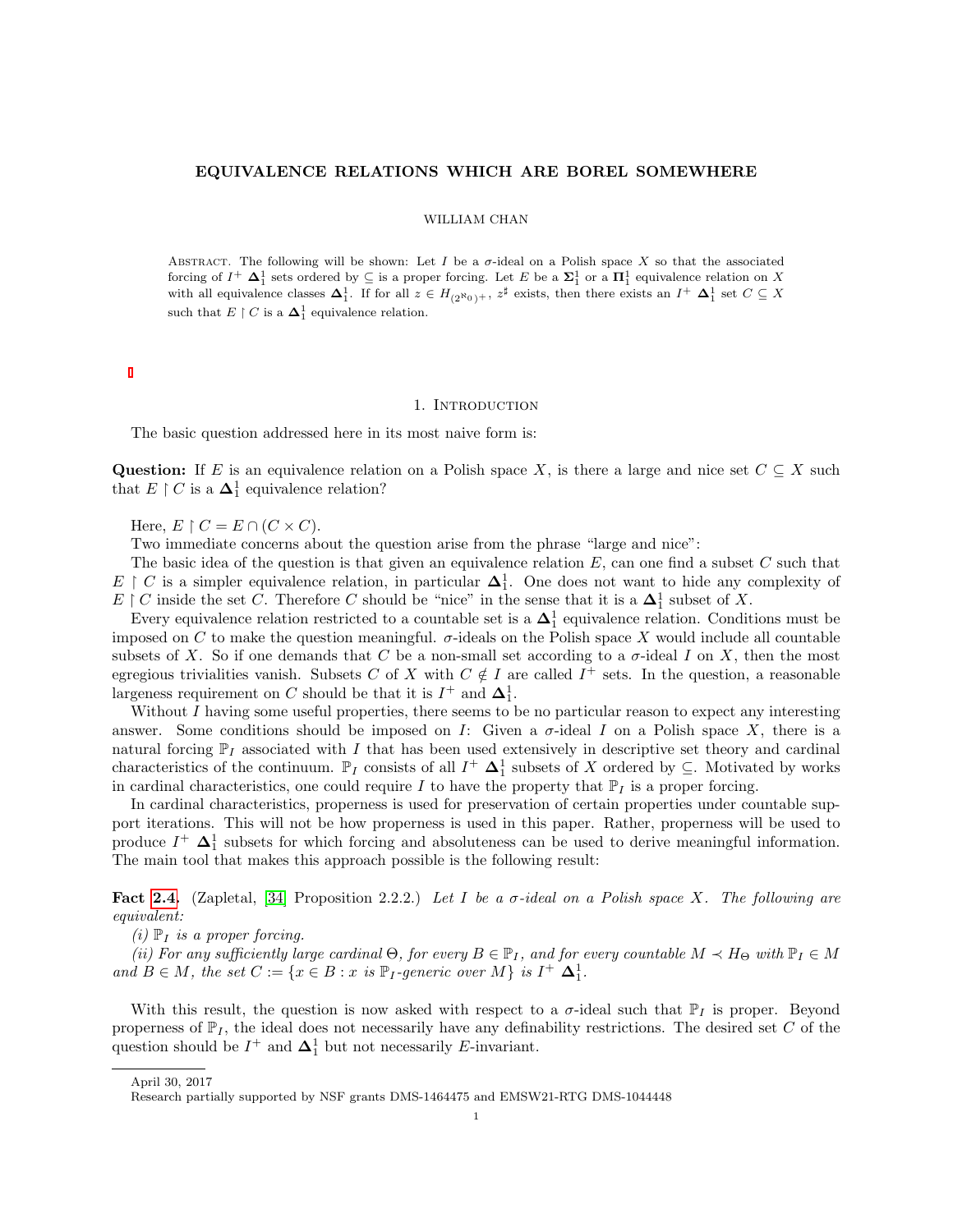A natural place to begin exploring this question is with the simplest class of definable equivalence relations just beyond  $\Delta_1^1$  equivalence relations: If I is a  $\sigma$ -ideal such that  $\mathbb{P}_I$  is proper and E is an  $\Sigma_1^1$  equivalence relation, is there an  $I^+ \Delta_1^1$  set C such that  $E \restriction C$  is  $\Delta_1^1$ ?

Unfortunately, the answer is no.

<span id="page-1-0"></span>**Fact 1.1.** ([\[19\]](#page-28-1)) There exists an  $\Sigma_1^1$  equivalence relation E and a  $\sigma$ -ideal I with  $\mathbb{P}_I$  proper such that for all  $I^+ \Delta_1^1$  set  $C, E \restriction C$  is not  $\Delta_1^1$ .

*Proof.* (See [\[19\]](#page-28-1), Example 4.25.) Let K be a  $\Sigma_1^1$  but not  $\Delta_1^1$  ideal on  $\omega$ . Define  $E_K$  on  $\omega(\omega_2)$  by x  $E_K$  y if and only if  $\{n \in \omega : x(n) \neq y(n)\} \in K$ .  $E_K$  is a  $\Sigma_1^1$  but not  $\Delta_1^1$  equivalence relation. (Note that it has non- $\mathbf{\Delta}^1_1$  classes.)

Let  $\mathbb{S}^{\omega}$  denote countable product of Sacks forcing, i.e.  $p \in \mathbb{S}^{\omega}$  if and only if p is a function on  $\omega$  so that for each n,  $p(n)$  is a perfect tree. If  $p \in \mathbb{S}^{\omega}$ , let  $[p] = \{x \in {}^{\omega}({}^{\omega}2) : (\forall n)(x(n) \in [p(n)])\}$ . Let I be the  $\sigma$ -ideal generated by  $\Delta_1^1$  sets that do not contain [p] for any  $p \in \mathbb{S}^\omega$ . [\[19\]](#page-28-1) Fact 9.25 (iii) shows that any  $I^+ \Delta_1^1$  set contains  $[p]$  for some  $p \in \mathbb{S}^{\omega}$ . This can be used to show that if B is  $I^+ \Delta_1^1$ , then  $E_K \leq_{\Delta_1^1} E_K \restriction B$ . Hence for every  $I^+ \Delta_1^1 B$ ,  $E_K \upharpoonright B$  is not a  $\Delta_1^1$  equivalence relation.

This suggests that in order to possibly obtain a positive answer, the equivalence relation considered should more closely resemble  $\Delta_1^1$  equivalence relations. An obvious feature of  $\Delta_1^1$  equivalence relations is that all their equivalence classes are  $\Delta_1^1$ . Kanovei, Sabok, and Zapletal then asked the following question of  $\Sigma_1^1$ equivalence relations which share this feature:

Question 1.2. ([\[19\]](#page-28-1) Question 4.28) If I is a  $\sigma$ -ideal on a Polish space X such that  $\mathbb{P}_I$  is proper and E is a  $\Sigma_1^1$  equivalence relation with all classes  $\Delta_1^1$ , then is there an  $I^+$   $\Delta_1^1$  set C such that  $E \restriction C$  is  $\Delta_1^1$ ?

Similarly, the question can be asked for the dual class of equivalence relations on the same projective level:

Question 1.3. If I is a  $\sigma$ -ideal on a Polish space X such that  $\mathbb{P}_I$  is proper and E is a  $\Pi_1^1$  equivalence relation with all classes  $\Delta_1^1$ , then is there an  $I^+$   $\Delta_1^1$  set C such that  $E \restriction C$  is  $\Delta_1^1$ ?

Again having all  $\Delta_1^1$  classes is necessary for a positive answer by considering the example from the proof of Fact [1.1](#page-1-0) using a  $\Pi_1^1$  ideal on  $\omega$ .

With these restrictions, the initial naive question becomes a rather robust question. Throughout the paper, the term "main question" will refer to questions of the former type for various classes of definable equivalence relations on Polish spaces. For concreteness, the reader should perhaps keep in mind the following explicit instance of the main question: If E is a  $\Sigma_1^1$  equivalence relation with all classes  $\Delta_1^1$ , is there a nonmeager or positive measure  $\Delta_1^1$  set C such that  $E \restriction C$  is a  $\Delta_1^1$  equivalence relation?

Section [2](#page-3-1) will provide the basic concepts from idealized forcing including the main tool about proper idealized forcings used throughout the paper. Some useful notations for expressing the main question are also introduced. The main question in a slightly stronger form is formalized.

Section [3](#page-4-0) will provide known results and examples to show that the main question has a positive answer for the most natural  $\Sigma_1^1$  equivalence relations with all  $\Delta_1^1$  classes. In particular, [\[19\]](#page-28-1) showed that  $\Sigma_1^1$  equivalence relations with all classes countable and equivalence relations  $\Delta_1^1$  reducible to orbit equivalence relations of Polish group actions have a positive answer to the main question.

Section [4](#page-7-0) will show that a positive answer to the main question for  $\Sigma_1^1$  equivalence relations with all  $\Delta_1^1$  classes follows from some large cardinal assumptions. In particular, it can be proved from iterability principles (such as the existence of a measurable cardinal):

**Theorem [4.22.](#page-13-0)** Let I be a  $\sigma$ -ideal on a Polish space X such that  $\mathbb{P}_I$  is proper. Let E be a  $\Sigma_1^1$  equivalence relation on X with all classes  $\Delta_1^1$ . If for all  $z \in \omega$ ,  $z^{\sharp}$  exists and  $(\chi_E^I)^{\sharp}$  exists, then there is an  $I^+$   $\Delta_1^1$  set C such that  $E \restriction C$  is  $\Delta_1^1$ .

Here  $\chi_E^I$  is a set depending on I and E. This set  $\chi_I^E$  is in  $H_{(2^{\aleph_0})^+}$  so it is a fairly small set. More explicitly,  $\chi_E^I$  is a triple  $\langle \mathbb{P}_I, \mu_E^I, \sigma_E^I \rangle$ , where  $\mu_E^I, \sigma_E^I \in V^{\mathbb{P}_I}$  are names that witness two existential formulas. In fact, these two names can be chosen a bit more constructively using the fullness or maximality property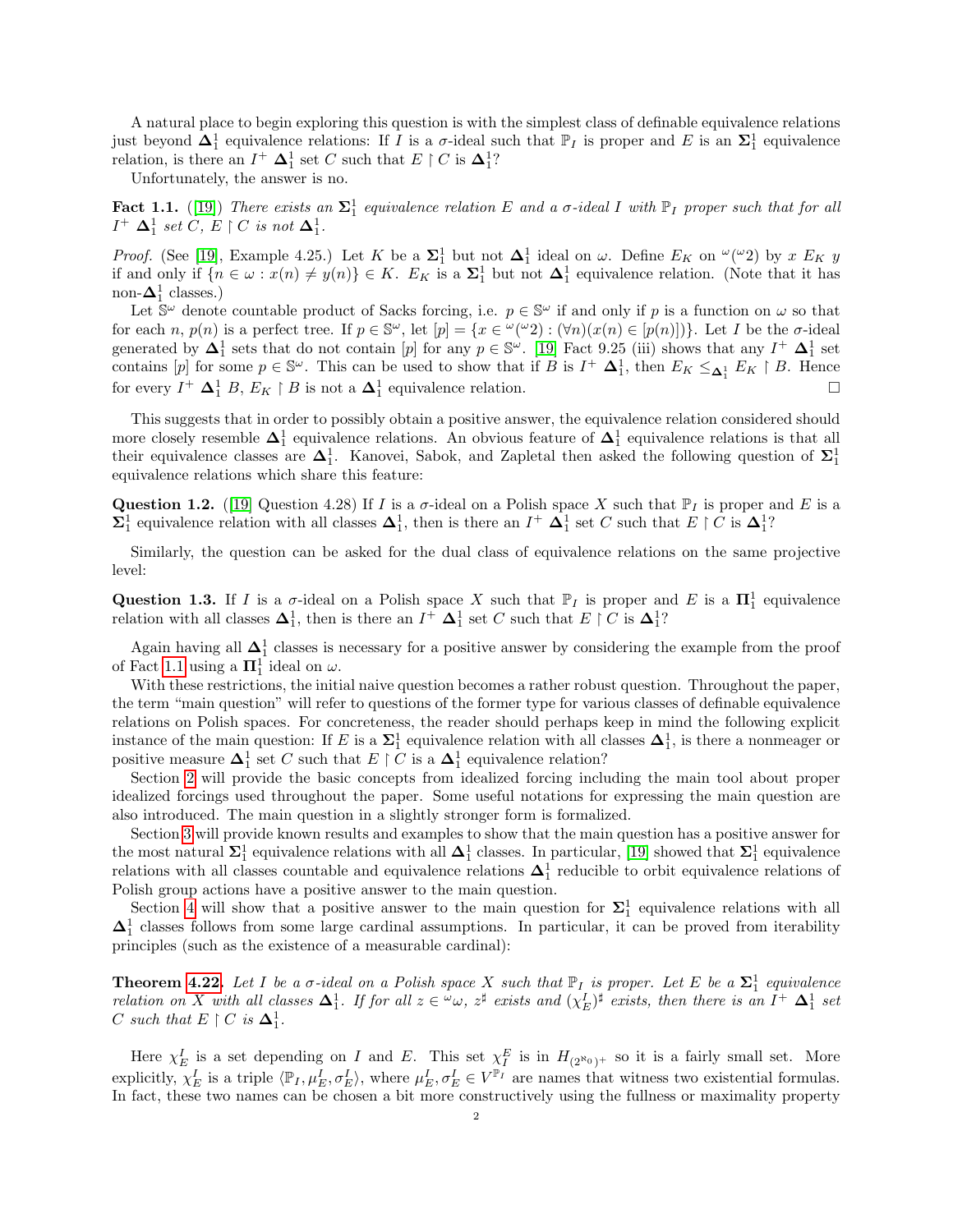of forcing. In particular, there is a positive answer to the main question for  $\Sigma_1^1$  equivalence relations with all  $\Delta_1^1$  classes if there exists a Ramsey cardinal.

After showing the positive answer follows from certain large cardinal principles, a natural question would be whether the negative answer to the main question holds in  $L$  or forcing extensions of  $L$ , only assuming mild large cardinal assumptions if necessary. The next sections give partial results for a positive answer using different and weaker consistency assumptions for a restricted class of equivalence relations or ideals. Although these results are inherently interesting, these sections should be understood as an attempt to find situations that can not be used to produce a counterexample to a positive answer to the main question. These results seem to enforce the intuition that a universe with very weak large cardinals may be the ideal place to search for such a counterexample.

In Section [5,](#page-14-0) it will be shown that  $I_{\text{countable}}$ , the ideal of countable sets, and  $I_{E_0}$ , the  $\sigma$ -ideal generated by  $\Delta_1^1$  sets on which  $E_0$  is smooth, will always give a positive answer to the main question for  $\Sigma_1^1$  equivalence relation with all  $\Delta^1_1$  classes. The associated forcings for these two  $\sigma$ -ideals are Sacks forcing and Prikry-Silver forcing, respectively. The meager ideal,  $I_{\text{meager}}$ , and the Lebesgue null ideal,  $I_{\text{null}}$ , have as their associated forcing, the Cohen forcing and random real forcing, respectively. Under  $MA + \neg CH$ , the main question has a positive answer for the meager and null ideal:

**Theorem [5.15.](#page-16-0)** (ZFC + MA +  $\neg$ CH) Let I be either I<sub>null</sub> or I<sub>meager</sub>. Let E be a  $\Sigma_1^1$  equivalence relation with all classes  $\Delta_1^1$ . Then there exists an  $I^+ \Delta_1^1$  set C such that  $E \restriction C$  is  $\Delta_1^1$ .

Section [6](#page-16-1) will consider thin  $\Sigma_1^1$  equivalence relations, i.e., equivalence relations with no perfect set of inequivalent elements. Burgess showed that such equivalence relations have at most  $\aleph_1$  many equivalence classes. This suggests that the main question for thin  $\Sigma_1^1$  equivalence relations with all  $\Delta_1^1$  classes should be approached combinatorially using covering numbers and the properness of  $\mathbb{P}_I$ . For example assuming PFA, there is a positive answer for all  $\sigma$ -ideals I with  $\mathbb{P}_I$  proper and E a thin  $\Sigma_1^1$  equivalence relation with all classes  $\Delta_1^1$ . However, the combinatorial approach is not the right one. Using definability ideas, the main question for thin  $\Sigma_1^1$  equivalence relations (even without all  $\Delta_1^1$  classes) has a strong positive answer:

**Theorem [6.8.](#page-17-0)** (ZFC) If I is a  $\sigma$ -ideal such that  $\mathbb{P}_I$  is proper and E is a thin  $\Sigma_1^1$  equivalence relation, then there exists a  $I^+$   $\Delta_1^1$  set C such that C is contained in a single E-class.

Section [7](#page-18-0) will show that a positive answer for  $\Pi_1^1$  equivalence relations with all  $\Delta_1^1$  classes follows from sharps in much the same way as in the  $\Sigma^1_1$  case:

**Theorem [7.12.](#page-19-0)** Let I be a  $\sigma$ -ideal on a Polish space X such that  $\mathbb{P}_I$  is proper. Let E be a  $\Pi_1^1$  equivalence relation on X with all classes  $\Delta_1^1$ . If for all  $z \in \omega$ ,  $z^{\sharp}$  exists and  $(\chi_E^I)^{\sharp}$  exists, then there is an  $I^+$   $\Delta_1^1$  set C such that  $E \restriction C$  is  $\Delta_1^1$ .

The set  $\chi_E^I$  is defined similarly to the  $\Sigma_1^1$  case.

Section [8](#page-19-1) will consider  $\Pi_1^1$  equivalence relations with all classes countable. As mentioned above, ZFC can provide a positive answer to the main question for  $\Sigma_1^1$  equivalence relation with all countable classes. In the  $\Pi_1^1$  case, there is insufficient absoluteness to carry out the same proof. However, from the consistency of a remarkable cardinal, one can obtain the consistency of a positive answer to the main question for  $\Pi_1^1$ equivalence relation with all countable classes:

**Theorem [8.10.](#page-22-0)** Let  $\kappa$  be a remarkable cardinal in L. Let  $G \subseteq Coll(\omega, \langle \kappa \rangle)$  be Coll $(\omega, \langle \kappa \rangle)$  generic over L. In  $L[G]$ , if I is a  $\sigma$ -ideal with  $\mathbb{P}_I$  proper and E is a  $\Pi_1^1$  equivalence relation with all classes countable, then there exists some  $I^+ \Delta_1^1$  set C such that  $E \restriction C$  is  $\Delta_1^1$ .

There is also a similar result using a weakly compact cardinal but  $\mathbb{P}_I$  must be a  $\aleph_1$ -c.c. forcing.

In fact, much more holds in the model from the above theorem. Using some ideas of Neeman and Norwood, there is actually a positive answer to the main question for all equivalence relations in  $L(\mathbb{R})$  with all classes  $\Delta_1^1$  in the above model. (See [\[6\]](#page-27-0).)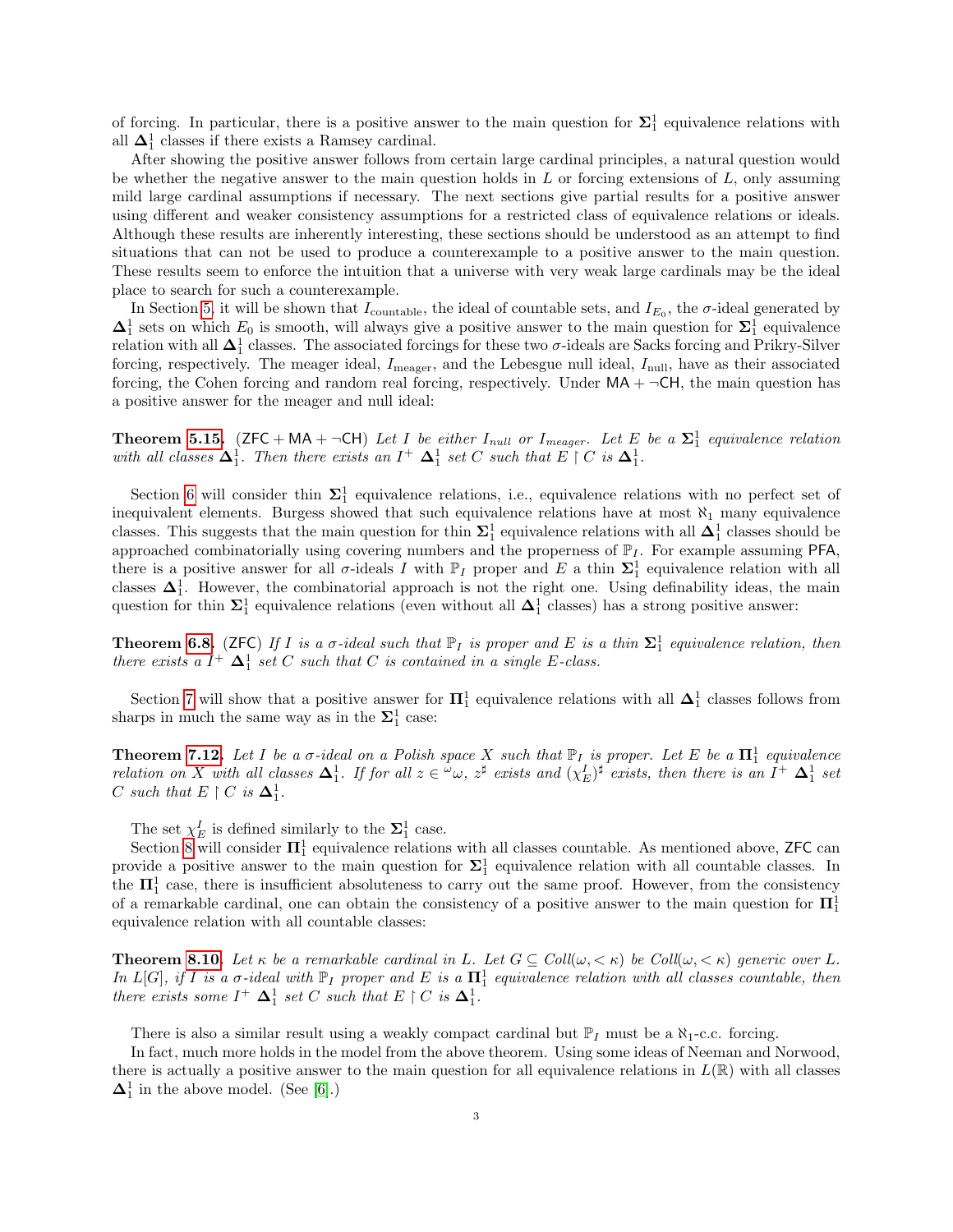Section [9](#page-22-1) will show that in L, the main question for  $\Delta_2^1$  equivalence relations with all classes  $\Delta_1^1$  (in fact countable) is false.

**Theorem [9.9.](#page-24-0)** In L, there is a  $\Delta_2^1$  equivalence relation with all classes countable such that for all  $\sigma$ -ideals *I* and all  $I^+$   $\Delta_1^1$  sets C,  $E \restriction C$  is not  $\Delta_1^1$ .

[\[8\]](#page-27-1) has shown that a positive answer to the main question for projective equivalence relations with all classes  $\mathbf{\Delta}^1_1$  holds under strong large cardinal assumptions.

Finally, the last section will summarize the work of the paper from the point of view of showing the consistency of a negative answer to the main question. Related questions will be introduced. Some dubious speculations about how a negative answer could be obtained will be discussed.

Drucker, in [\[11\]](#page-28-2), has independently obtained some results that are very similar to those which appear in this paper: He has shown that a positive answer to the main question follows from a measurable cardinal using similar ideas to those appearing in Section [4.](#page-7-0) He has obtained results for σ-ideals whose forcings are provably  $\aleph_1$ -c.c. which are similar to Section [5.](#page-14-0) Drucker also proved the results of Section [9](#page-22-1) of this paper using a very similar equivalence relation. In [\[11\]](#page-28-2), Drucker also considers more general forms of canonization than that which appears in this paper.

Since this paper, more progress has been made concerning positive answers to the main question for larger classes of equivalence relations. [\[8\]](#page-27-1) used arguments involving homogeneous trees and games to establish a positive answer to the main question for projective equivalence relations (and beyond) with all classes  $\Delta_1^1$ under strong large cardinal and determinacy assumptions. [\[6\]](#page-27-0) shows that an upper on the consistency strength of a positive answer to the main question for  $L(\mathbb{R})$  equivalence relations with all classes  $\Delta_1^1$  is the existence of a remarkable cardinal. [\[27\]](#page-28-3) has shown that a positive answer holds for more general forms of the main question for more abstract pointclasses under  $AD^+$ .

The author would like to thank Ohad Drucker, Sy-David Friedman, and Alexander Kechris for many helpful discussions about this paper.

### 2. BASIC CONCEPTS

<span id="page-3-1"></span>This section reviews the basics of idealized forcing and formalizes the main question of interest.

**Definition 2.1.** Let I be a  $\sigma$ -ideal on a Polish space X. Let  $\mathbb{P}_I$  be the collection of all  $I^+ \Delta_1^1$  subsets of X. Let  $\leq_{\mathbb{P}_I}=\subseteq$ . Let  $1_{\mathbb{P}_I}=X$ .  $(\mathbb{P}_I,\leq_{\mathbb{P}_I},1_{\mathbb{P}_I})$  is the forcing associated with the ideal I.

<span id="page-3-2"></span>**Fact 2.2.** Let I be a  $\sigma$ -ideal on a Polish space X. There is a  $\mathbb{P}_I$ -name  $\dot{x}_{gen}$  such that for all  $\mathbb{P}_I$ -generic filters G over V and all B which are  $\Delta_1^1$  coded in V,  $B \in G$  if and only if  $\dot{x}_{gen}[G] \in B$ .

*Proof.* See [\[34\]](#page-28-0), Proposition 2.1.2.

**Definition 2.3.** Let I be a  $\sigma$ -ideal on a Polish space X. Let  $M \prec H_{\Theta}$  be a countable elementary substructure for some cardinal  $\Theta$ .  $x \in X$  is  $\mathbb{P}_I$ -generic over M if and only if the set  $\{A \in \mathbb{P}_I \cap M : x \in A\}$  is a  $\mathbb{P}_I$ -generic filter over M.

<span id="page-3-0"></span>**Fact 2.4.** Let I be a  $\sigma$ -ideal on a Polish space X. The following are equivalent:

 $(i)$   $\mathbb{P}_I$  is a proper forcing.

(ii) For any sufficiently large cardinal  $\Theta$ , for every  $B \in \mathbb{P}_I$ , and for every countable  $M \prec H_{\Theta}$  with  $\mathbb{P}_I \in M$ and  $B \in M$ , the set  $C := \{x \in B : x \text{ is } \mathbb{P}_I\text{-}generic over M\}$  is  $I^+ \Delta_1^1$ .

Proof. See [\[34\]](#page-28-0), Proposition 2.2.2. Since this is the most important tool in this paper, a proof will be sketched:

(i)  $\Rightarrow$  (ii) Let  $B \in \mathbb{P}_I \cap M$  be arbitrary. It is straightforward to show that C is  $\Delta_1^1$ . Suppose  $C \in I$ . Then by Fact [2.2,](#page-3-2)  $B \Vdash_{\mathbb{P}_I}^V \dot{x}_{\text{gen}} \notin C$ . This implies that there is some  $D \subseteq \mathbb{P}_I$  which is dense,  $D \in M$ , and  $B \Vdash_{\mathbb{P}_I}^V \check{M} \cap \check{D} \cap \dot{G} = \emptyset$ . Therefore, there can be no  $(M, \mathbb{P}_I)$ -generic condition below B.  $\mathbb{P}_I$  is not proper.

 $(ii) \Rightarrow (i)$  Let  $B \in \mathbb{P}_I \cap B$  be arbitrary. Suppose  $C \notin I$ . Then  $C \Vdash_{\mathbb{P}_I}^V \dot{x}_{\text{gen}} \in C$ . So for all  $D \subseteq \mathbb{P}_I$  with  $D$ dense and  $D \in M$ ,  $C \Vdash^V_{\mathbb{P}_I} \check{M} \cap \check{D} \cap \dot{G} \neq \emptyset$ .  $C$  is an  $(M, \mathbb{P}_I)$ -generic condition below  $B$ .  $\mathbb{P}_I$  is proper.  $\Box$ 

The following is some convenient notation: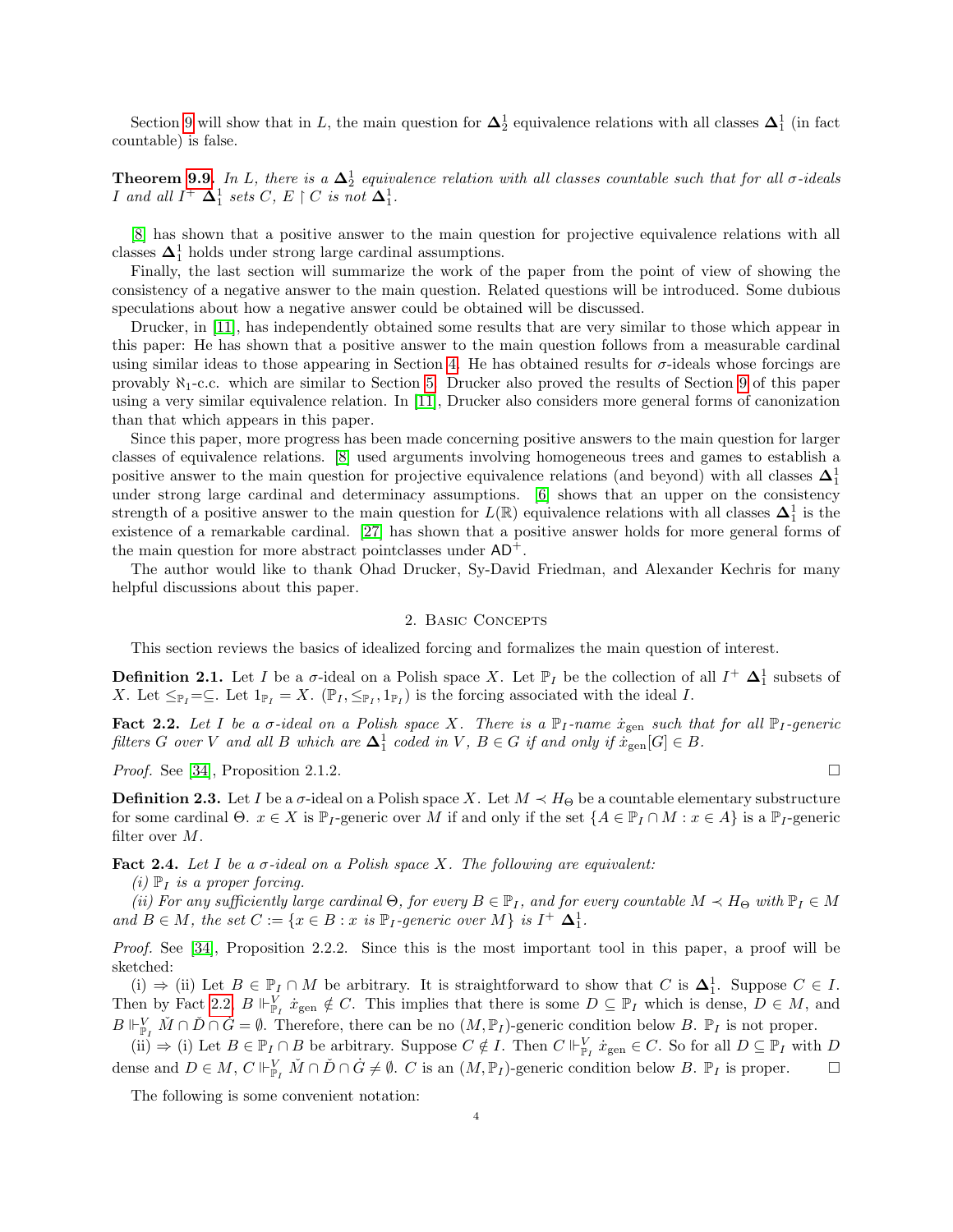**Definition 2.5.** ([\[19\]](#page-28-1) Definition 1.15) Let  $\Lambda$  and  $\Gamma$  be classes of equivalence relations defined on  $\Delta_1^1$  subsets of Polish spaces. Let I be a  $\sigma$ -ideal on a Polish space X. Define  $\Lambda \to_I \Gamma$  to mean: for all B which are  $I^+$  $\Delta_1^1$  subsets of X and every equivalence relation E defined on X such that  $E \upharpoonright B \in \Lambda$ , there exists an  $I^+ \Delta_1^1$ set  $C \subseteq B$  such that  $E \restriction C \in \Gamma$ .

The following are some of the classes of equivalence relations that will appear later.

**Definition 2.6.** For any Polish space  $X$ , ev denotes the full equivalence relation on  $X$  consisting of a single class.

For any Polish space  $X$ , id is the equality equivalence relation.

 $\Delta_1^1$  denotes the class of all  $\Delta_1^1$  equivalence relations defined on  $\Delta_1^1$  subsets of Polish spaces. (In context, it should be clear when  $\Delta_1^1$  refers to the class of equivalence relations or just the  $\Delta_1^1$  definable subsets.)

 $\Sigma^1_1$  $\Delta_1^1$  is the class of all  $\Sigma_1^1$  equivalence relations defined on  $\Delta_1^1$  subsets of Polish spaces with all classes  ${\bf \Delta}^1_1.$ 

 $\Pi^1_1$  $\Delta_1^1$  is the class of all  $\mathbf{\Pi}_1^1$  equivalence relations defined on  $\Delta_1^1$  subsets of Polish spaces with all classes  ${\bf \Delta}^1_1.$ 

 $\Delta_1^1$   $\Delta_1^1$  is the class of all  $\Delta_2^1$  equivalence relations defined on  $\Delta_1^1$  subsets of Polish spaces with all classes  ${\bf \Delta}^1_1.$ 

A thin equivalence relation is an equivalence relation with no perfect set of inequivalent elements.

 $\Sigma_1^1$ <sup>thin</sup> is the class of all thin  $\Sigma_1^1$  equivalence relations defined on  $\Delta_1^1$  subsets of Polish spaces.

 $\Sigma_1^1$ <sup>thin</sup>  $\Delta_1^1$  is the class of all thin  $\Sigma_1^1$  equivalence relations defined on  $\Delta_1^1$  subsets of Polish spaces and have all classes  $\mathbf{\Delta}^1_1$ .

 $\Pi_1^{1\ \, \aleph_0}$  denotes the class of all  $\Pi_1^1$  equivalence relations with all classes countable and defined on  $\Delta_1^1$  subsets of Polish spaces.

A thin set is a set without a perfect subset.

Let  $\Pi_1^1$ <sup>thin</sup> denote the class of all  $\Pi_1^1$  equivalence relations with all classes thin and defined on  $\Delta_1^1$  subsets of Polish spaces.

Kanovei, Sabok, and Zapletal asked the following question:

<span id="page-4-3"></span>Question 2.7. ([\[19\]](#page-28-1) Question 4.28) If I is a  $\sigma$ -ideal on a Polish space X such that  $\mathbb{P}_I$  is proper, then does  $\mathbf{\Sigma}^1_1$  $\mathbf{\Delta}^1_1 \rightarrow_I \mathbf{\Delta}^1_1 \text{ hold?}$ 

This paper will address this question and its various related forms for other classes of definable equivalence relations.

### 3. Examples

<span id="page-4-0"></span>This section gives known results concerning the main question and some examples.

<span id="page-4-1"></span>**Proposition 3.1.** Let  $\Gamma_1$  denote the class of equivalence relations  $\Delta_1^1$  reducible to orbit equivalence relations of Polish group actions. Then  $\Gamma_1 \to_I \Delta^1$  for any  $\sigma$ -ideal I on X such that  $\mathbb{P}_I$  is proper.

*Proof.* See [\[19\]](#page-28-1), Theorem 4.26.

The main question also holds for  $\Sigma_1^1$  equivalence relations with all classes countable. The following is an example of a  $\Sigma_1^1$  but not  $\Delta_1^1$  equivalence relation with classes of size at most two: Let  $A \subseteq {}^{\omega}2$  be any  $\Sigma_1^1$ but not  $\Delta_1^1$  set. Define the equivalence relation E on  $\omega_2 \times 2$  by

$$
(x,i) E (y,j) \Leftrightarrow (x = y \land i = j) \lor (x = y \land x \in A).
$$

E is  $\Sigma_1^1$ . For all  $z \in \omega_2$ ,  $z \in A$  if and only if  $(z, 0)$  E  $(z, 1)$ . E can not be  $\Delta_1^1$ .

<span id="page-4-2"></span>**Proposition 3.2.** Let  $\Gamma_2$  denote the class of  $\Sigma_1^1$  equivalence relations with all classes countable. Then  $\Gamma_2 \rightarrow_I \Delta^1_1$  for any  $\sigma$ -ideal I on X such that  $\mathbb{P}_I$  is proper.

Proof. See [\[19\]](#page-28-1), Theorem 4.27. The proof is provided below to emphasize a particular observation.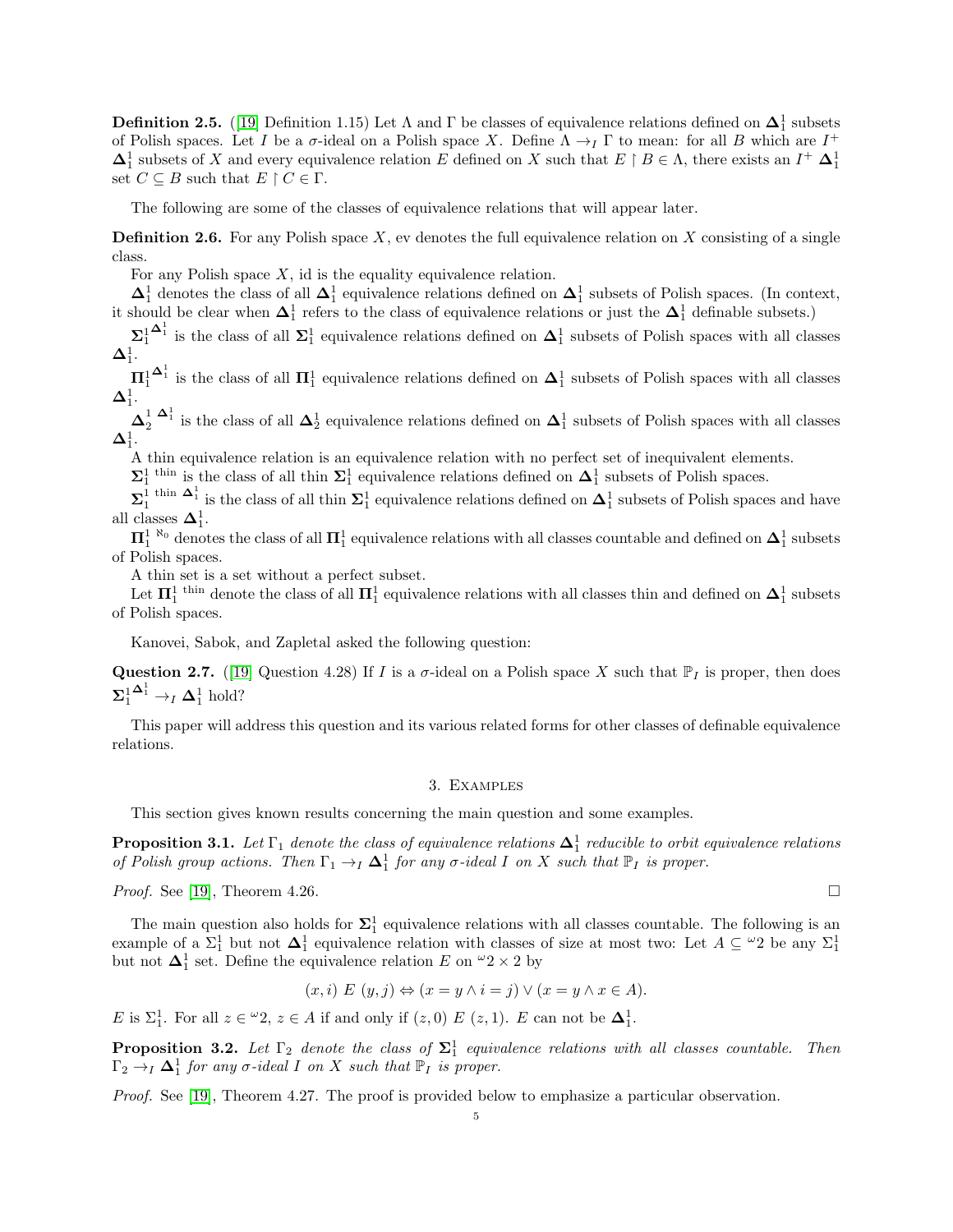Fix a  $B \subseteq X$  which is  $I^+ \Delta_1^1$ . As E is  $\Sigma_1^1$ , there exists some  $z \in {}^{\omega}2$  such that E is  $\Sigma_1^1(z)$ . For each  $x \in X$ ,  $[x]_E$  is  $\Sigma_1^1(x, z)$ . Since every  $\Sigma_1^1(x, z)$  set with a non- $\Delta_1^1(x, z)$  element has a perfect subset (see [\[24\]](#page-28-4) Theorem 6.3), the statement "all E-classes are countable" is equivalent to

$$
(\forall x)(\forall y)(y \ E \ x \Rightarrow y \in \Delta_1^1(x, z))
$$

As the relation " $y \in \Delta_1^1(x, z)$ " in variables x and y is  $\Pi_1^1(z)$ , the above is  $\Pi_1^1(z)$ . By Mostowski absoluteness,  $1_{\mathbb{P}_I}$   $\Vdash_{\mathbb{P}_I}$  "all E-classes are countable". There is some  $\mathbb{P}_I$ -name  $\tau$  such that  $B \Vdash_{\mathbb{P}_I} \tau \in {}^{\omega}X \wedge {}^{\omega}Y$  $\tau$  enumerates  $[x_{gen}]_E$ . By [\[34\]](#page-28-0) Proposition 2.3.1, there exists some  $B' \subseteq B$  with  $B' \in \mathbb{P}_I$  and a  $\Delta_1^1$  function f such that  $B' \Vdash_{\mathbb{P}_I} f(\dot{x}_{\text{gen}}) = \tau$ . Choose  $M \prec H_{\Theta}$  with  $\Theta$  sufficiently large and M contains  $\mathbb{P}_I$ ,  $B'$ ,  $\tau$ , and the code for f. By Fact [2.4,](#page-3-0) let  $C \subseteq B'$  be the  $I^+ \Delta_1^1$  set of  $\mathbb{P}_I$ -generic over M elements in  $B'$ .

The claim is that for  $x, y \in C$ ,  $x \in y$  if and only if  $(\exists n)(f(n) = y)$ . This is because, for all  $x \in C$ ,  $M[x] \models f(x)$  enumerates  $[x]_E$ . Let N be the Mostowski collapse of  $M[x]$ . One can always assume the transitive closure of elements of X is a subset of M (for instance, one could have identified X with  $\omega_{\mu}$ ). Therefore the Mostowski collapse map does not move elements of X. Hence  $N \models f(x)$  enumerates  $[x]_E$ . The statement " $f(x)$  enumerates  $[x]_E$ " is the conjunction of a  $\Sigma_1^1$  and  $\Pi_1^1$  formula coded in N. By Mostowski absoluteness,  $f(x)$  enumerates  $[x]_E$  in V. This proves the claim. Thus  $E \restriction C$  is a  $\Delta_1^1$  equivalence relation.  $\Box$ 

By the work above, for each x which is  $\mathbb{P}_I$ -generic over M,  $M[x] \models [x]_E$  is countable. So in  $M[x]$ , there exists some real  $u_x$  such that  $u_x$  codes an enumeration of  $[x]_E$ . In  $M[x]$ ,  $[x]_E$  is  $\Delta_1^1(u_x)$ . In the above proof, one showed that  $u_x$  remains an enumeration of  $[x]_E$  even in V. So  $[x]_E$  is  $\Delta_1^1(u_x)$  even in V. This observation is the quintessential idea of the proof of the positive answer for the main question assuming large cardinal properties. Note that in the above proof, there was a  $\Delta_1^1$  function f which uniformly provided the enumeration of  $[x]_E$  for each  $x \in C$ . This feature is not necessary.

Below, positive answers to the main question will be demonstrated for some specific equivalence relations.

**Definition 3.3.** For each  $x \in \omega_2$ ,  $\omega_1^x$  is the least x-admissible ordinal above  $\omega$ . Define the equivalence relation  $F_{\omega_1}$  on  $\omega_2$  by  $x F_{\omega_1} y$  if and only if  $\omega_1^x = \omega_1^y$ .

 $F_{\omega_1}$  is an  $\Sigma_1^1$  equivalence relation with all classes  $\mathbf{\Delta}_1^1$ .

**Example 3.4.** Let I be a  $\sigma$ -ideal on  ${}^{\omega}2$  with  $\mathbb{P}_I$  proper. Then  $\{F_{\omega_1}\} \to_I \{\text{ev}\}\)$ , i.e. there is an  $I^+$  class.

*Proof.* Let B be an arbitrary  $I^+$   $\Delta_1^1$  set. Choose  $M \prec H_{\Theta}$  where  $\Theta$  is a sufficiently large cardinal and  $\mathbb{P}_I, B \in M$ . By Fact [2.4,](#page-3-0) let  $C \subseteq B$  be the  $I^+$   $\Delta_1^1$  set of  $\mathbb{P}_I$ -generic over M reals in B. For each  $x \in C$ ,  $\omega_1^x \in M[x] \cap ON$ . Since the ground model and the forcing extension have the same ordinals (by properness),  $\omega_1^x \in M \cap \text{ON}$ . For each  $\alpha \in \text{ON}$ , let  $F_{\omega_1}^{\alpha} = \{x \in {}^{\omega}2 : \omega_1^x = \alpha\}$ . Each  $F_{\omega_1}^{\alpha} = \emptyset$  or is an  $F_{\omega_1}$ -class.  $C=\bigcup_{\alpha\in M\cap\text{ON}} F_{\omega_1}^{\alpha}\cap C$ . Since  $F_{\omega_1}$ -classes are  $\Delta_1^1$ ,  $F_{\omega_1}^{\alpha}\cap C$  is  $\Delta_1^1$  for all  $\alpha$ . As M is countable,  $M\cap\text{ON}$ is countable. There exists some  $\alpha \in M \cap ON$  such that  $F_{\omega_1}^{\alpha} \cap C$  is  $I^+$  since I is a  $\sigma$ -ideal. For this  $\alpha$ ,  $F_{\omega_1} \restriction F_{\omega_1}^{\alpha} \cap C = \text{ev} \restriction F_{\omega_1}^{\alpha}$  $\cap$  C.

Since  $M \prec H_{\Theta}$ , for each  $x \in C$ , there exists a countable admissible ordinal  $\alpha > \omega_1^x$  with  $\alpha \in M$ . By Sacks theorem applied in M, let  $y \in M$  be such that  $\omega_1^y = \alpha$ . Then  $[x]_{F_{\omega_1}}$  is  $\Delta_1^1(y)$ . Again the phenomenon described above occurs: there exist some  $y \in M[x]$  (in fact  $y \in M$ ) such that  $M[x] \models [x]_{F_{\omega_1}}$  is  $\Delta_1^1(y)$  and  $V \models [x]_{F_{\omega_1}}$  is  $\Delta_1^1(y)$ .

Actually,  $F_{\omega_1}$  is classifiable by countable structures. Proposition [3.1](#page-4-1) would have already shown  $\{F_{\omega_1}\}\to_I$  $\mathbf{\Delta}^1_1$ . See [\[7\]](#page-27-2) for more information about  $F_{\omega_1}$ .

**Definition 3.5.** Define the equivalence relation  $E_{\omega_1}$  on  $\omega_2$  by

 $x E_{\omega_1} y \Leftrightarrow (x \notin \text{WO} \land y \notin \text{WO}) \lor (\text{ot}(x) = \text{ot}(y))$ 

where WO is the set of reals coding well-orderings and, for  $x \in WO$ , ot $(x)$  is the order type of the linear order coded by x.

 $E_{\omega_1}$  is a  $\Sigma_1^1$  equivalence relation with all classes  $\Delta_1^1$  except for one  $\Sigma_1^1$  class consisting of the reals that do not code wellfounded linear orderings.

**Example 3.6.** Let I be a  $\sigma$ -ideal on  $\omega_2$  with  $\mathbb{P}_I$  proper. Then  $\{E_{\omega_1}\}\to_I \{\text{ev}\}.$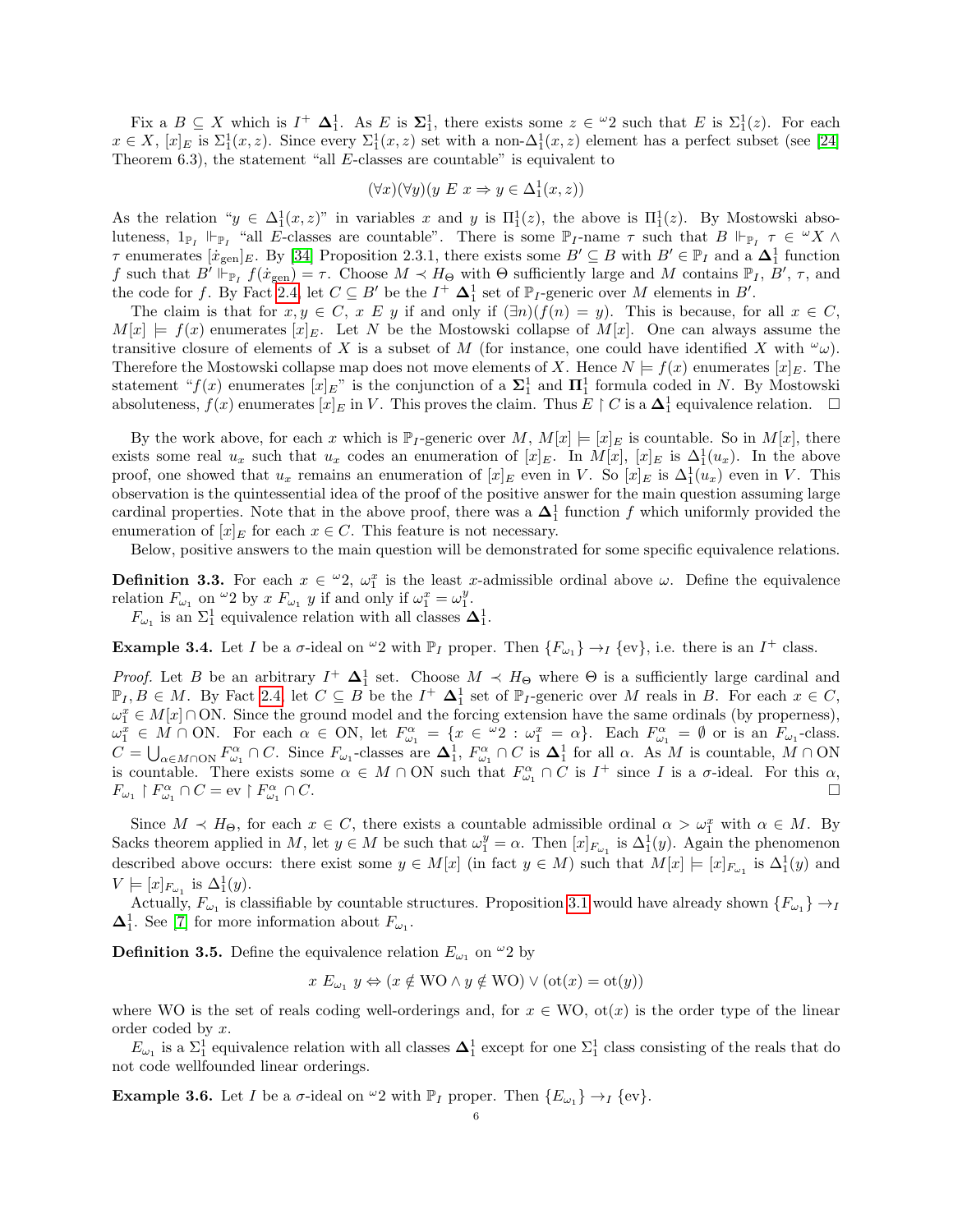*Proof.* Let  $B \subseteq {}^{\omega}2$  be  $I^+ \Delta_1^1$ .

(Case I) There exists some  $B' \leq_{\mathbb{P}_I} B$  such that  $B' \Vdash_{\mathbb{P}_I} \dot{x}_{\text{gen}} \notin \mathcal{W}$ O: Let  $M \prec H_{\Theta}$  be a countable elementary structure with  $\Theta$  a sufficiently large cardinal and  $\mathbb{P}_I, B' \in M$ . By Fact [2.4,](#page-3-0) let  $C \subseteq B'$  be the  $I^+$   $\Delta_1^1$  set of all  $\mathbb{P}_I$ -generic over M reals in B'. Let  $x \in C$ . By Fact [2.2,](#page-3-2) let  $G_x \subseteq \mathbb{P}_I$  be the generic filter associated with x.  $B' \in G_x$  since  $x \in B'$ .  $B' \Vdash_{\mathbb{P}_I} \dot{x}_{gen} \notin WO$  implies that  $M[x] \models x \notin WO$ . Let N be the Mostowski collapse of  $M[x]$ . Since the Mostowski collapse map does not move reals,  $x \in N$ . Also  $N \models x \notin \text{WO}$ . Since WO is  $\Pi_1^1$ ,  $V \models x \notin \text{WO}$ . Hence  $E \restriction C$  consists of a single class. So  $E \restriction C = \text{ev} \restriction C$ .

(Case II)  $B \Vdash_{\mathbb{P}_I} \dot{x}_{gen} \in \mathbb{W}$ O: Then choose  $M \prec H_{\Theta}$ , a countable elementary substructure, and  $\Theta$  a sufficiently large cardinal. By Fact [2.4,](#page-3-0) let  $C \subseteq B$  be the  $I^+$   $\Delta_1^1$  set of  $\mathbb{P}_I$ -generic over M reals in B. As in Case I,  $B \Vdash_{\mathbb{P}_I} \dot{x}_{\text{gen}} \in WO$  implies that  $V \models x \in WO$ . So when  $x \in C$ ,  $\text{ot}(x) \in M[x] \cap ON$ . For each ordinal  $\alpha < \omega_1$ ,  $E_{\omega_1}^{\alpha} := \{x \in WO : ot(x) = \alpha\}$  is a  $\Delta_1^1$  set. Since  $M[x]$  and M have the same ordinals and M is countable,  $M[x]$  has only countably many ordinals.  $C = \bigcup_{\alpha \in M \cap \text{ON}} E^{\alpha}_{\omega_1} \cap C$ .  $E^{\alpha}_{\omega_1} \cap C$  is  $\Delta_1^1$  for each  $\alpha$ . Since I is a  $\sigma$ -ideal, there is some  $\alpha \in M \cap \text{ON}$  such that  $E^{\alpha}_{\omega_1} \cap C$  is  $E_{\omega_1} \restriction E_{\omega_1}^{\alpha} \cap C = \text{ev} \restriction E_{\omega_1}^{\alpha}$  $\cap C.$ 

Note that  $E_{\omega_1}$  does not have all classes  $\Delta_1^1$ . However, it is a thin  $\Sigma_1^1$  equivalence relation. It will be shown later that the main question can be answered positively for thin  $\Sigma_1^1$  equivalence relation regardless of whether the classes are all  $\Delta_1^1$ .

Next, there is one further enlightening example which does not fall under the scope of Proposition [3.1](#page-4-1) or Proposition [3.2.](#page-4-2)

**Fact 3.7.** There exist a  $\Pi_1^1$  set  $D \subseteq \omega_\omega$ , a  $\Pi_1^1$  set  $P \subseteq (\omega_\omega)^3$ , and a  $\Sigma_1^1$  set  $S \subseteq (\omega_\omega)^3$  such that:

(1) If  $z \in D$ , then for all  $x, y \in \omega$ ,  $P(z, x, y) \Leftrightarrow S(z, x, y)$ .

(2) For all  $z \in D$ , the relation x  $E_z$  y if and only  $P(z, x, y)$  is an equivalence relation, which is  $\Delta_1^1$  by  $(1).$ 

(3) If E is a  $\Delta_1^1$  equivalence relation, then there is a z such that  $x \to y \Leftrightarrow P(z, x, y)$ .

*Proof.* See [\[9\]](#page-28-5), Definition 14.

**Definition 3.8.** ([\[9\]](#page-28-5) Definition 29) Define the equivalence relation  $E_{\Delta_1^1}$  on  $({}^{\omega}\omega)^2$  by

$$
(z_1, x_1) E_{\Delta_1^1} (z_2, x_2) \Leftrightarrow (z_1 = z_2) \wedge (\neg D(z_1) \vee S(z_1, x_1, x_2))
$$

 $E_{\Delta_1^1}$  is a  $\Sigma_1^1$  equivalence relation. For each z, define  $E_z$  by x  $E_z$  y if and only if  $(z, x)$   $E_{\Delta_1^1}(z, y)$ . For all z,  $E_z$  is a  $\Delta_1^1$  equivalence relation. If E is a  $\Delta_1^1$  equivalence relation, then there exists a  $z \in D$  such that  $E = E_z$ .  $E_{\mathbf{\Delta}_1^1}$  has all classes  $\mathbf{\Delta}_1^1$ .

<span id="page-6-0"></span>**Fact 3.9.** If E is a  $\Delta_1^1$  equivalence relation, then  $E \leq_{\Delta_1^1} E_{\Delta_1^1}$ .

*Proof.* (See [\[9\]](#page-28-5)) Let  $z \in D$  such that  $x \in y \Leftrightarrow S(z, x, y)$  for all  $x, y \in \omega$ . Then  $f: \omega \to (\omega \omega)^2$  defined by  $f(x) = (z, x)$  is the desired reduction.

**Proposition 3.10.**  $E_{\Delta_1^1}$  is a  $\Sigma_1^1$  equivalence relation with all classes  $\Delta_1^1$ , has uncountable classes, and is not reducible to the orbit equivalence relation of a Polish group action.

*Proof.* All except the last statement have been mentioned above. Let  $E_1$  be the equivalence relation on <sup>ω</sup>(<sup>ω</sup>2) defined by x E<sub>1</sub> y and and only if  $(\exists m)(\forall n \ge m)(x(n) = y(n))$ . E<sub>1</sub> is a Δ<sub>1</sub><sup>1</sup> equivalence relation so by Fact [3.9,](#page-6-0)  $E_1 \leq_{\Delta_1^1} E_{\Delta_1^1}$ .  $E_1$  is not  $\Delta_1^1$  reducible to any orbit equivalence relation of a Polish group action, by [\[22\]](#page-28-6) Theorem 4.2.

 $E_{\Delta_1^1}$  is a  $\Sigma_1^1$  equivalence relation which does not fall under Proposition [3.1](#page-4-1) or Proposition [3.2.](#page-4-2) Next, it will be shown that the main question formulated for  $E_{\mathbf{\Delta}_1^1}$  has a positive answer.

**Theorem 3.11.** Let I be a  $\sigma$ -ideal on  $({}^{\omega}\omega)^2$  such that  $\mathbb{P}_I$  is a proper forcing, then  $\{E_{\mathbf{\Delta}_1^1}\}\rightarrow_I\mathbf{\Delta}_1^1$ .

*Proof.* Since D is  $\Pi_1^1$ , let T be a recursive tree on  $\omega \times \omega$  such that  $x \in D$  if and only if  $T^x$  is well-founded. Define

$$
D_{\alpha} := \{ x : \text{rk}(T^x) < \alpha \}
$$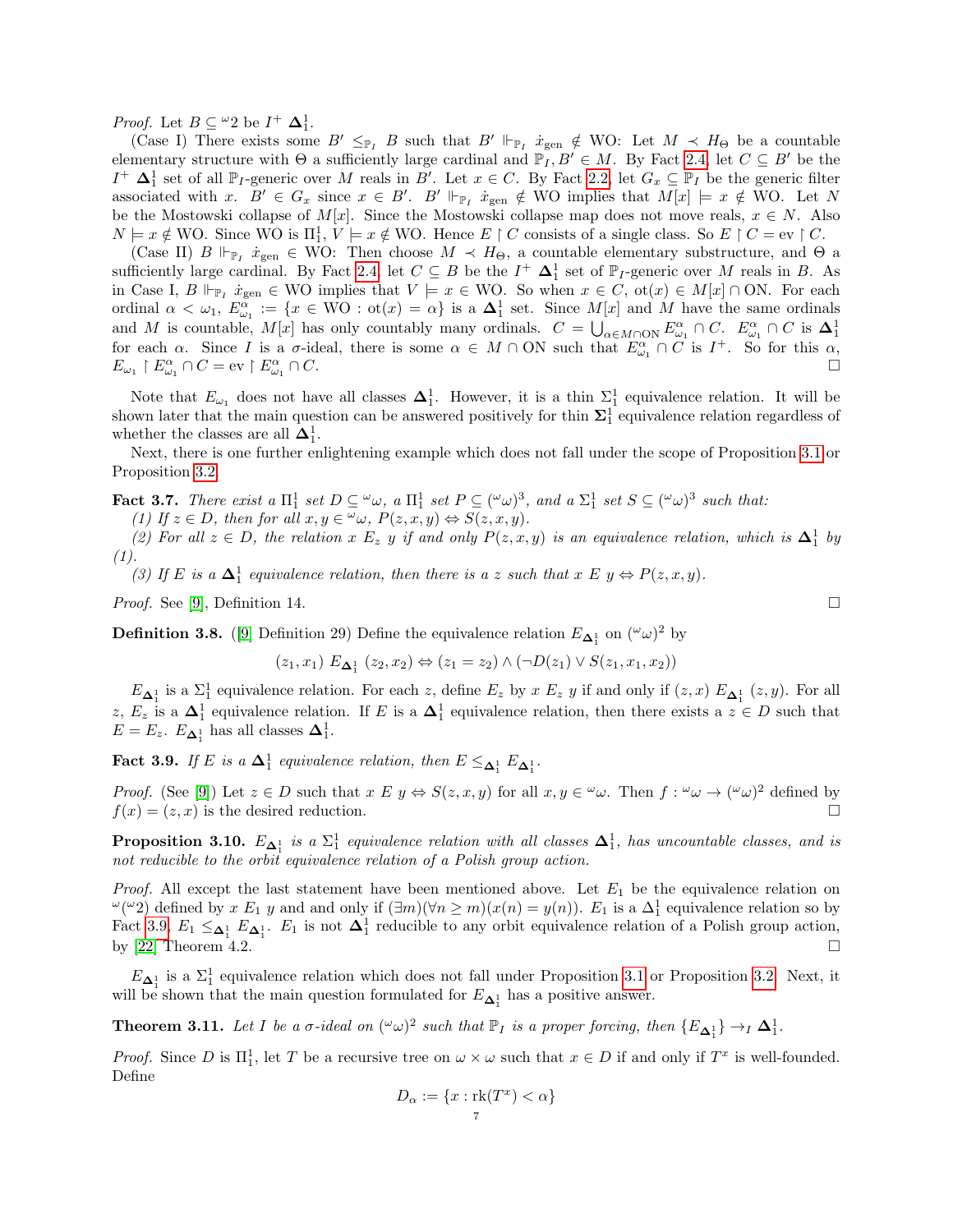Each  $D_{\alpha}$  is  $\Delta_1^1$ . Define

$$
(z_1, x_1) E^{\alpha}_{\Delta_1^1}(z_2, x_2) \Leftrightarrow z_1 = z_2 \wedge (\neg D_{\alpha}(z_1) \vee P(z_1, x_1, x_2)) \Leftrightarrow z_1 = z_2 \wedge (\neg D_{\alpha}(z_1) \vee (S(z_1, x_1, x_2)))
$$

Each  $E^{\alpha}_{\Delta_1^1}$  is  $\Delta_1^1$  and  $E_{\Delta_1^1} = \bigcap_{\alpha < \omega_1} E^{\alpha}_{\Delta_1^1}$ .

Let  $B \subseteq (\omega \omega)^2$  be a  $\Delta_1^1$   $I^+$  set. Let  $\pi_1 : (\omega \omega)^2 \to \omega \omega$  be the projection onto the first coordinate.

(Case I) B  $\mathbb{F}_{p_1}$   $\pi_1(\dot{x}_{gen}) \in D$ : Then there exists some  $B' \leq_{\mathbb{F}_p} B$  such that  $B' \Vdash_{\mathbb{F}_p} \pi_1(\dot{x}_{gen}) \notin D$ . Now let  $M \prec H_{\Theta}$  be a countable elementary substructure with  $B', \mathbb{P}_I \in M$  and  $\Theta$  some sufficiently large cardinal. By Fact [2.4,](#page-3-0) let  $C \subseteq B'$  be the  $I^+ \Delta_1^1$  set of  $\mathbb{P}_I$ -generic over M elements in B'. By elementarity,  $B' \Vdash^M_{\mathbb{P}_I} \pi_1(\dot{x}_{\text{gen}}) \notin D$ . So for all  $x \in C$ ,  $M[x] \models \pi_1(x) \notin D$ . For each  $x \in C$ , let  $N_x$  denote the Mostowski collapse of  $M[x]$ . Note that the Mostowski collapse map does not move reals. Hence  $N_x \models \pi_1(x) \notin D$ . By Mostowski absoluteness,  $\pi_1(x) \notin D$ . So for all  $(z_1, x_1), (z_2, x_2) \in C$ ,  $(z_1, x_2)$   $E_{\mathbf{\Delta}_1^1}(z_2, x_2) \Leftrightarrow z_1 = z_2$ . So  $E_{\mathbf{\Delta}_1^1} \restriction C$  is  $\mathbf{\Delta}_1^1$ .

(Case II) Otherwise  $B \Vdash_{\mathbb{P}_I} \pi_1(\dot{x}_{gen}) \in D:$  Let  $M \prec H_{\Theta}$  be a countable elementary substructure with  $B, \mathbb{P}_I \in M$  and  $\Theta$  some sufficiently large cardinal. By Fact [2.4,](#page-3-0) let  $C \subseteq B$  be the  $I^+$   $\Delta_1^1$  set of  $\mathbb{P}_I$ -generic over M elements in B. By elementarity,  $B \Vdash^M_{\mathbb{P}_I} \pi_1(x_{\text{gen}}) \in D$ . For all  $x \in C$ ,  $M[x] \models \pi_1(x) \in D$ .  $M[x] \models (\exists \alpha < \omega_1)(\text{rk}(T^{\pi_1(x)}) < \alpha)$ . Let  $\beta = M \cap \omega_1$ . Since  $\mathbb{P}_I$  preserves  $\aleph_1$ ,  $\omega_1^{M[x]} = \omega_1^M$  for all  $x \in C$ . For each  $x \in C$ , let  $N_x$  be the Mostowski collapse of  $M[x]$ . Note that the Mostowski collapse map does not move any reals. Then for all  $x \in C$ ,  $N_x \models (\exists \alpha < \omega_1^{N_x} = \beta)(\text{rk}(T^{\pi_1(x)}) < \alpha)$ . For each  $x \in C$ , there is some  $\alpha < (\omega_1)^{N_x}$  such that  $N_x \models \text{rk}(T^{\pi_1(x)}) < \alpha$ . After expressing this statement using a real in  $N_x$  that codes the countable (in  $N_x$ ) ordinal  $\alpha$ , Mostowski absoluteness implies that  $rk(T^{\pi_1(x)}) < \alpha$ . It has been shown that for all  $x \in C$ ,  $\mathrm{rk}(T^{\pi_1(x)}) < \beta$ . For all  $x \in C$ ,  $\pi_1(x) \in D_\beta$ .  $E_{\mathbf{\Delta}_1^1} \upharpoonright C = E_{\mathbf{\Delta}_1^1}^\beta \upharpoonright C$ . The latter is  $\mathbf{\Delta}_1^1$  $\Box$ 

The above proof motivates the ideas used in the next section.

# 4. POSITIVE ANSWER FOR  $\mathbf{\Sigma}_1^1$   $\mathbf{\Delta}_1^1$

<span id="page-7-0"></span>Using some of the ideas from the earlier examples, it will be shown that a positive answer to the main question follows from large cardinals. Avoiding any explicit mention of iteration principles, a crude result for the positive answer is first given assuming some generic absoluteness and the existence of tree representations that behave very nicely with generic extensions. This result will illustrate all the main ideas before going into the more optimal but far more technical proof using interable structures.

For simplicity, assume that E is a  $\Sigma_1^1$  equivalence relation on  $\omega_{\omega}$ .

First, a classical result about  $\Sigma^1_1$  equivalence relations.

<span id="page-7-2"></span>**Fact 4.1.** Let E be a  $\Sigma_1^1(z)$  equivalence relation on  $\omega$ . Then there exists  $\Delta_1^1$  relations  $E_\alpha$ , for  $\alpha < \omega_1$ , with the property that if  $\alpha < \beta$ , then  $E_{\alpha} \supseteq E_{\beta}$ ,  $E = \bigcap_{\alpha < \omega_1} E_{\alpha}$ , and there exists a club set  $C \subseteq \omega_1$  such that for all  $\alpha \in C$ ,  $E_{\alpha}$  is an equivalence relation.

*Proof.* See [\[3\]](#page-27-3). Since E is  $\Sigma_1^1(z)$ , let T be a z-recursive tree on  $\omega \times \omega \times \omega$  such that  $(x, y) \in E$  if and only if  $T^{(x,y)}$  is illfounded. For each  $\alpha < \omega_1$ , define  $E_\alpha$  by  $(x,y) \in E_\alpha \Leftrightarrow \text{rk}(T^{(x,y)}) > \alpha$ . Observe that  $E_\alpha$  is  $\Delta_1^1(z, c)$  for any c which codes the ordinal  $\alpha$ .

The verification of the rest of the theorem is an application of the boundedness theorem and can be found in any reference on the descriptive set theory of equivalence relations. (See Lemma [7.2](#page-18-1) for a similar result in the  $\mathbf{\Pi}^1_1$  $\Box$ 

For the rest of this section, fix a z-recursive tree T as in the proof above.  $\{E_\alpha : \alpha < \omega_1\}$  will refer to the sequence of  $\Delta_1^1$  equivalence relations obtained from T.

<span id="page-7-1"></span>**Lemma 4.2.** Let  $E$  be a  $\Sigma_1^1(z)$  equivalence relation. Let  $x, y \in \omega$  be such that  $[x]_E$  is  $\Pi_1^1(y)$ . Let  $\delta$  be an ordinal such that  $\omega_1^{x \oplus y \oplus z} < \delta$  and  $E_{\delta}$  is an equivalence relation. Then  $[x]_E = [x]_{E_{\delta}}$ .

*Proof.* Define  $E' \subseteq (\omega \omega)^2$  by

$$
a E' b \Leftrightarrow (a \in [x]_E \land b \in [x]_E) \lor (a \notin [x]_E \land b \notin [x]_E)
$$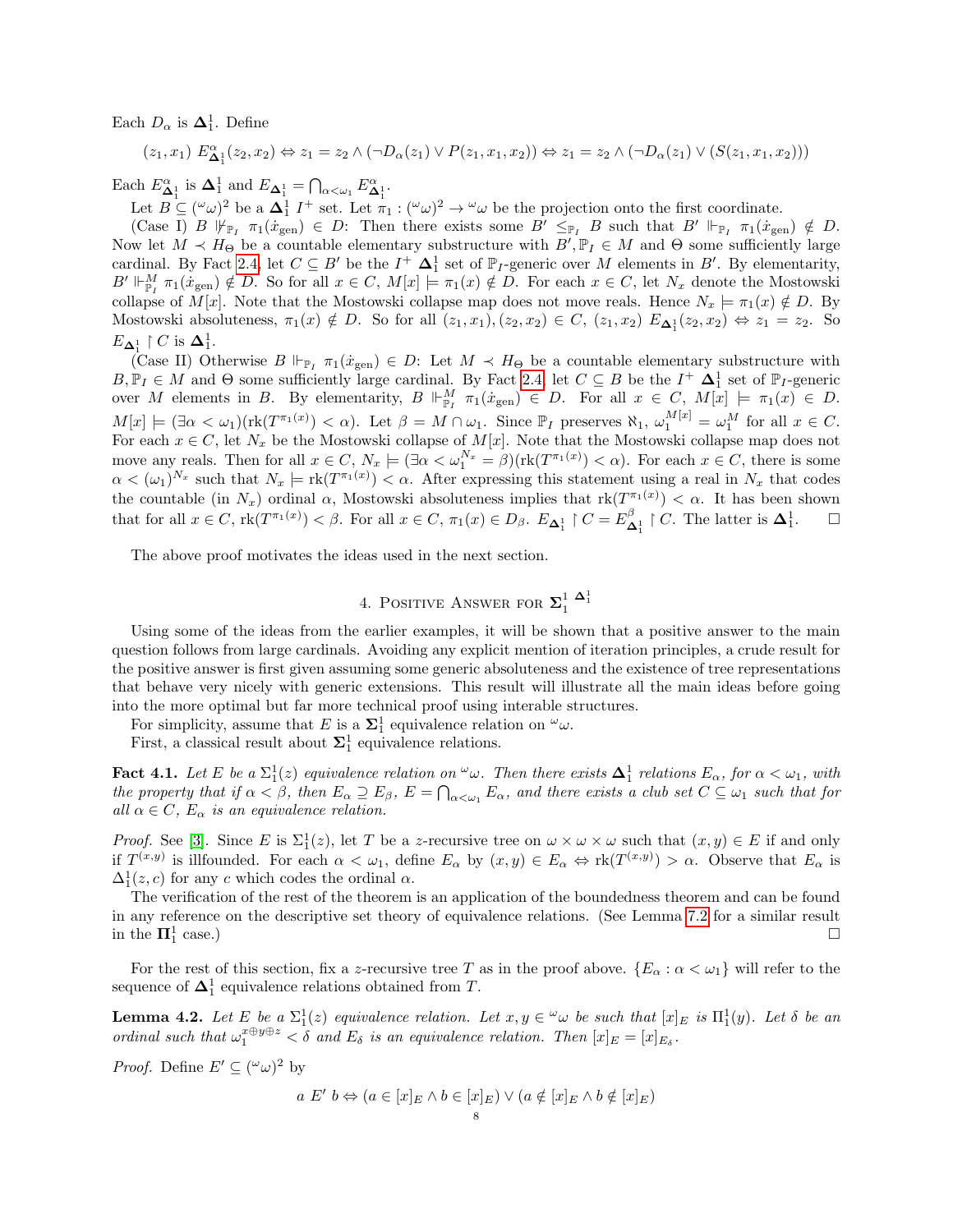$E'$  is  $\Pi_1^1(x \oplus y \oplus z)$ .  $({}^{\omega}\omega)^2 - E'$  is then  $\Sigma_1^1(x \oplus y \oplus z)$ .  $({}^{\omega}\omega)^2 - E' \subseteq ({}^{\omega}\omega)^2 - E$ . By the effective boundedness theorem, there exists an  $\alpha < \omega_1^{x \oplus y \oplus z} < \delta$  such that for all  $(x, y) \in (\omega \omega)^2 - E'$ ,  $rk(T^{(x,y)}) \leq \alpha$ . Hence  $E' \supseteq E_{\alpha}$ .

Since  $E \subseteq E_{\delta}$ ,  $[x]_E \subseteq [x]_{E_{\delta}}$ . Since  $E_{\delta} \subseteq E_{\alpha} \subseteq E'$ ,  $[x]_{E_{\delta}} = \{u : (u, x) \in E_{\delta}\} \subseteq \{u : (u, x) \in E'\} = [x]_{E'} =$  $[x]_E$ . Therefore,  $[x]_E = [x]_{E_{\delta}}$ . .

Lemma [4.2](#page-7-1) gives an upper bound on the ordinal level of the sequence  $\{E_\alpha : \alpha < \omega_1\}$  where a  $\Pi_1^1$  E-class stabilizes. According to this lemma, a crucial piece of information in finding this bound is a real y which can be used as a parameter in some  $\Pi_1^1$  definition of the  $\Pi_1^1$  E-class. Rather than knowing a particular  $\Pi_1^1$ code, it suffices to know where some particular code lives:

<span id="page-8-0"></span>**Lemma 4.3.** Let E be a  $\Sigma_1^1(z)$  equivalence relation. Let  $\mathbb P$  be a forcing in M which adds a generic real. Choose  $\Theta$  to be a regular cardinal greater than  $|\mathbb{P}|^+$ . Let  $M \prec H_\Theta$  be a countable elementary substructure with  $z, \mathbb{P} \in M$  and contains  $|\mathbb{P}|^+$ . Suppose for all g which are  $\mathbb{P}$ -generic over M, there exists a  $y \in M[g]$ such that  $V = [g]_E$  is  $\Pi_1^1(y)$ . Then there exists a countable ordinal  $\alpha$  such that for all P-generic over M reals  $g, [g]_E = [g]_{E_{\alpha}}$ .

*Proof.* Let M' be the Mostowski collapse of M. Let  $\alpha$  be the image under the Mostowski collapse map of  $|\mathbb{P}|^+$ .  $\alpha$  is an uncountable successor cardinal in  $M'[g]$  for all g which are P-generic over M. Let  $\gamma$  be the image of  $|\mathbb{P}|$  under this Mostowski collapse. Of course,  $\alpha = \gamma^+$ .

Now fix such a g. Let h be  $\text{Coll}(\omega, \gamma)$ -generic over  $M[g]$ . Note that  $\aleph_1^{M[g][h]} = \alpha$ .  $\alpha$  is a  $(g \oplus y \oplus z)$ -admissible ordinal greater than  $\omega_1^{g \oplus y \oplus z}$  since  $\alpha$  is a cardinal of  $M'[g][h]$ . Note that since  $M'[g][h]$  is countable,  $\alpha < \omega_1^V$ .

E is a  $\Sigma_1^1(z)$  equivalence relation in M'. Therefore, the statement "E is an equivalence relation" is  $\Pi_2^1(z)$ . By Schoenfield absoluteness, this statement is absolute to any forcing extension of M'. So E remains an equivalence relation in  $M'[g][h]$ . Therefore, Fact [4.1](#page-7-2) holds in  $M'[g][h]$ . There exists a club set of  $\beta < (\aleph_1)^{M'[g][h]} = \alpha$  so that  $E_\beta$  is an equivalence relation in  $M'[g][h]$ . As  $\beta$  is countable in  $M'[g][h]$ , there is some real  $c \in M'[g][h]$  which codes  $\beta$ .  $E_{\beta}$  is  $\Delta_1^1(z, c)$ . Therefore, the statement " $E_{\beta}$  is an equivalence relation" is  $\mathbf{\Pi}^1_1$  in  $M'[g][h]$ . By Mostowski absoluteness between  $M'[g][h]$  and  $V, E_\beta$  is an equivalence relation in V.  $E_{\alpha} = \bigcap_{\beta < \alpha} E_{\beta}$  is an equivalence relation in V since it is an intersection of equivalence relations in V.

Now Lemma [4.2](#page-7-1) can be applied to show that  $[g]_E = [g]_{E_\alpha}$ . This  $\alpha$  is as required and the proof is complete.

A close inspection of the argument shows that if there was a common ordinal  $\alpha$  so that  $\alpha = \aleph_1^{M'[g]}$  for all g's which are P-generic over M, then one could do the argument above using  $\alpha$  and  $M[g]$  without introducing any Lévy collapses. For instance, this would hold if  $\mathbb P$  was  $\aleph_1$ -preserving.

The argument above actually shows that any  $\alpha \in M'$  which is a successor cardinal in M' greater than the image of  $\mathbb{P}$  under the Mostowski collapse map would also work. Therefore, if the initial model M was chosen as above with the additional property that M has no largest cardinal, then  $\alpha = M' \cap ON$  would also work.  $\Box$ 

Remark 4.4. Also there are more careful versions of Lemma [4.1](#page-7-2) in which all the  $E_\alpha$ 's are equivalence relations which could be used to avoid this issue entirely. However, the simpler form of Lemma [4.1](#page-7-2) was used so that it could be more easily applied to the less familiar  $\mathbf{\Pi}^1_1$  setting in Lemma [7.2.](#page-18-1)

Now returning to the setting of the main question: Suppose E is a  $\Sigma_1^1(z)$  equivalence relation with all classes  $\Delta_1^1$ . Let I be a  $\sigma$ -ideal with  $\mathbb{P}_I$ -proper. According to Lemma [4.3,](#page-8-0) if one could find some  $M \prec H_{\Theta}$ such that whenever x is  $\mathbb{P}_I$ -generic over M, a  $\Pi_1^1$  code for  $[x]_E$  resides inside  $M[x]$ , then letting C be the  $I^+$  $\Delta_1^1$  set of  $\mathbb{P}_I$ -generic reals over M, there would exist some  $\alpha < \omega_1$  such that  $E \restriction C = E_\alpha \restriction C$ . Hence  $E \restriction C$ is  ${\bf \Delta}^1_1.$ 

A plausible candidate for the  $\Pi_1^1$  code of  $[x]_E$  which is an element of  $M[x]$  would be some y such that  $M[x] \models [x]_E$  is  $\Pi_1^1(y)$ . However,  $M[x]$  may not think  $[x]_E$  is  $\Delta_1^1$ . The statement "all E-class are  $\Delta_1^{1}$ " is  $\Pi_4^1(z)$ . If V satisfies  $\Pi_4^1$ -generic absoluteness, one can choose  $M \prec H_\Theta$  such that some particular  $\Pi_4^1(z)$ statement becomes absolute between M and all its generic extensions. So in such a structure  $M$ ,  $M[x]$  will think  $[x]_E$  is  $\mathbf{\Delta}_1^1$ .

Now in  $M[x]$ , there is some y such  $M[x] \models [x]_E$  is  $\Pi_1^1(y)$ . In general, it is not clear if  $[x]_E$  is  $\Pi_1^1(y)$  in V. The formula " $[x]_E$  is  $\Pi_1^1(y)$ " is  $\Pi_2^1(z)$ . One can not use Schoenfield absoluteness between  $M[x]$  (or rather its transitive collapse) and V since it is not the case that  $\omega_1^V \subseteq M[x]$  because  $M[x]$  is countable in V. So what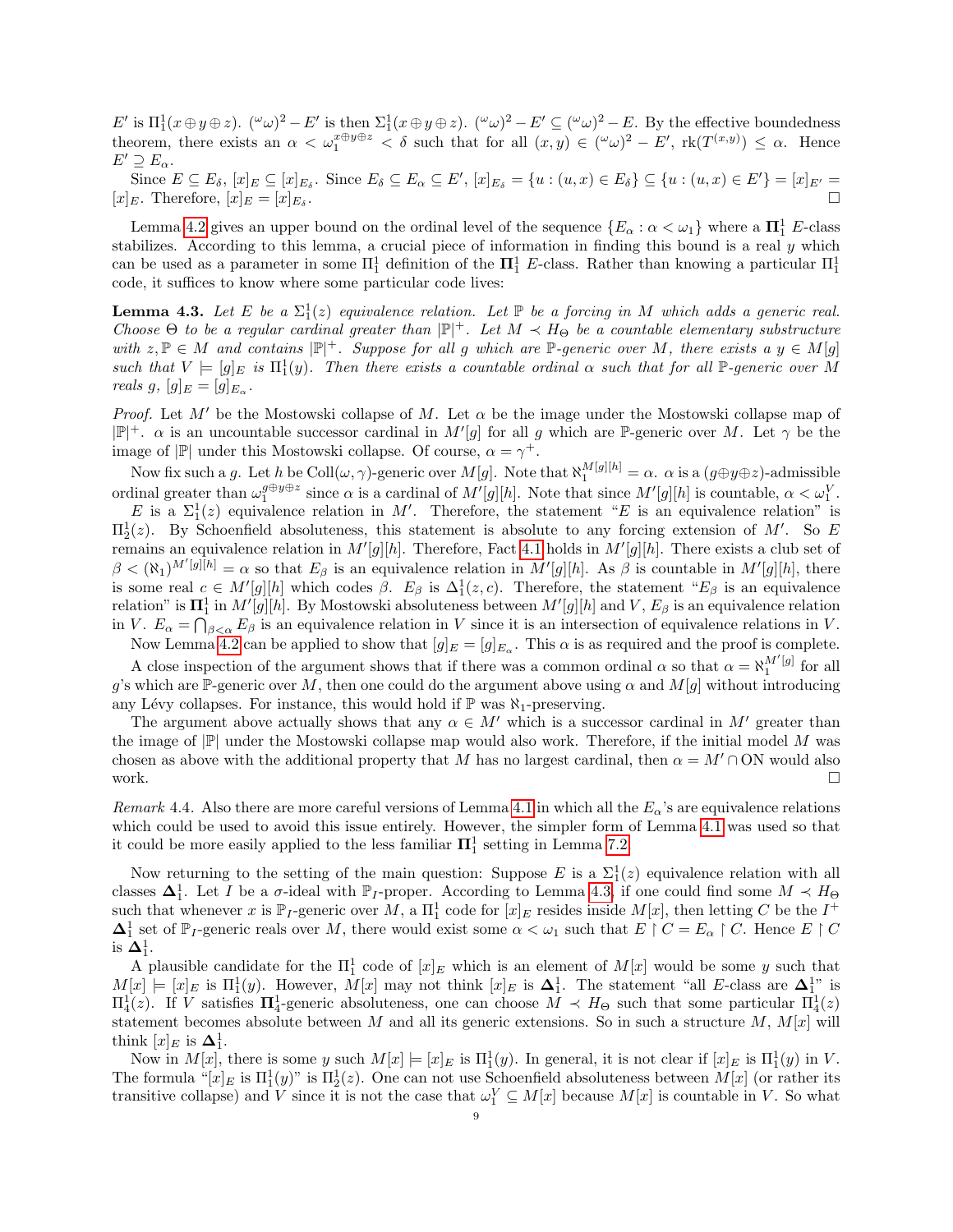is needed is some  $M \prec H_{\Theta}$  such that for all  $\mathbb{P}_I$ -generic over M real x, a certain  $\Pi_2^1(z)$  formula is absolute between  $M[x]$  and V. The concept of universal Baireness can be used to remedy this issue.

**Definition 4.5.** ([\[12\]](#page-28-7))  $A \subseteq \omega \omega$ . A is universally Baire if and only if there exists  $\alpha, \beta \in ON$  and trees U on  $\omega \times \alpha$  and W on  $\omega \times \beta$  such that

(1)  $A = p[U]$ .  $\omega \omega - A = p[W]$ .

(2) For all  $\mathbb{P}, 1_{\mathbb{P}} \Vdash_{\mathbb{P}} p[U] \cup p[W] = \omega_{\omega}$ ,

where  $p$  of a tree denotes the projection of the tree.

<span id="page-9-1"></span>Fact 4.6. Suppose A is a  $\Sigma^1_2$  set defined by a  $\Sigma^1_2$  formula  $\varphi(x)$ . Let U and W be trees witnessing that A is universally Baire. Then  $1_{\mathbb{P}} \Vdash_{\mathbb{P}} (\forall x)(\varphi(x) \Leftrightarrow x \in p[\check{U}]).$ 

*Proof.* See [\[12\]](#page-28-7), page 221-222.

<span id="page-9-0"></span>**Definition 4.7.** Let E be a  $\Sigma_1^1(z)$  equivalence relation. Define the set D by

 $(x, T) \in D \Leftrightarrow (T \text{ is a tree on } \omega \times \omega) \wedge (\forall y)(y \ E \ x \Leftrightarrow T^y \in \text{WF})$ 

D is  $\Pi_2^1(z)$ .

Finally, the first result showing that a positive answer follows from some strong set theoretic assumptions:

<span id="page-9-2"></span>**Proposition 4.8.** Assume all  $\Pi_2^1$  sets are universally Baire and  $\Pi_4^1$ -generic absoluteness holds. Let I be a *σ*-ideal such that  $\mathbb{P}_I$  is proper. Then  $\mathbf{\Sigma}_1^1 \xrightarrow{\mathbf{\Delta}_1^1} \mathbf{\Delta}_1^1$ .

*Proof.* Let E be a  $\Sigma_1^1(z)$  equivalence relation. Since all  $\Pi_2^1$  sets are universally Baire, let U and W be trees on  $\omega \times \omega \times \alpha$  and  $\omega \times \omega \times \beta$ , respectively, where  $\alpha, \beta \in ON$ , giving the universally Baire representations for the  $\Pi_2^1(z)$  set D from Definition [4.7.](#page-9-0)

Suppose  $B \in \mathbb{P}_I$ . Using the reflection theorem, choose  $\Theta$  large enough so that  $B, \mathbb{P}_I, z, U$ , and W are contained in  $H_{\Theta}$  and  $H_{\Theta}$  satisfies  $\Pi_4^1$ -generic absoluteness for the statement " $(\forall x)(\exists T)((x,T) \in D)$ ". Let  $M \prec H_{\Theta}$  be a countable elementary substructure containing  $B, \mathbb{P}_I, z, U$ , and W.

By Fact [2.4,](#page-3-0) let C be the  $I^+$   $\Delta_1^1$  subset of  $\mathbb{P}_I$ -generic over M reals in B. Let  $g \in C$ . Since E has all classes  $\Delta_1^1$ , M satisfies  $(\forall x)(\exists T)((x,T) \in D)$ . Because M has generic absoluteness for this formula,  $M[g] \models (\forall x)(\exists T)((x,T) \in D)$ . There exists some  $T \in M[g]$  such that  $M[g] \models (g,T) \in D$ .

By Fact [4.6,](#page-9-1)  $M[g] \models (g, T) \in p[U]$ . There exists  $\Phi : \omega \to \alpha$  with  $\Phi \in M[g]$  such that  $(g, T, \Phi) \in [U]$ . For each  $n \in \omega$ ,  $(g \restriction n, T \restriction n, \Phi \restriction n) \in M$ . For each  $n, M[g] \models (g \restriction n, T \restriction n, \Phi \restriction n) \in U$ . By absoluteness, for each n,  $M \models (g \restriction n, T \restriction n, \Phi \restriction n) \in U$ . Since  $M \prec H_{\Theta}$ , for all  $n, (g \restriction n, T \restriction n, \Phi \restriction n) \in U$  in the true universe V. Therefore, in V,  $(g, T, \Phi) \in [U]$ .  $(g, T) \in p[U]$ .  $(g, T) \in D$ . Note that  $(g, T) \in D$  implies that  $[g]_E$  is  $\Pi^1_1(T)$ .

It has been shown that for the chosen M, whenever g is  $\mathbb{P}_I$ -generic over M, there exists some  $z \in M[g]$ such that  $[g]_E$  is  $\Pi_1^1(z)$ . By Lemma [4.3,](#page-8-0) there is a countable ordinal  $\alpha$  such that for all  $\mathbb{P}_I$ -generic over M reals g,  $[g]_E = [g]_{E_\alpha}$ . Hence  $E \restriction C = E_\alpha \restriction C$ .  $E \restriction C$  is  $\Delta_1^1$ . В последните поставите на селото на селото на селото на селото на селото на селото на селото на селото на се<br>Селото на селото на селото на селото на селото на селото на селото на селото на селото на селото на селото на

<span id="page-9-3"></span>Remark 4.9. By [\[2\]](#page-27-4), Theorem 8,  $\Pi_4^1$  generic absoluteness is equiconsistent with every set having a sharp and the existence of a reflecting cardinal. The proof of [\[2\]](#page-27-4), Theorem 8, shows that any structure satisfying  $\Sigma_4^1$  generic absoluteness is closed under sharps. By [\[12\]](#page-28-7), Theorem 3.4, all  $\Pi_2^1$  sets are universally Baire is equivalent to the existence of sharps for all sets. Hence, the hypothesis of Proposition [4.8](#page-9-2) is equiconsistent with all sets having sharps and the existence of a reflecting cardinal.

Observe that  $\Pi_4^1$  generic absoluteness can be avoided for those  $\Sigma_1^1$  equivalence relation such that the statement "all E-classes are  $\Delta_1^{1}$ " hold in any model of ZFC containing the defining parameters for E.

Proposition 4.10. The consistency of ZFC, sharps of all sets exists, and there exists a reflecting cardinal implies the consistency of  $\Sigma^1_1$  $\mathbf{\Delta}_1^1 \rightarrow_I \mathbf{\Delta}_1^1$  for all  $\sigma$ -ideal I on a Polish space such that  $\mathbb{P}_I$  is proper.

*Proof.* See Remark [4.9.](#page-9-3)

Next, a positive answer to the main question will be obtained from assumptions with weaker consistency strength. The result above illustrates all the main ideas but used stronger than necessary assumptions:  $\Pi^1_4$ generic absolutness and all  $\Pi_2^1$  sets are universally Baire.  $\Pi_4^1$  generic absoluteness was used to preserve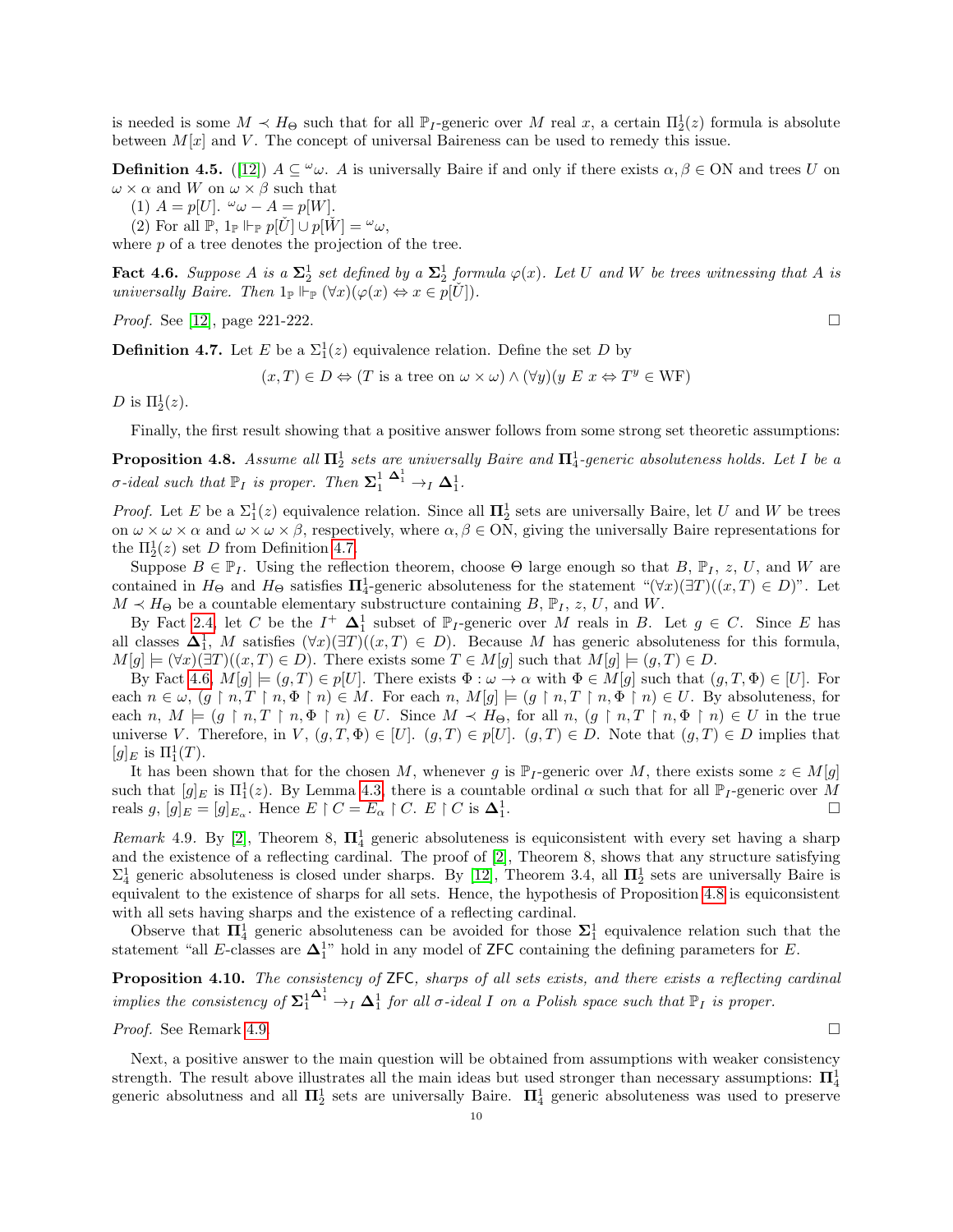the statement "all E-classes are  $\Delta_1^{1}$ ". Below, it will be shown how sharps can be used to give a  $\Pi_3^1$ statement which is equivalent. Sharps will also be used to make the statement "all E-classes are  $\Delta_1^{1}$ " true in the desired generic extensions, which is more subtle than just applying Martin-Solovay absoluteness. As observed above, sharps play an important role in  $\Pi^1_2$  sets being universally Baire. In the following, a much more careful analysis will be given to determine exactly which sharps are needed.

For the more optimal proof, iterable structures will be the main tools. Familar examples of iterable structures are V itself when V has a measurable cardinal, certain elementary substructures of  $V_{\Theta}$  when V contains a measurable cardinal, and mice that come from the existence of sharps. In the first two, the measure exists in the structure, but in the latter, the measure is external. Some references for this material are [\[28\]](#page-28-8), [\[1\]](#page-27-5), and any text on inner model theory.

Let X be a set. A simple formulation of the statement " $X^{\sharp}$  exists" is that there is an elementary embedding  $j: L[X] \to L[X]$  which fixes the elements of the transitive closure of X. Another classical formulation is that there is a closed unbounded class of indiscernible (called the Silver's indiscernibles) for  $L[X]$ . When  $x \in \mathfrak{L}$ , the object  $x^{\sharp}$  can be considered as a real coding statements about indiscernibles (in a language with countably many new constant symbols to be interpreted as a countably infinite subset of indiscernibles) true in  $L[x]$ . Another very useful characterization of  $X^{\sharp}$  is given by mice:

<span id="page-10-1"></span>**Definition 4.11.** (See [\[28\]](#page-28-8), Definitions 10.18, 10.30, and 10.37.) Let  $\mathcal{L} = {\{\dot{\in}, \dot{E}, \dot{U}\}}$  where  $\dot{\in}$  is a binary relation symbol, and both E and U are unary predicates. Let X be a set. An X-mouse is a  $\mathscr{L}$ -structure,  $\mathcal{M} = \langle J_{\alpha}[X], \in, X, U \rangle$ , where  $J_{\alpha}[X]$  is the  $\alpha^{\text{th}}$  level of Jensen's fine structural hierarchy of  $L[X], \dot{E}^{\mathcal{M}} = X$ , and  $\dot{U}^{\mathcal{M}} = U$ , with the following additional properties:

(a) M is an amenable structure, i.e., for all  $z \in J_{\alpha}[X], z \cap X \in J_{\alpha}[X]$  and  $z \cap U \in J_{\alpha}[X]$ .

(b) In the language  $\{\dot{\in}\}, (J_{\alpha}[X], \in) \models$  "ZFC – P and there is a largest cardinal".

(c) If  $\kappa$  is the largest cardinal of  $(J_{\alpha}[X], \in)$ , then  $\mathcal{M} \models U$  is a  $\kappa$ -complete normal non-trivial ultrafilter on κ.

(d) M is iterable, i.e., every structure appearing in any putative linear iteration of  $\mathcal{M}$  (by U) is wellfounded.

The statement  $X^{\sharp}$  exists is also equivalent to the existence of an X-mouse.  $X^{\sharp}$  will sometimes also denote the smallest X-mouse M in the sense that if N is an X-mouse, then there is an  $\alpha$  such that the  $\alpha^{\text{th}}$  iteration  $\mathcal{M}_{\alpha}$  is  $\mathcal{N}$ .

Under the condition that sharps of all reals exist, the statement "all E-classes are  $\Delta_1^{1}$ " will be shown to be  $\Pi_3^1$ . This is a significant improvement since  $\Pi_3^1$  generic absoluteness is much easier to obtain.

<span id="page-10-0"></span>**Proposition 4.12.** Let E be a  $\Sigma_1^1(z)$  equivalence relation. There is a  $\Pi_3^1(z)$  formula  $\varpi(v)$  in free variable v such that:

Let  $x \in \omega$ ?. If  $(x \oplus z)^{\sharp}$  exists, then the statement "[x]<sub>E</sub> is  $\Delta_1^1$ " is equivalent to  $\varpi(x)$ .

Assume for all  $r \in \omega$ ,  $r^{\sharp}$  exists. The statement "all E-classes are  $\Delta_1^1$ " is equivalent to  $(\forall x)\varpi(x)$ . In particular, this statement is  $\Pi_3^1(z)$ .

*Proof.* For simplicity, assume E is a  $\Sigma_1^1$  equivalence relation on  $\omega$ . Let T be a recursive tree on  $\omega \times \omega \times \omega$ such that

$$
(x, y) \in E \Leftrightarrow T^{x,y}
$$
 is illfounded

Claim : Assume  $x^{\sharp}$  exists, then

$$
\text{``$V \models [x]_E$ is $\mathbf{\Delta}^{1}_1$''} \Leftrightarrow \text{``1}_{\mathrm{Coll}(\omega,
$$

Here  $c_1$  comes from  $\{c_n : n \in \omega\}$ , which is a collection of constant symbols used to denote indiscernibles. In the above,  $x^{\sharp}$  is considered as a theory consisting of the statements about indiscernibles true in  $L[x]$ .

Proof of Claim: Assume  $[x]_E$  is  $\Delta_1^1$ . Then

$$
(\exists \xi < \omega_1)(\forall y)(\neg (y \ E \ x) \Rightarrow \text{rk}(T^{x,y}) < \xi)
$$

Since  $x^{\sharp}$  exists,  $\omega_1$  is inaccessible in  $L[x]$  and  $|\mathscr{P}^{L[x]}(\text{Coll}(\omega,\xi))| = \aleph_0$ . In V, there is a  $g \subseteq \text{Coll}(\omega,\xi)$  which is Coll $(\omega, \xi)$  generic over  $L[x]$ . Since  $g \in V$ , there is a  $c \in L[x][g] \subseteq V$  such that  $c \in WO$  and  $ot(c) = \xi$ .

$$
V \models (\forall y)(\neg (y \ E \ x) \Rightarrow \text{rk}(T^{x,y}) < \text{ot}(c))
$$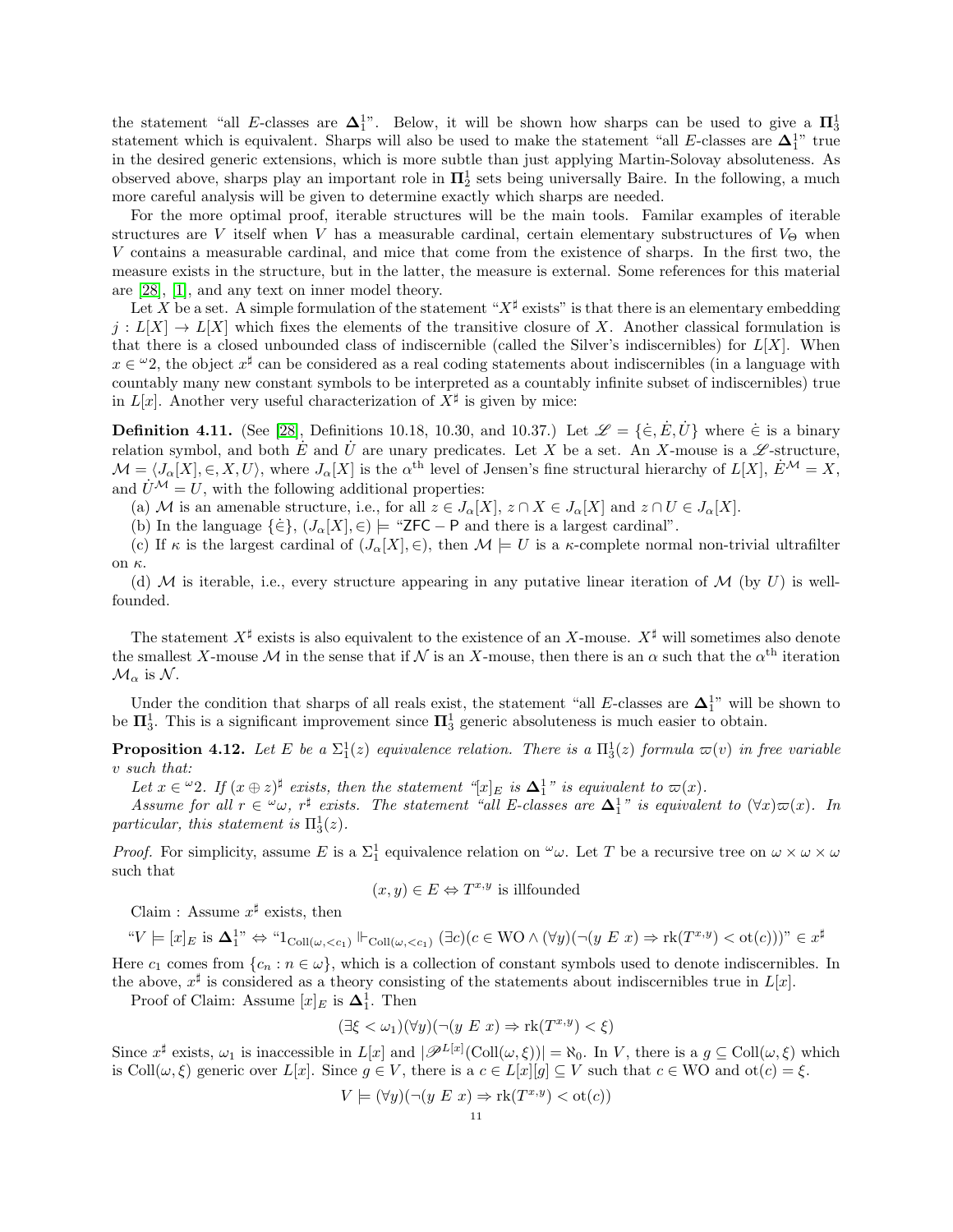Since this statement above is  $\Pi_2^1$ , Schoenfield absoluteness gives

 $L[x][g] \models (\forall y)(\neg (y \ E \ x) \Rightarrow \text{rk}(T^{x,y}) < \text{ot}(c))$ 

Using the weak homogeneity of  $Coll(\omega, \xi)$ ,

$$
L[x] \models 1_{\text{Coll}(\omega,\xi)} \Vdash_{\text{Coll}(\omega,\xi)} (\exists c)(c \in \text{WO} \land (\forall y)(\neg(y \ E \ x) \Rightarrow \text{rk}(T^{x,y}) < \text{ot}(c)))
$$

The statement forced above is  $\Sigma_3^1$ . By upward absoluteness of  $\Sigma_3^1$  statements

$$
L[x] \models 1_{\mathrm{Coll}(\omega,<\omega_1)} \Vdash_{\mathrm{Coll}(\omega,<\omega_1)} (\exists c)(c \in \mathrm{WO} \wedge (\forall y)(\neg(y \ E \ x) \Rightarrow \mathrm{rk}(T^{x,y}) < \mathrm{ot}(c)))
$$

$$
``1_{\mathrm{Coll}(\omega,
$$

 $(\Leftarrow)$  Assume

$$
``1_{\mathrm{Coll}(\omega,
$$

Let  $\xi < \omega_1$  be a Silver indiscernible for  $L[x]$ . Then

$$
L[x]\models 1_{\mathrm{Coll}(\omega,<\xi)} \Vdash_{\mathrm{Coll}(\omega,<\xi)} (\exists c) (c\in \mathrm{WO}\wedge (\forall y)(\neg(y\mathrel{E} x)\Rightarrow \mathrm{rk}(T^{x,y})<\mathrm{ot}(c)))
$$

Again since  $\xi < \omega_1$  and  $\omega_1$  is inaccessible in  $L[x]$ ,  $\mathscr{P}^{L[x]}(\text{Coll}(\omega,<\xi))$  is countable in V. In V, there exists  $g \subseteq \text{Coll}(\omega, < \xi)$  which is  $\text{Coll}(\omega, < \xi)$ -generic over V.

$$
L[x][g] \models (\exists c)(c \in \mathcal{WO} \land (\forall y)(\neg(y \ E \ x) \Rightarrow \text{rk}(T^{x,y}) < \text{ot}(c)))
$$

Since  $g \in V$ ,  $L[x][g] \subseteq V$  and there exists a  $c \in L[x][g]$  such that

$$
L[x][g] \models (\forall y)(\neg(y \ E \ x) \Rightarrow \text{rk}(T^{x,y}) < \text{ot}(c))
$$

This statement is  $\Pi_2^1$ . Since  $L[x][g] \subseteq V$ , Schoenfield absoluteness can be applied to give

$$
V \models (\forall y)(\neg (y \ E \ x) \Rightarrow \text{rk}(T^{x,y}) < \text{ot}(c))
$$

Therefore,

$$
V\models [x]_E \text{ is } \Delta^1_1
$$

This concludes the proof of the claim.

The statement in variables v and w expressing " $w = v^{\sharp}$ " is  $\Pi_2^1$ . Therefore

$$
[x]_E
$$
 is  $\Delta_1^1$ 

if and only if

$$
(\forall y)((y = x^{\sharp}) \Rightarrow \text{``I}_{\text{Coll}(\omega, < c_1)} \Vdash_{\text{Coll}(\omega, < c_1)} (\exists c)(c \in \text{WO} \land (\forall y)(\neg(y \ Ex) \Rightarrow \text{rk}(T^{x,y}) < \text{ot}(c))) \text{''} \in y)
$$
\n
$$
\text{latter is } \Pi_3^1(x).
$$

The 3 Similarly

$$
(\forall x)([x]_E\text{ is }\mathbf{\Delta}^1_1)
$$

if and only if

$$
(\forall x)(\forall y)((y = x^{\sharp}) \Rightarrow \text{``1}_{\text{Coll}(\omega, < c_1)} \Vdash_{\text{Coll}(\omega, < c_1)} (\exists c)(c \in \text{WO} \land (\forall y)(\neg(y \ E \ x) \Rightarrow \text{rk}(T^{x,y}) < \text{ot}(c))) \text{''} \in y)
$$

The latter is  $\Pi_3^1$ .

Let  $\varpi(v)$  be the statement:

$$
(\forall y)(y = v^{\sharp} \Rightarrow "1_{\text{Coll}(\omega, < c_1)} \Vdash_{\text{Coll}(\omega, < c_1)} (\exists c)(c \in \text{WO} \land (\forall y)(\neg(y \ E \ v) \Rightarrow \text{rk}(T^{v,y}) < \text{ot}(c)))^{\nu} \in y)
$$
\nBy the above results, this works.

So assuming for all  $x \in \omega_2$ ,  $x^{\sharp}$  exists, the statement "all E-classes are  $\Delta_1^{1}$ " is  $\Pi_3^1$ . Below, some conditions for  $\Pi^1_3$  generic absoluteness will be explored. However, there is still a subtle point to be noted. Assume all sharps of reals exist and generic  $\mathbf{\Pi}^1_3$  absoluteness holds for a forcing  $\mathbb{P}$ . Let  $G \subseteq \mathbb{P}$  be  $\mathbb{P}$ -generic over V. Then in  $V[G]$ , the statement  $(\forall x)(\varpi(x))$  remains true by  $\Pi_3^1$  absoluteness. But if  $V[G]$  does not satisfy all sharps of reals exist, then it may not be true that  $(\forall v)(\varpi(v))$  is equivalent to the statement "all E-classes are  $\Delta_1^{1}$ ". For the main question in the case of  $\mathbb{P}_I$ , only the fact that  $[\dot{x}_{gen}]_E$  is  $\Delta_1^1$  will be of any concern. In  $V[G]$ , one has  $(\forall x)(\varpi(x))$ . In particular, if g is the generic real added by G, then  $\varpi(g)$  holds. If  $(g \oplus z)^{\sharp}$  exists, then Proposition [4.12](#page-10-0) implies " $[g]_E$  is  $\Delta_1^{1}$ " is equivalent to  $\varpi(g)$ . Hence  $[g]_E$  is  $\Delta_1^{1}$  in  $V[G]$ . The following is a situation (applicable later) for which  $(g \oplus z)^{\sharp}$  exists.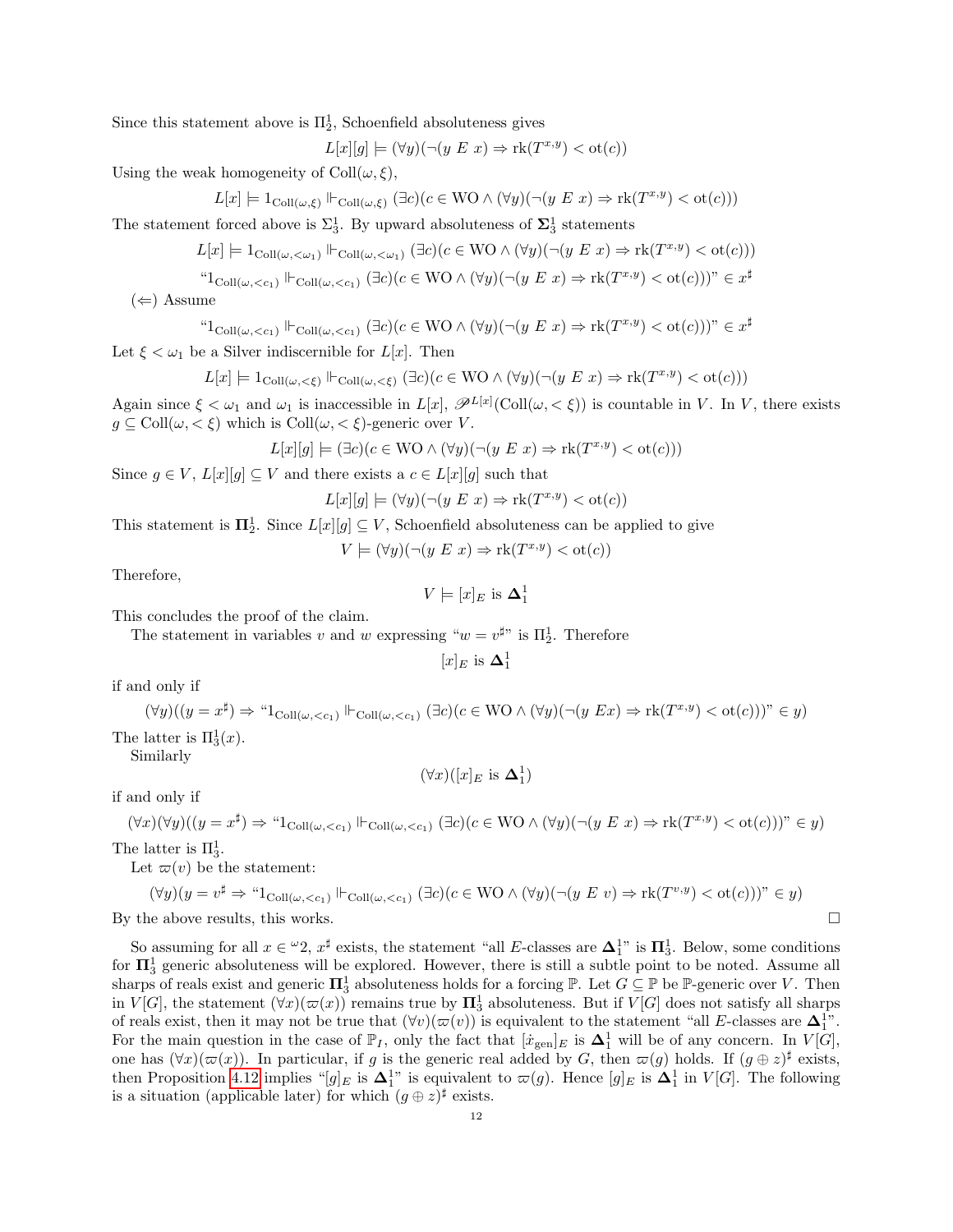<span id="page-12-4"></span>**Fact 4.13.** Let A be a set. Suppose  $A^{\sharp}$  exists and  $j : L[A] \to L[A]$  is a nontrivial elementary embedding fixing the elements in the transitive closure of A. Suppose  $\mathbb{P} \in L[A]$  is a forcing in  $(V_{crit(j)})^{L[A]}$ . Suppose  $G \subseteq \mathbb{P}$  is generic over V (or just  $L[A]$ ), then  $\langle A, G \rangle^{\sharp}$  exists in  $V[G]$ .

*Proof.* Since  $\mathbb{P} \in (V_{\text{crit}(j)})^{L[A]}, j'' \text{tc}(\{\mathbb{P}\}) = \text{tc}(\{\mathbb{P}\}).$  Define the lift  $\tilde{j}: L[\langle A, G \rangle] \to L[\langle A, G \rangle]$  by

 $\tilde{j}(\tau[G]) = j(\tau)[G]$ 

By the usual arguments,  $\tilde{j}$  is a nontrivial elementary embedding definable in  $V[G]$ . Hence  $\langle A, G \rangle^{\sharp}$  exists.  $\Box$ 

Next, a few more basic properties of iterable structures:

<span id="page-12-0"></span>Fact 4.14. Let  $\mathcal{L} = \{\in, U\}$ . Suppose  $\mathcal{N} = (N, \in, V)$  is an iterable structure. Suppose  $\mathcal{M} = (M, \in, U)$  is an L-structure such that there exists an L-elementary embedding  $j : \mathcal{M} \to \mathcal{N}$ . Then M is iterable.

*Proof.* See [\[1\]](#page-27-5), Lemma 18 for a proof.  $\square$ 

<span id="page-12-5"></span>Fact 4.15. Let  $M \prec H_{\Theta}$  be a countable elementary substructure where  $\Theta$  is some sufficienty large cardinal. Let U be an iterable structure and  $U \in M$ . Let  $\mathcal{U}^M = \mathcal{U} \cap M$ . Then  $\mathcal{U}^M$  is iterable.

*Proof.* Let  $\varphi$  be some  $\mathscr{L} = {\{\dot{\in}, \dot{U}\}}$  sentence. For any  $x \in \mathcal{U} \cap M$ ,  $\mathcal{U}^M \models \varphi(x)$  if and only if  $M \models \mathcal{U} \models \varphi(x)$ . Since  $M \prec H_{\Theta}$ , if and only if  $V \models U \models \varphi(x)$ . Hence  $\mathcal{U}^M \prec \mathcal{U}$  as an  $\mathscr{L}$ -structure. By Fact [4.14,](#page-12-0)  $\mathcal{U}^M$  is iterable.

As mentioned above, it is not possible in general to claim that  $\Pi_2^1$  statements are absolute between a countable model  $M$  and the universe  $V$  since Schoenfield absoluteness can not be applied when it is not the case that  $\omega_1^V \subseteq M$ . However,  $\omega_1$ -iterable structures can be used to solve this problem by applying Schoenfield absoluteness in the  $\omega_1$  iteration.

<span id="page-12-1"></span>**Fact 4.16.** Let X be a set. Suppose  $\mathcal{M} = (J_{\alpha}[X], \in, X, U)$  is an X-mouse. Then  $J_{\alpha}[X]$  is  $\Pi_2^1$ -correct, that is, if  $\varphi$  is a  $\Pi_2^1$  sentence with parameters in  $J_\alpha[X]$ , then  $J_\alpha[X] \models \varphi$  if and only if  $V \models \varphi$ .

Let  $\kappa$  be the largest cardinal of  $(J_{\alpha}[X], \in)$ . Suppose  $\mathbb{P} \in J_{\alpha}[X]$  is a forcing such that  $(J_{\alpha}[X], \in) \models \mathbb{P} \in V_{\kappa}$ . Then  $J_{\alpha}[X]$  is P-generically  $\Pi_2^1$ -correct, that is, for all  $G \subseteq \mathbb{P}$  which is P-generic over  $J_{\alpha}[X]$  and  $G \in V$ , and any  $\Pi_2^1$ -formula coded in  $J_\alpha[X][G], J_\alpha[X][G] \models \varphi$  if and only if  $V \models \varphi$ .

*Proof.* Let  $\mathcal{M}_0 = \mathcal{M}$ . Let  $j_{0,\omega_1} : \mathcal{M}_0 \to \mathcal{M}_{\omega_1}$  denote the  $\omega_1$ -iteration.  $\mathcal{M}_{\omega_1}$  is well-founded, so let  $\mathcal{M}_{\omega_1} = (J_\beta[X], \in, X, U_{\omega_1})$ . Note that  $\beta \geq \omega_1$ . By [\[28\]](#page-28-8), Lemma 10.21 (d),  $j_{0,\omega_1}$  is a full  $(\Sigma_\omega)$  elementary embedding in the language  $\{\in, E\}$ . So if  $\varphi$  is a  $\mathbf{\Pi}^1_2$  statement with parameter in  $J_{\alpha}[X]$  then  $J_{\alpha}[X] \models \varphi$  if and only if  $J_{\beta}[X] \models \varphi$ . Since  $\omega_1^V \subseteq J_{\beta}[X]$ ,  $J_{\beta}[X] \models \varphi$  if and only if  $V \models \varphi$ .

For the second statement: Since  $(J_{\alpha}[X], \in) \models \mathbb{P} \in V_{\kappa}, j_{0,\omega_1}$  does not move any elements in the transitive closure of P. Also no new subsets of P appear in  $J_{\beta}[X]$ . Thus if G is P-generic over  $J_{\alpha}[X]$ , then G is P-generic over  $J_{\beta}[X]$ . Lift the elementary embedding  $j_{0,\omega_1}: J_{\alpha}[X] \to J_{\beta}[X]$  to  $\tilde{j}_{0,\omega_1}: J_{\alpha}[X][G] \to J_{\beta}[X][G]$  in the usual way: if  $\tau \in (J_\alpha[X])^{\mathbb{P}},$  then

$$
\tilde{j}_{0,\omega_1}(\tau[G]) = j_{0,\omega_1}(\tau)[G]
$$

 $\tilde{j}_{0,\omega_1}$  is a well-defined elementary embedding. Let  $\varphi$  be a  $\Pi^1_2$  formula coded in  $J_\alpha[X][G]$ . Using this elementary embedding,  $J_{\alpha}[X][G] \models \varphi$  if and only if  $J_{\beta}[X][G] \models \varphi$ . Since  $\omega_1^V \subseteq J_{\beta}[X][G]$  and using Schoenfield absoluteness,  $J_{\beta}[X][G] \models \varphi$  if and only if  $V \models \varphi$ .

<span id="page-12-2"></span>Fact 4.17. Let  $\mathbb P$  be a forcing. Suppose  $\varphi(v)$  is a formula with one free variable. By fullness or the maximality principle (see [\[23\]](#page-28-9) Theorem IV.7.1), there exists a name  $\tau_{\varphi}^{\mathbb{P}}$  such that  $1_{\mathbb{P}} \Vdash_{\mathbb{P}} (\exists v)(\varphi(v))$  if and only if  $1_{\mathbb{P}} \Vdash_{\mathbb{P}} \varphi(\tau_{\varphi}^{\mathbb{P}})$ . If  $\tau_{\varphi}^{\mathbb{P}}$  is a name for a real, one may assume that it is a nice name for a real.

Note that  $\tau_{\varphi}^{\mathbb{P}}$  is not unique.  $\tau_{\varphi}^{\mathbb{P}}$  will just refer to any  $\mathbb{P}$ -name that satisfies the above property.

<span id="page-12-3"></span>**Fact 4.18.** Consider the  $\Sigma_3^1$  sentence  $(\exists v)(\varphi(v))$  where  $\varphi(v)$  is  $\Pi_2^1$ . If  $\langle \mathbb{P}, \tau_{\varphi}^{\mathbb{P}} \rangle^{\sharp}$  exists, then  $(\exists v)(\varphi(v))$  is absolute between the ground model and P-extensions.

Proof. This is originally proved using the Martin-Solovay tree, which were implicit in [\[25\]](#page-28-10). The proof from [\[5\]](#page-27-6) Theorem 3 is sketched below to make explicit what sharps are necessary.

Suppose  $1_{\mathbb{P}} \Vdash_{\mathbb{P}}^V (\exists v) \varphi(v)$ . Then  $1_{\mathbb{P}} \Vdash_{\mathbb{P}}^V \varphi(\tau_{\varphi}^{\mathbb{P}})$ .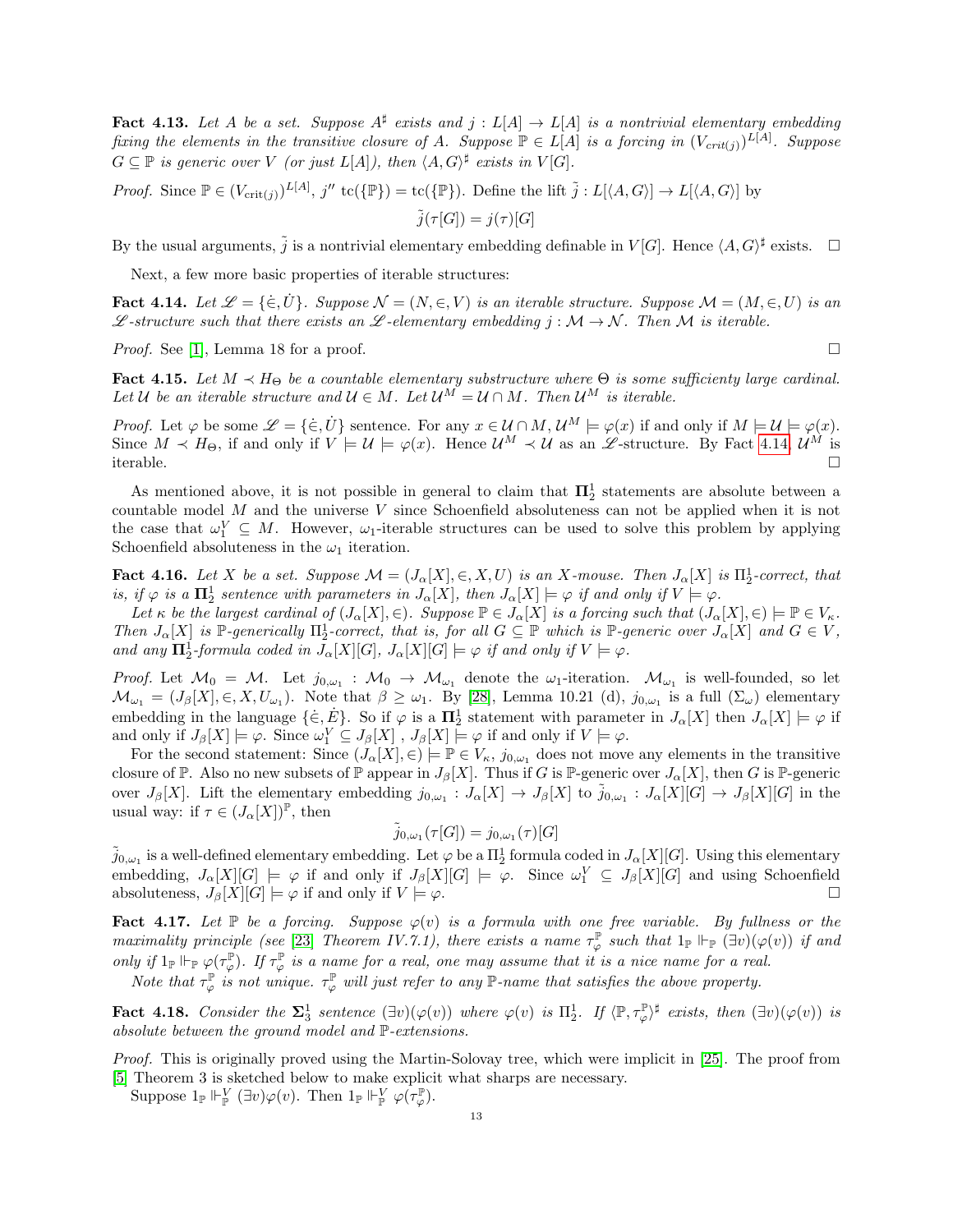Note that  $\mathbb{P} \in \langle \mathbb{P}, \tau_{\varphi}^{\mathbb{P}} \rangle^{\sharp}$  (where  $\langle \mathbb{P}, \tau_{\varphi}^{\mathbb{P}} \rangle^{\sharp}$  is considered as a mouse as in Definition [4.11\)](#page-10-1) and  $\langle \mathbb{P}, \tau_{\varphi}^{\mathbb{P}} \rangle^{\sharp} \models \mathbb{P} \in V_{\kappa}$ , where  $\kappa$  is the largest cardinal of  $\langle \mathbb{P}, \tau_{\varphi}^{\mathbb{P}} \rangle^{\sharp}$ .

Using some standard way of coding, let T be a tree of attempts to build a tuple  $(M, \mathbb{Q}, H, y, j)$  with the following properties:

(1)  $\mathcal M$  is a countable structure satisfying (a), (b), and (c) from Definition [4.11.](#page-10-1)

- $(2)$   $\mathbb{Q} \in \mathcal{M}$  is a forcing.
- (3)  $H$  is Q-generic over  $M$ .
- (4) y is a real in  $\mathcal{M}[H]$  and  $\mathcal{M}[H] \models \varphi(y)$ .

(5)  $j: \mathcal{M} \to \langle \mathbb{P}, \tau_{\varphi}^{\mathbb{P}} \rangle^{\sharp}$  is an elementary embedding in the language  $\{\dot{\in}, E, \dot{U}\}$  with  $j(\mathbb{Q}) = \mathbb{P}$ .

Let G be an arbitrary P-generic over V. Since  $V[G] \models (\exists v)\varphi(v), V[G] \models \varphi(\tau_{\varphi}^{\mathbb{P}}[G])$ . By the downward absoluteness of  $\Pi_2^1$  statements (which follows from Mostowski absoluteness),  $\langle \mathbb{P}, \tau_{\varphi}^{\mathbb{P}} \rangle^{\sharp}[G] \models \varphi(\tau_{\varphi}^{\mathbb{P}}[G])$ . By Downward-Lowenheim-Skolem, let  $\mathcal N$  be a countable  $\{\dot\in,\dot E,\dot U\}$  elementary substructure of  $\langle \mathbb P,\tau_\varphi^{\mathbb P}\rangle^\sharp$  containing P and  $\tau_{\varphi}^{\mathbb{P}}$ . Let M be the Mostowski collapse of N, and  $j: \mathcal{M} \to \langle \mathbb{P}, \tau_{\varphi}^{\mathbb{P}} \rangle^{\sharp}$  be the induced elementary embedding. Let  $\mathbb{Q} = j^{-1}(\mathbb{P})$ . Let  $H = j^{-1}[G]$ . Let  $y = j^{-1}(\tau_{\varphi}^{\mathbb{P}})[H]$ . So in  $V[G]$ ,  $(\mathcal{M}, \mathbb{Q}, H, y, j)$  is a path through T.

Therefore, in  $V[G]$ , the tree T is illfounded. Hence it is illfounded in V by  $\Delta_1$ -absoluteness. In V, let  $(\mathcal{M}, \mathbb{Q}, H, y, j)$  be such a path. By Fact [4.14,](#page-12-0) M is iterable. By Fact [4.16,](#page-12-1)  $\mathcal{M}[H] \models \varphi(y)$  implies  $V \models \varphi(y)$ . This establishes that  $(\exists v)\varphi(v)$  is downward absolute from  $V[G]$  to V. This completes the proof.

**Definition 4.19.** Let I be a  $\sigma$ -ideal on a Polish space X such that  $\mathbb{P}_I$  is proper. If  $\varpi$  is the formula from Proposition [4.12,](#page-10-0) then  $\neg(\forall v)\varpi(v)$  is  $\Sigma_3^1$  and can be written as  $(\exists v)\zeta(v)$  where  $\zeta$  is  $\Pi_2^1$ . Let  $\mu_E^I$  be  $\tau_{\zeta}^{\mathbb{P}_I}$  from Fact [4.17.](#page-12-2)

<span id="page-13-1"></span>**Definition 4.20.** Let I be a  $\sigma$ -ideal on  $\omega$  such that  $\mathbb{P}_I$  is proper. Consider the formula " $(\exists y)([\dot{x}_{gen}]_E$  is  $\Pi_1^1(y)$ ". Write it as  $(\exists y)\psi(y)$ . By Fact [4.17,](#page-12-2) let  $\sigma_E^I$  be  $\tau_{\psi}^{\mathbb{P}_I}$ .

**Definition 4.21.** Suppose I is a  $\sigma$ -ideal on  $\omega$  such that  $\mathbb{P}_I$  is proper. Let  $E \in \Sigma_1^1$  $\Delta_1^1$ . Define  $\chi_E^I$  =  $\langle \mathbb{P}_I, \mu^I_E, \sigma^I_E \rangle.$ 

Despite the notation,  $\chi_E^I$  is not unique since  $\mu_E^I$  and  $\sigma_E^I$  are not unique.

The following result gives a positive answer to the main question for  $\Sigma^1_1$  $\mathbf{\Delta}^1$  using sharps for some small sets.

<span id="page-13-0"></span>**Theorem 4.22.** Suppose I is a  $\sigma$  ideal on  $\omega$  such that  $\mathbb{P}_I$  is proper. If for all  $x \in \omega_2$ ,  $x^{\sharp}$  exists and  $(\chi_E^I)^{\sharp}$ exists for all  $E \in \Sigma_1^1$  $\mathbf{\Delta}^1_1$ , then  $\mathbf{\Sigma}^1_1$  $\mathbf{\Delta}^1_1 \to_I \mathbf{\Delta}^1_1.$ 

*Proof.* Let  $\Theta$  be sufficiently large and  $M \prec H_{\Theta}$  be countable elementary with  $(\chi_E^I)^{\sharp} \in M$ . Note that M thinks  $(\chi_E^I)^\sharp$  exists and for all  $x \in {}^{\omega}2$ ,  $x^\sharp$  exists.

First to show that  $(\forall v)(\varpi(v))$  is P<sub>I</sub>-generically absolute for M: Since M satisfies all sharps of reals exist, Proposition [4.12](#page-10-0) implies "all E-classes are  $\Delta_1^{1}$ " is equivalent to  $(\forall v)(\varpi(v))$ . The latter is  $\Pi_3^1$  and so its negation is  $\Sigma_3^1$ . Since  $M \models \langle \mathbb{P}_I, \mu_E^I \rangle^{\sharp}$  exists, Fact [4.18](#page-12-3) implies the statement,  $(\forall v)(\varpi(v))$  is absolute between M and  $\mathbb{P}_I$  extensions of M. Since M satisfies "all E-classes are  $\Delta_1^{1}$ " and M satisfies all sharps of reals exist, M satisfies  $(\forall v)(\varpi(v))$ . Therefore, all  $\mathbb{P}_I$  extensions of M satisfy the formula  $(\forall v)(\varpi(v))$ .

Since  $\mathbb{P}_I^{\sharp}$  exists, there exists a  $j: L[\mathbb{P}_I] \to L[\mathbb{P}_I]$  with  $\mathbb{P}_I \in (V_{\text{crit}(j)})^{L[\mathbb{P}]}$ . Therefore, Fact [4.13](#page-12-4) implies  $1_{\mathbb{P}_I} \Vdash_{\mathbb{P}_I} \dot{x}_{\text{gen}}^{\sharp}$  exists . So  $M \models 1_{\mathbb{P}_I} \Vdash_{\mathbb{P}_I} \dot{x}_{\text{gen}}^{\sharp}$  exists . By Proposition [4.12,](#page-10-0)

$$
M \models 1_{\mathbb{P}_I} \Vdash_{\mathbb{P}_I} ([\dot{x}_{\text{gen}}]_E \text{ is } \Delta_1^1) \Leftrightarrow \varpi(\dot{x}_{\text{gen}})
$$

Since all  $\mathbb{P}_I$  extensions of M satisfy  $(\forall v)(\varpi(v))$ , all  $\mathbb{P}_I$  extensions of M satisfy  $[\dot{x}_{gen}]_E$  is  $\Delta_1^1$ .

By the result of the previous paragraph,  $1_{\mathbb{P}_I}$   $\mathbb{H}_{\mathbb{P}_I}^M$   $(\exists y)\psi(y)$ , where  $\psi$  is the formula from Definition [4.20.](#page-13-1) Therefore,  $1_{\mathbb{P}_I} \Vdash_{\mathbb{P}_I}^M \psi(\sigma_E^I)$ . Note that  $\psi(y)$  is actually  $\psi'(x_{\text{gen}}, y)$ , where  $\psi'$  is  $\mathbf{\Pi}_2^1$  with parameters from M asserting that  $[\dot{x}_{gen}]$  is  $\Pi_1^1(y)$ . Since  $\dot{x}_{gen}$  is constructible from  $\mathbb{P}_I$ , the existence of  $\langle \mathbb{P}_I, \dot{x}_{gen}, \sigma_E^I \rangle^{\sharp}$ follows from the existence of  $\langle \mathbb{P}_I, \sigma_E^I \rangle^{\sharp}$ . Applying the downward absoluteness of  $\mathbf{\Pi}_2^1$  statements from  $M[x]$  to  $(\langle \mathbb{P}_I, \sigma_E^I \rangle^{\sharp})^M[x]$  (where x is any  $\mathbb{P}_I$ -generic over M real) gives  $(\langle \mathbb{P}_I, \sigma_E^I \rangle^{\sharp})^M[x] \models \psi'(x, \sigma_E^I[x])$ . By Fact [4.15,](#page-12-5)  $(\langle \mathbb{P}_I, \sigma_L^{\overline{I}} \rangle^{\sharp})^M$  is still iterable. Applying Fact [4.16](#page-12-1) (generic  $\Pi_2^1$ -correctness) to  $(\langle \mathbb{P}_I, \sigma_L^{\overline{I}} \rangle^{\sharp})^{\overline{M}}[x]$  and V, one has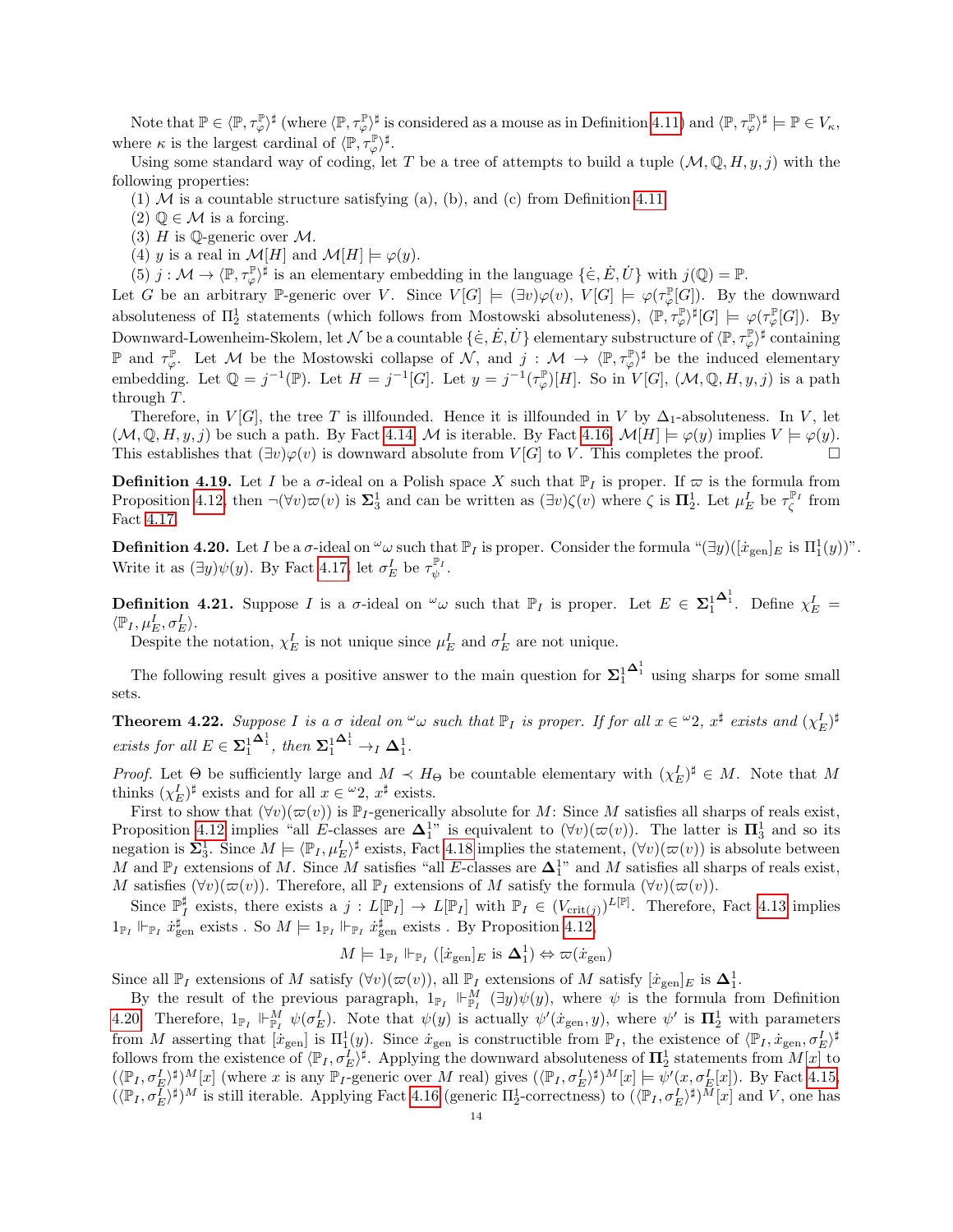$V \models \psi'(x, \sigma_E^I[x])$ , where x is any  $\mathbb{P}_I$ -generic over M. So it has been shown that  $M[x] \models [x]_E$  is  $\Pi_1^1(\sigma_E^I[x])$ and  $V \models [x]_E$  is  $\Pi_1^1(\sigma_E^I[x])$ .

Lemma [4.3](#page-8-0) implies that there is some countable  $\alpha$  such that for all x which are  $\mathbb{P}_I$ -generic over M,  $[x]_{E_{\alpha}} = [x]_E$ . Therefore if B is an arbitrary  $I^+ \Delta_1^1$  subset and C is the  $I^+ \Delta_1^1$  set of  $\mathbb{P}_I$ -generic over M reals in B, then  $E \upharpoonright C = E_{\alpha} \upharpoonright C$ .  $\{E\} \rightarrow_I \Delta_1^1$ .

Since  $\mathbb{P}_I$  is a collection of subsets of  $\omega \omega$  and both  $\mu_E^I$  and  $\sigma_E^I$  can be taken to be nice names for reals,  $\chi_E^I$ is an element of  $H_{(2^{\aleph_0})^+}$ . Therefore, if there is a measurable or a Ramsey cardinal, then  $(\chi_E^I)^{\sharp}$  will exist.

**Corollary 4.23.** If  $z^{\sharp}$  exists for all  $z \in H_{(2^{\aleph_0})^+}$ , then  $\Sigma_1^1$  $\mathbf{\Delta}^1_1 \rightarrow_I \mathbf{\Delta}^1_1$  for all  $\sigma$ -ideal I such that  $\mathbb{P}_I$  is proper.

**Corollary 4.24.** If there exists a Ramsey cardinal, then  $\Sigma_1^1$  $\mathbf{\Delta}_1^1 \rightarrow_I \mathbf{\Delta}_1^1$  for all  $\sigma$ -ideal I such that  $\mathbb{P}_I$  is proper.

# 5.  $\Sigma^1_1$  Equivalence Relations and Some Ideals

<span id="page-14-0"></span>Some partial results about the main question for  $\Sigma_1^1$  equivalence relations with all classes  $\Delta_1^1$  will be provided in this and the next section. These are proved using various different techniques and different set theoretic assumptions (usually of lower consistency strength than the full answer of the previous section). These results may be useful in understanding what combination of universes,  $\Sigma_1^1$  equivalence relations, and  $\sigma$ -ideals can not be used to demonstate the consistency of a negative answer to the main question.

In this section, the focus will be on the main question in the case of some classical ideals I with  $\mathbb{P}_I$  proper.

**Definition 5.1.** Let X be a Polish space. Let  $I_{\text{countable}} := \{A \subseteq X : |A| \leq \aleph_0\}$ .  $\mathbb{P}_{I_{\text{countable}}}$  is forcing equivalent to Sacks forcing.

<span id="page-14-3"></span> $\textbf{Proposition 5.2.} \ \boldsymbol{\Sigma}_1^1 \rightarrow_{I_{countable}} \boldsymbol{\Delta}_1^1.$ 

*Proof.* Let E be any  $\Sigma_1^1$  equivalence relation. (Note that there is no condition on the classes being  $\Delta_1^1$  for this proposition.) Let B be  $I^+_{\text{countable}} \Delta_1^1$  set, i.e. an uncountable  $\Delta_1^1$  set.

Suppose there is some  $x \in B$  such that  $[x]_E \cap B$  is uncountable. The perfect set property for the  $\Sigma_1^1$  set  $[x]_E \cap B$  implies that  $[x]_E \cap B$  has a perfect subset C. Then  $E \upharpoonright C = \text{ev} \upharpoonright C$ . So  $\{E\} \rightarrow_{I_{\text{countable}}} \Delta_1^1$ .

Otherwise,  $[x]_E \cap B$  is countable for all  $x \in B$ .  $E \upharpoonright B$  is a  $\Sigma_1^1$  equivalence relation with all classes countable. Then  $\{E\} \rightarrow_I \mathbf{\Delta}_1^1$  follows from Fact [3.2.](#page-4-2)

**Definition 5.3.** Let  $I_{E_0}$  denote the  $\sigma$ -ideal  $\sigma$ -generated by the  $\Delta_1^1$  sets on which  $E_0$  is smooth.

<span id="page-14-4"></span>Fact 5.4.  $\mathbb{P}_{I_{E_0}}$  is forcing equivalent to Prikry-Silver forcing. Hence  $\mathbb{P}_{I_{E_0}}$  is a proper forcing.

*Proof.* See [\[33\]](#page-28-11), Lemma 2.3.37.

<span id="page-14-1"></span>Fact 5.5.  $\Sigma^1_1 \to_{I_{E_0}} \{id, ev, E_0\}$ 

*Proof.* See [\[19\]](#page-28-1), Theorem 7.1.1.

Corollary 5.6.  $\Sigma_1^1 \rightarrow_{I_{E_0}} \Delta_1^1$ .

*Proof.* This follows immediately from Fact [5.5](#page-14-1) since id, ev, and  $E_0$  are all  $\Delta_1^1$  equivalence relations.  $□$ 

**Definition 5.7.** Let  $I_{\text{meager}}$  be the  $\sigma$ -ideal  $\sigma$ -generated by the meager subsets of  $\omega$  (or more generally any Polish space).

Let  $I_{\text{null}}$  be the  $\sigma$ -ideal  $\sigma$ -generated by the Lebesgue null subsets of  $\omega$ .

Kechris communicated to the author the following results concerning the meager ideal. Define a set to be  $I_{\text{measure}}$  measurable if and only if that set has the Baire property. Define a set to be  $I_{\text{null}}$  measurable if and only if that set is Lebesgue measurable. First, a well-known result on the additivity of the meager ideal and null ideal under certain types of unions.

<span id="page-14-2"></span>**Fact 5.8.** Let I be  $I_{measure}$  or  $I_{null}$ . Let  $\{A_{\eta}\}_{\eta<\xi}$  be a sequence of sets in I. Define a prewellordering  $\subseteq$  on  $\bigcup_{\eta<\xi}A_\eta$  by:  $x\sqsubseteq y$  if and only if the least  $\eta$  such that  $x\in A_\eta$  is less than or equal to the least  $\eta$  such that  $y \in A_\eta$ . If  $\subseteq$  is I-measurable (with the version of I defined on the product space), then  $\bigcup_{\eta<\xi}A_\eta$  is in I.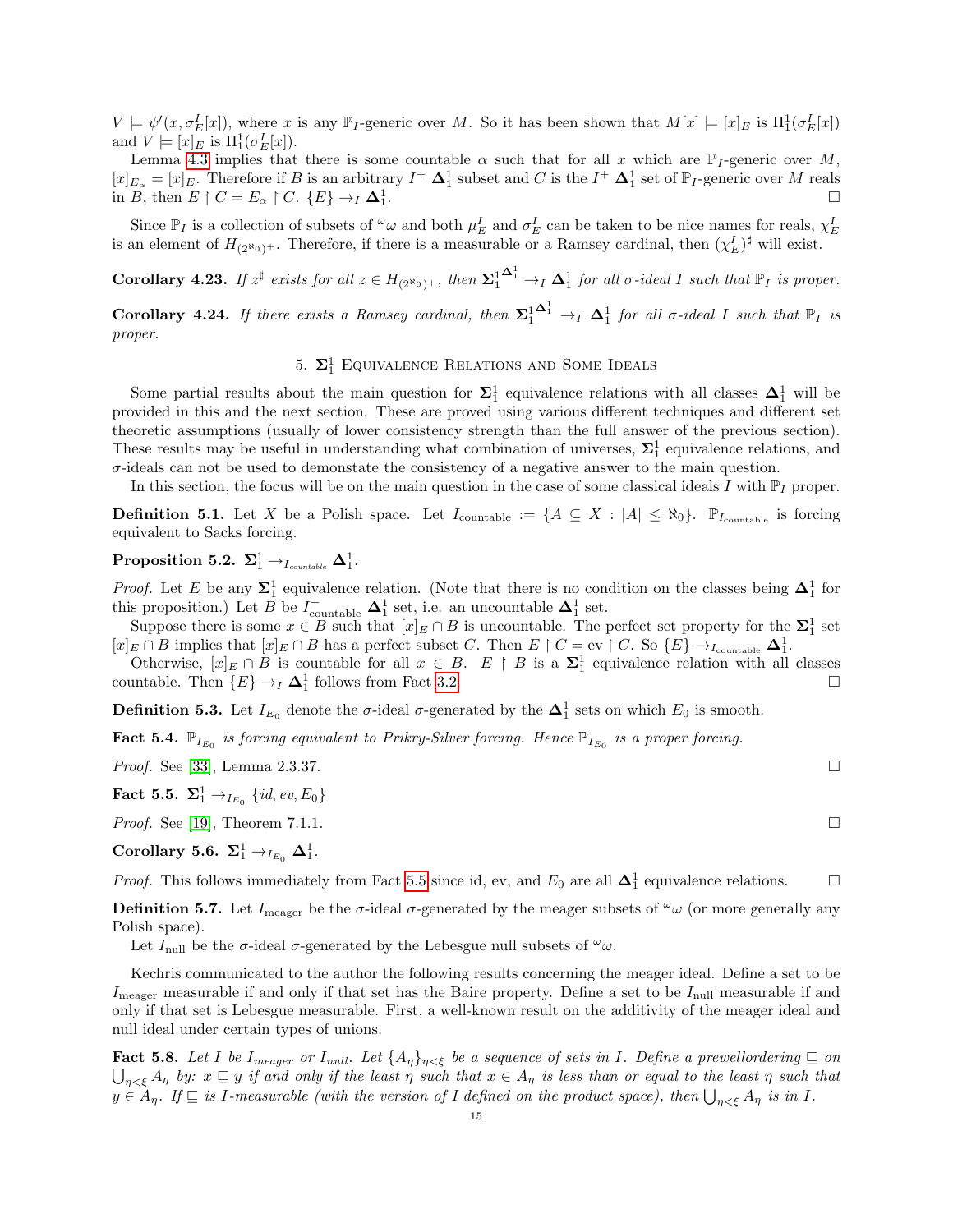*Proof.* See [\[20\]](#page-28-12), Proposition 1.5.1 for a proof.

<span id="page-15-0"></span>**Theorem 5.9.** Let I be I<sub>meager</sub> or I<sub>null</sub>. If all  $\Pi_3^1$  sets are I measurable, then  $\Sigma_1^1 \xrightarrow{\Delta_1^1} \Delta_1^1$ . Moreover, if E is a  $\Sigma_1^1$  equivalence relation with all classes  $\Delta_1^1$  and B is  $I^+$   $\Delta_1^1$ , then there exists a  $I^+$   $\Delta_1^1$   $C \subseteq B$  with  $B \setminus C \in I$  and  $E \restriction C$  is a  $\Delta_1^1$  equivalence relation.

*Proof.* (Kechris) For simplicity, assume E is an equivalence relation on  $\omega$ . Let  $B \subseteq \omega$  be  $I^+ \Delta_1^1$ . For simplicity, assume  $B = \omega \omega$ .  $(\omega \omega)^2 \setminus E$  is a  $\Pi_1^1$  set. Let T be a tree on  $\omega \times \omega \times \omega$  such that

 $\neg(x \ E \ y) \Leftrightarrow T^{(x,y)}$  is well-founded

For each  $\alpha < \omega_1$ , let  $A_\alpha = \{x : (\forall y)((x, y) \notin E \Rightarrow \text{rk}(T^{(x,y)}) < \alpha)\}\.$  First, the claim is that for all  $x \in \omega_\alpha$ , there exists some  $\alpha < \omega_1$  with  $x \in A_\alpha$ : To see this, fix x and let  $L_x = \{(x, y) : y \notin [x]_E\}$ . Since  $[x]_E$ is  $\Delta_1^1$ ,  $L_x$  is  $\Delta_1^1$ .  $L_x \subseteq (\omega \omega)^2 \setminus E$ . By the boundedness theorem, there exists some  $\alpha < \omega_1$  such that  $\sup\{\text{rk}(T^{(x,y)}): (x,y)\in L_x\}<\alpha. \ \ x\in A_\alpha.$  It has been shown that  $\omega \omega = \bigcup_{\alpha<\omega_1} A_\alpha.$ 

The next claim is that there exists some  $\alpha < \omega_1$  such that  $A_\alpha$  is  $I^+$ : Suppose that for all  $\alpha < \omega_1$ ,  $A_\alpha \in I$ . Note that there is a  $\Pi_2^1$  formula  $\Phi(x, c)$  (using the tree T as a parameter) such that if  $c \in WO$ , then

$$
\Phi(x, c) \Leftrightarrow (\forall y)(\text{rk}(T^{(x,y)}) < \text{ot}(c))
$$

Define  $\sqsubseteq$  using the sequence  ${A_{\alpha} : \alpha < \omega_1}$ . Then

$$
x \sqsubseteq y \Leftrightarrow (\forall c)(c \in \text{WO} \Rightarrow (\Phi(y, c) \Rightarrow \Phi(x, c)))
$$

 $\sqsubseteq$  is  $\Pi_3^1$  on  $\omega \times \omega$ . By Fact [5.8,](#page-14-2)  $\omega \omega = \bigcup_{\alpha < \omega_1} A_\alpha$  is in I. Contradiction.

Choose an  $\alpha < \omega_1$  such that  $A_\alpha$  is  $I^+$ . Since  $\Pi_2^1$  sets are I-measurable, let C be  $\Delta_1^1$  I<sup>+</sup> such that  $A_{\alpha} \triangle C \in I$ . Thus  $C \setminus A_{\alpha} \in I$ . Since I is the  $\sigma$ -generated by certain  $\Delta_1^1$  sets, there exists a  $\Delta_1^1$  set  $D \in I$ such that  $C \setminus A_\alpha \subseteq D$ . Let  $B_0 = C \setminus D$ . Note that  $B_0$  is  $I^+ \Delta_1^1$  and  $B_0 \subseteq A_\alpha$ .

Now suppose  $\xi < \omega_1$  and a sequence  $\{B_\eta : \eta < \xi\}$  of  $\Delta_1^1$   $I^+$  sets has been defined with the property that if  $\eta_1 \neq \eta_2$  then  $B_{\eta_1} \cap B_{\eta_2} \in I$ . Let  $K_{\xi} = \bigcup_{\eta < \xi} B_{\eta}$ . Define  $A_{\alpha}^{\xi} = A_{\alpha} \setminus K_{\xi}$ .  $\omega \setminus K_{\xi} = \bigcup_{\alpha < \omega_1} A_{\alpha}^{\xi}$ . If  $\omega \setminus K_{\xi}$ is  $I^+$ , then repeating the above procedure produces some  $I^+$   $\Delta_1^1$   $B_\xi$  with the property that for all  $\eta < \xi$ ,  $B_{\eta} \cap B_{\xi} \in I$  and for some  $\alpha < \omega_1, B_{\xi} \subseteq A_{\alpha}^{\xi} \subseteq A_{\alpha}$ .

Observe that for some  $\xi < \omega_1$ ,  $\omega \setminus K_{\xi}$  must be in I. This is because otherwise the construction succeeds in producing an antichain  $\{B_n : \eta < \omega_1\}$  of cardinality  $\aleph_1$  in  $\mathbb{P}_I$ . However,  $\mathbb{P}_I$  has the  $\aleph_1$ -chain condition. Contradiction.

So choose  $\xi$  such that  $\omega \wedge K_{\xi} \in I$ . By construction, for each  $\eta < \xi$ , there is some  $\alpha_{\eta} < \omega_1$  such that  $B_{\eta} \subseteq A_{\alpha_{\eta}}^{\eta} \subseteq A_{\alpha_{\eta}}$ . Since  $\xi < \omega_1$ , there is some  $\mu < \omega_1$  such that  $\sup\{\alpha_{\eta} : \eta < \xi\} < \mu$ . Then  $K_{\xi} = \bigcup_{\eta < \xi} A_{\alpha_{\eta}} \subseteq A_{\mu}$ . Hence for all  $x, y \in K_{\xi}$ ,

$$
x \mathrel{E} y \Leftrightarrow \text{rk}(T^{(x,y)}) \ge \mu
$$

So  $K_{\xi}$  is  $I^{+} \Delta_{1}^{1}$  with  $\omega \setminus K_{\xi} \in I$  and  $E \upharpoonright K_{\xi}$  is a  $\Delta_{1}^{1}$  equivalence relation.

**Theorem 5.10.** The consistency of ZFC implies the consistency of ZFC and  $\Sigma_1^1$   $\overset{\Delta_1^1}{\rightarrow}$   $\rightarrow$   $I_{meager}$   $\Delta_1^1$ . The consistency of ZFC + Inaccessible Cardinal implies the consistency of ZFC and  $\Sigma_1^1$   $\overset{\Delta_1^1}{\rightarrow}$   $\to_{I_{null}} \Delta_1^1$ .

*Proof.* By [\[31\]](#page-28-13), from a model ZFC, one can obtain a model of ZFC in which all  $OD\omega_{\omega}$  subsets of  $\omega_{\omega}$  have the Baire property.

By [\[32\]](#page-28-14), from a model of ZFC with an inaccessible cardinal, one can obtain a model of ZFC in which all  $OD\omega_{\omega}$  subsets of  $\omega_{\omega}$  are Lebesgue measurable.

Then both results follow from Theorem [5.9.](#page-15-0)

Let  $\kappa$  be an inaccessible cardinal. Coll $(\omega, < \kappa)$  denotes the Lévy collapse of  $\kappa$  to  $\omega_1$ . Since the generic extension of the Lévy collapse of an inaccessible to  $\omega_1$  (and the related Solovay's model) appears often in descriptive set theory, the following is worth mentioning:

<span id="page-15-1"></span>Corollary 5.11. Let  $\kappa$  be an inaccessible cardinal in V. Let  $G \subseteq Coll(\omega, \langle \kappa \rangle)$  be Coll $(\omega, \langle \kappa \rangle)$ -generic over V. Then in  $V[G], \Sigma_1^1 \stackrel{\Delta_1^1}{\rightarrow}_{I_{meager}} \Delta_1^1$  and  $\Sigma_1^1 \stackrel{\Delta_1^1}{\rightarrow}_{I_{null}} \Delta_1^1$ .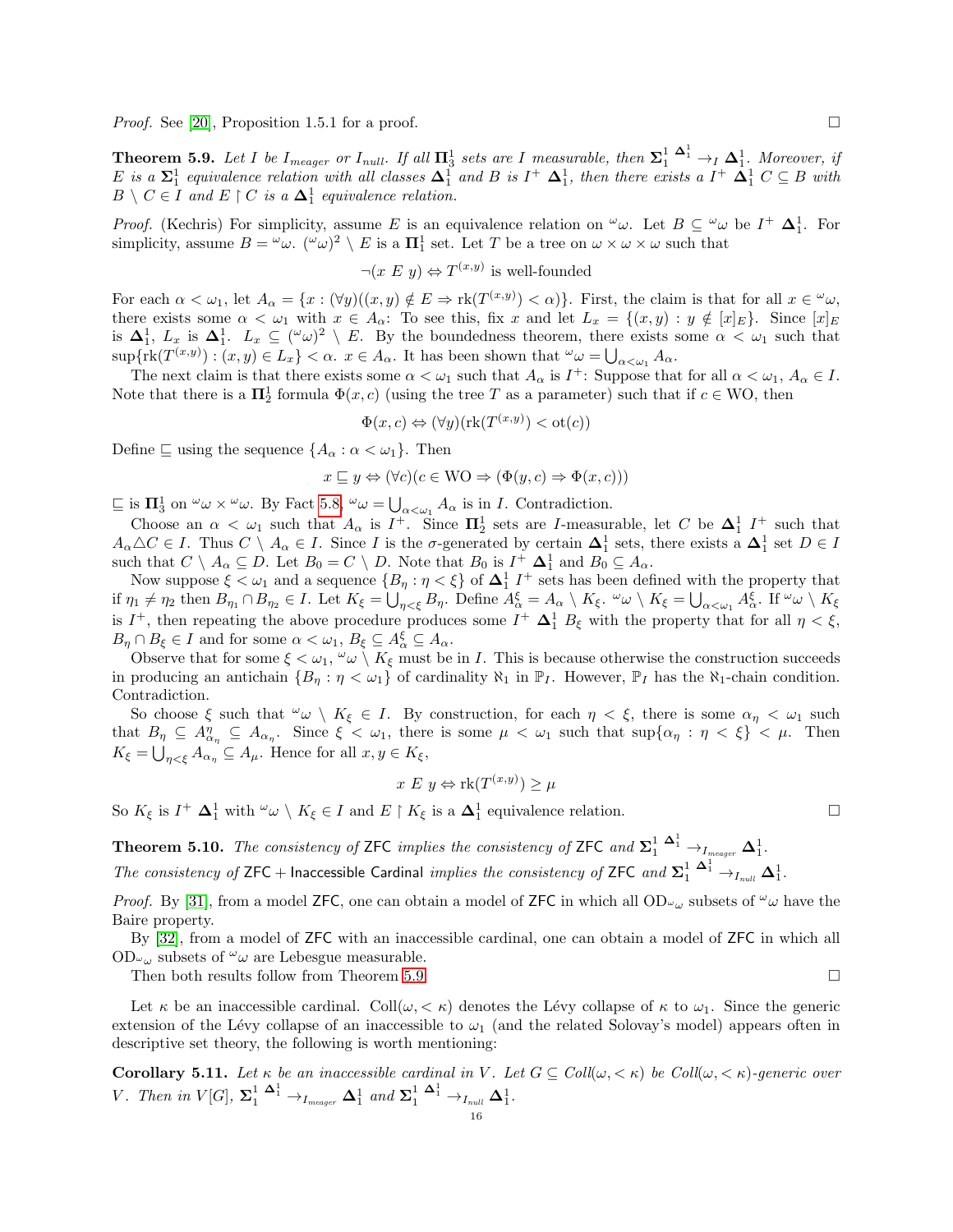*Proof.* [\[32\]](#page-28-14) shows that in this model, all OD<sub> $\omega_{\mu}$ </sub> subsets of  $\omega_{\mu}$  have the Baire property and are Lebesgue measurable. As above, the result follows from Theorem [5.9.](#page-15-0)  $\Box$ 

[\[31\]](#page-28-13) shows that the existence of an inaccessible cardinal and the statement that all  $\Pi_3^1$  sets are Lebesgue measurable are equiconsistent.

To show that the above statement even for  $I_{\text{null}}$  is consistent relative to ZFC will require a slight modification of the above proof using a different set theoretic assumption.

**Definition 5.12.** Let I be a  $\sigma$ -ideal on a Polish space X. cov(I) is the smallest cardinal  $\kappa$  such that there exists a set  $U \subseteq I$  with  $\bigcup U = X$  and  $|U| = \kappa$ .

Proposition 5.13. Let I be  $I_{measure}$  or  $I_{null}$ . If all  $\mathbf{\Pi}^1_2$  sets are I-measurable and  $cov(I) > \aleph_1$ , then  $\mathbf{\Sigma}^{1-\mathbf{\Delta}^1_1}\to_I$  $\mathbf{\Delta}^1_1.$ 

*Proof.* The proof is similar to Theorem [5.9.](#page-15-0) In this case, one can conclude that for some  $\alpha < \omega_1$ ,  $A_\alpha$  is  $I^+$ from the fact that  $cov(I) > \aleph_1$  and  $\omega = \bigcup_{\alpha < \omega_1} A_\alpha$ . The *I*-measurability of  $\mathbf{\Pi}^1_2$  sets is needed to find some  $C \subseteq A_{\alpha}$  which is  $I^+ \Delta_1^1$ . The contract of the contract of the contract of the contract of  $\Box$ 

<span id="page-16-4"></span>Fact 5.14. Let I be  $I_{measure}$  or  $I_{null}$ . MA +  $\neg$ CH implies all  $\Pi_2^1$  sets are I-measurable and  $cov(I) = 2^{\aleph_0} > \aleph_1$ . *Proof.* See [\[26\]](#page-28-15).

<span id="page-16-0"></span>**Theorem 5.15.** The consistency of ZFC implies the consistency of ZFC and  $\Sigma_1^1$   $\longrightarrow_I$   $\Delta_1^1$  where I is  $I_{measure}$  or  $I_{null}$ .

*Proof.* The consistency of ZFC implies the consistency of ZFC +  $MA + \neg CH$  by a well-known iterated forcing argument.

# 6. THIN  $\Sigma^1_1$  EQUIVALENCE RELATIONS

<span id="page-16-1"></span>**Definition 6.1.** An equivalence relation E on a Polish space X is thin if and only if there does not exists a perfect set of pairwise E-inequivalent elements.

Let  $\Sigma_1^1$ <sup>thin</sup> denote the class of thin  $\Sigma_1^1$  equivalence relations defined on  $\Delta_1^1$  subsets of Polish spaces.

Let  $\Sigma_1^1$ <sup>thin  $\Delta_1^1$ </sup> denote the class of thin  $\Sigma_1^1$  equivalence relations with all classes  $\Delta_1^1$  defined on  $\Delta_1^1$  subsets of Polish spaces.

<span id="page-16-2"></span>**Fact 6.2.** Suppose E is a thin  $\Sigma_1^1$  equivalence relation, then E has at most  $\aleph_1$  many equivalence classes.

*Proof.* See [\[3\]](#page-27-3).

The above fact may suggest that the properness of  $\mathbb{P}_I$  should be used with countable support iterations to change covering numbers. It will be shown below that descriptive set theoretic techniques will give a stronger result in just ZFC. However, in the context of proper forcing, the following combinatorial approach is worth mentioning:

**Definition 6.3.** Let I be a  $\sigma$ -ideal on a Polish space X. cov<sup>\*</sup>(I) is the smallest cardinal  $\kappa$  such that there exists some  $I^+ \Delta_1^1 B \subseteq X$  and a set  $U \subseteq I$  with  $|U| = \kappa$  and  $B \subseteq \bigcup U$ .

<span id="page-16-3"></span>**Proposition 6.4.** Suppose I is a  $\sigma$ -ideal such that  $cov^*(I) > \omega_1$ . Then  $\Sigma_1^1$  thin  $\Delta_1^1 \rightarrow_I \{ev\}$ .

*Proof.* Let  $E \in \Sigma_1^1$  thin  $\Delta_1^1$ . Let  $\{C_\alpha : \alpha < \omega_1\}$  enumerate all the E-classes in order type  $\omega_1$ , using Fact [6.2.](#page-16-2) Each  $C_{\alpha}$  is  $\Delta_1^1$  since  $C_{\alpha}$  is an equivalence class of E.

Let B be an arbitrary  $I^+$   $\Delta_1^1$  set.  $B = \bigcup_{\alpha < \omega_1} B \cap C_\alpha$ . Since  $cov^*(I) > \aleph_1$ , there is some  $\alpha$  such that  $B \cap C_{\alpha}$  is  $I^+ \Delta_1^1$ . Then  $E \upharpoonright (B \cap C_{\alpha}) = \text{ev} \upharpoonright B \cap C_{\alpha}$ .

**Proposition 6.5.** If PFA holds, then for all I such that  $\mathbb{P}_I$  is proper,  $\Sigma_1^1$  thin  $\Delta_1^1 \rightarrow_I \{ev\}$ .

*Proof.* Let B be a  $I^+$   $\Delta_1^1$  set. Let  $U = \{C_\beta : \beta < \omega_1\}$  be a collection of  $\Delta_1^1$  sets in I.  $\mathbb{P}_I$  being proper implies that  $\mathbb{P}_I \restriction B$  is proper. Let  $D_\beta := \{F \in \mathbb{P}_I \restriction B : F \cap C_\beta = \emptyset\}$ .  $D_\beta$  is dense in  $\mathbb{P}_I \restriction B$ . By PFA, there is a filter  $G \subseteq \mathbb{P}_I \upharpoonright B$  which is generic for  $\{D_\beta : \beta < \omega_1\}$ . H constructs a real  $x_H \in B$ . By genericity,  $x_H \notin C_\beta$  for all  $\beta < \omega_1$ . So U can not cover B. cov\* $(I) > \aleph_1$ . The result follows from Proposition [6.4.](#page-16-3)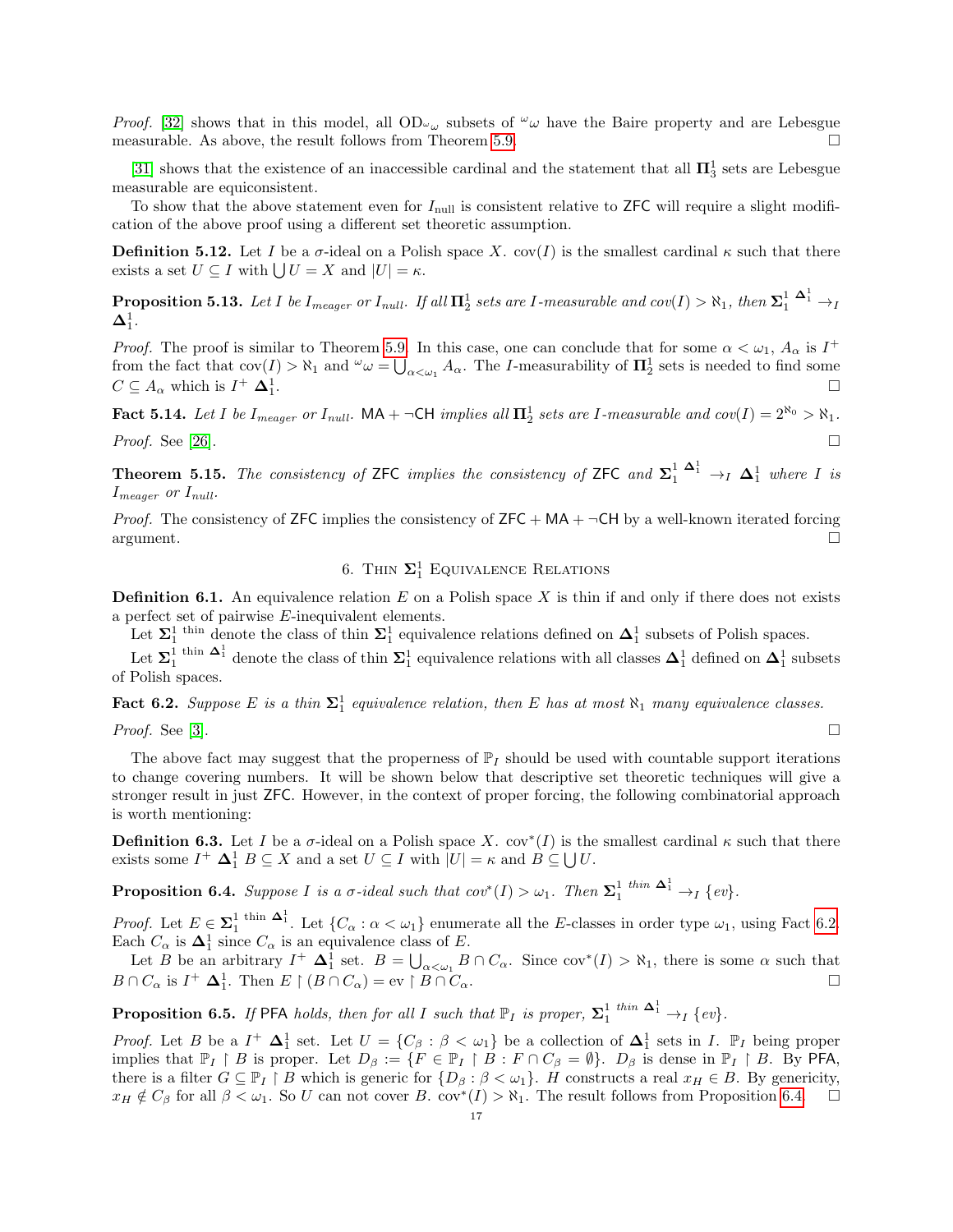The results are unsatisfactory in several ways. Models of  $PFA$  satisfy  $\neg CH$  and this was an essential fact since the proof used cov<sup>\*</sup>(I) >  $\aleph_1$ . Definability of the equivalence relation was not used in any deep way. The core of the proofs was combinatorial, using  $cov^*(I) > \aleph_1$ .

The rest of this section provides results addressing the main question for thin  $\Sigma_1^1$  equivalence relations which rely on definability properities of these equivalence relations. The best validation of the definability approach to thin  $\Sigma_1^1$  equivalence is that a stronger result will be proved with weaker assumptions (just ZFC).

**Fact 6.6.** Let E be a thin  $\Sigma_1^1$  equivalence relation on a Polish space X. Let  $\mathbb P$  be a forcing. Suppose  $\tau \in V^{\mathbb P}$ is such that  $1_{\mathbb{P}} \Vdash_{\mathbb{P}} \tau \in X$ . Then there is a dense set  $D_{\tau}^{E}$  such that for all  $p \in D_{\tau}^{E}$ ,  $(p, p) \Vdash_{\mathbb{P} \times \mathbb{P}} \tau_{left}$   $E \tau_{right}$ , where  $\tau_{left}$  and  $\tau_{right}$  denote the  $\mathbb{P}\times\mathbb{P}$  names for the evaluation of  $\tau$  according to the left and right generic for  $\mathbb{P}$ , respectively, coming from a generic for  $\mathbb{P} \times \mathbb{P}$ .

Proof. This is due to Silver. See [\[4\]](#page-27-7), Lemma 2.1 or the proof of [\[15\]](#page-28-16), Theorem 2.3.

A sketch of the result is provided:

Suppose not. Then there exists some  $u \in \mathbb{P}$  such that for all  $q \leq_{\mathbb{P}} u$ ,  $(q,q)$   $\not\Vdash_{\mathbb{P}\times\mathbb{P}} \tau_{\text{left}}$ . Hence, there is some u such that for all  $q \leq_{\mathbb{P}} u$ , there exists  $q_0, q_1 \leq_{\mathbb{P}} q$  with  $(q_0, q_1) \Vdash_{\mathbb{P} \times \mathbb{P}} \neg(\tau_{\text{left}} E \tau_{\text{right}})$ .

Suppose E is a thin  $\Sigma_1^1(z)$  equivalence relation. Let  $\Theta$  be some large ordinal such that  $V_{\Theta}$  reflects the necessary statements to perform the proof below:

Let  $N \prec V_{\Theta}$  be a countable elementary substructure with  $z, \mathbb{P}, u, \tau \in N$ . Let M be the Mostowski collapse of N and  $\pi : N \to M$  be the Mostowski collapsing map. One may assume that for all  $x \in X$ , tc(x)  $\subseteq \omega$ . So  $\pi$  does not move reals or elements of X. In particular  $\pi(z) = z$ . Let  $\mathbb{Q} = \pi(\mathbb{P})$ ,  $v = \pi(u)$ , and  $\sigma = \pi(\tau)$ . By elementarity, M satisfies that for all  $q \leq_{\mathbb{Q}} v$ , there exists  $q_0, q_1 \leq_{\mathbb{Q}} q$  such that  $(q_0, q_1) \Vdash_{\mathbb{Q}\times\mathbb{Q}} \neg(\sigma_{\text{left}} E \sigma_{\text{right}})$ .

Let  $(D_n : n \in \omega)$  enumerate all the dense open sets in  $\mathbb{Q} \times \mathbb{Q}$  of M. One may assume that  $D_{n+1} \subseteq D_n$ , by replacing  $D_n$  with  $E_n = \bigcap_{m \leq n} D_m$ . Next, a function  $f : \leq \omega_2 \to \mathbb{Q}$  will be constructed with the following properties:

(1) If  $s \subseteq t$ , then  $f(t) \leq_{\mathbb{Q}} f(s)$ .

(2) For all  $n \in \omega$ , if  $|s| = |t| = n$  and  $s \neq t$ , then  $(f(s), f(t)) \in D_n$ .

(3) For all  $s \in \langle \omega_2, (f(s_0), f(s_1)) | \vdash_{\mathbb{Q} \times \mathbb{Q}} \neg(\sigma_{\text{left}} E \sigma_{\text{right}}).$ 

To construct this  $f:$  Let  $f(\emptyset) = v$ .

Suppose for all  $s \in {}^{n}2$ ,  $f(s)$  has been constructed with the above properties. For each  $s \in {}^{n}2$ , find some  $q^{s0}, q^{s1} \leq (f(s), f(s))$  such that  $(q^{s0}, q^{s1}) \Vdash_{\mathbb{Q} \times \mathbb{Q}} \neg(\sigma_{\text{left}} E \sigma_{\text{right}})$ . Using the fact that  $D_{n+1}$  is dense open, find  $\{r^t : t \in n+12\}$  with the property that for all  $t \in n+12$ ,  $r^t \leq_0 q^t$  and for all  $a, b \in n+12$  with  $a \neq b$ ,  $(r^{a}, r^{b}) \in D_{n+1}$ . For  $t \in {}^{n+1}2$ , define  $f(t) = r^{t}$ .

For each  $x \in \omega_2$ , let  $G_x := \{p \in \mathbb{Q} : (\exists n)(f(x \upharpoonright n) \leq_{\mathbb{Q}} p)\}\$ . If  $x, y \in \omega_2$  and  $x \neq y$ , then  $G_x \times G_y$  is  $\mathbb{Q} \times \mathbb{Q}$ -generic over M, using (2) and the assumption that for all  $n \in \omega$ ,  $D_{n+1} \subseteq D_n$ . So let n be largest such that  $x \restriction n = y \restriction n$ . Let  $s = x \restriction n$ . Without loss of generality, suppose  $x(n) = 0$  and  $y(n) = 1$ . Then  $f(s0) \in G_x$  and  $f(s1) \in G_y$ . Also  $(f(s0), f(s1)) \Vdash_{\mathbb{Q}\times\mathbb{Q}} \neg(\sigma_{\text{left}} E \sigma_{\text{right}})$ . By the forcing theorem applied in M,  $M[G_x][G_y] \models \neg(\sigma[G_x] \mathrel{E} \sigma[G_y])$ . By Mostowski absoluteness,  $V \models \neg(\sigma[G_x] \mathrel{E} \sigma[G_y])$ .

Define  $\Phi: \omega_2 \to X$  by  $\Phi(x) = \sigma[G_x]$ . By an appropriate coding,  $\Phi$  is a  $\Delta_1^1$  function.  $\Phi[\omega_2]$  is a  $\Sigma_1^1$  set of pairwise disjoint E-inequivalent elements. By the perfect set property for  $\Sigma_1^1$  sets, there is a perfect set of pairwise E-inequivalent elements. This contradicts  $E$  being a thin equivalence relation.

<span id="page-17-1"></span>**Fact 6.7.** Let E be a thin  $\Sigma_1^1$  equivalence relation on a Polish space X. Let  $\mathbb P$  be some forcing and  $\tau \in V^{\mathbb P}$ be such that  $1_{\mathbb{P}} \Vdash_{\mathbb{P}} \tau \in X$ . Suppose  $p \in D_{\tau}^{E}$ . Let  $M \prec H_{\Theta}$  be a countable elementary substructure with  $\Theta$  sufficiently large and  $\mathbb{P}, p, \tau \in M$ . Then for all  $G, H \in V$  such that  $p \in G$ ,  $p \in H$ , and  $G$  and  $H$  are P-generic over  $M, V \models \tau[G] \mathop{E} \tau[H].$ 

Proof. This is due to Silver. See [\[4\]](#page-27-7), Lemma 2.4.

Suppose G and H are any two such generics. Let K be such that it is P-generic over  $M[G][H]$ . Then  $M[G][K] \models \tau[G] \mathrel{E} \tau[K]$  and  $M[H][K] \models \tau[H] \mathrel{E} \tau[K]$ . By Mostowski absoluteness,  $M[G][H][K] \models$  $\tau[G] \ E \ \tau[H]$ . By Mostowski absoluteness again,  $V \models \tau[G] \ E \ \tau[H]$ .

<span id="page-17-0"></span>**Theorem 6.8.**  $\Sigma_1^1$  thin  $\rightarrow_I$  {ev} whenever I is a  $\sigma$ -ideal such that  $\mathbb{P}_I$  is proper.

*Proof.* Let  $B \in \mathbb{P}_I$ . Since  $D_{\dot{x}_{gen}}^E$  from Fact [6.7](#page-17-1) is dense, there exists some  $B' \leq_{\mathbb{P}_I} B$  such that  $B' \in D_{\dot{x}_{gen}}^E$ . So  $(B', B') \Vdash_{\mathbb{P}_I \times \mathbb{P}_I} (\dot{x}_{gen}) E(\dot{\dot{x}}_{gen})$ . Let  $M \prec H_{\Theta}$  with  $\Theta$  sufficiently large and  $\mathbb{P}, B' \in M$ . By Fact [2.4,](#page-3-0) the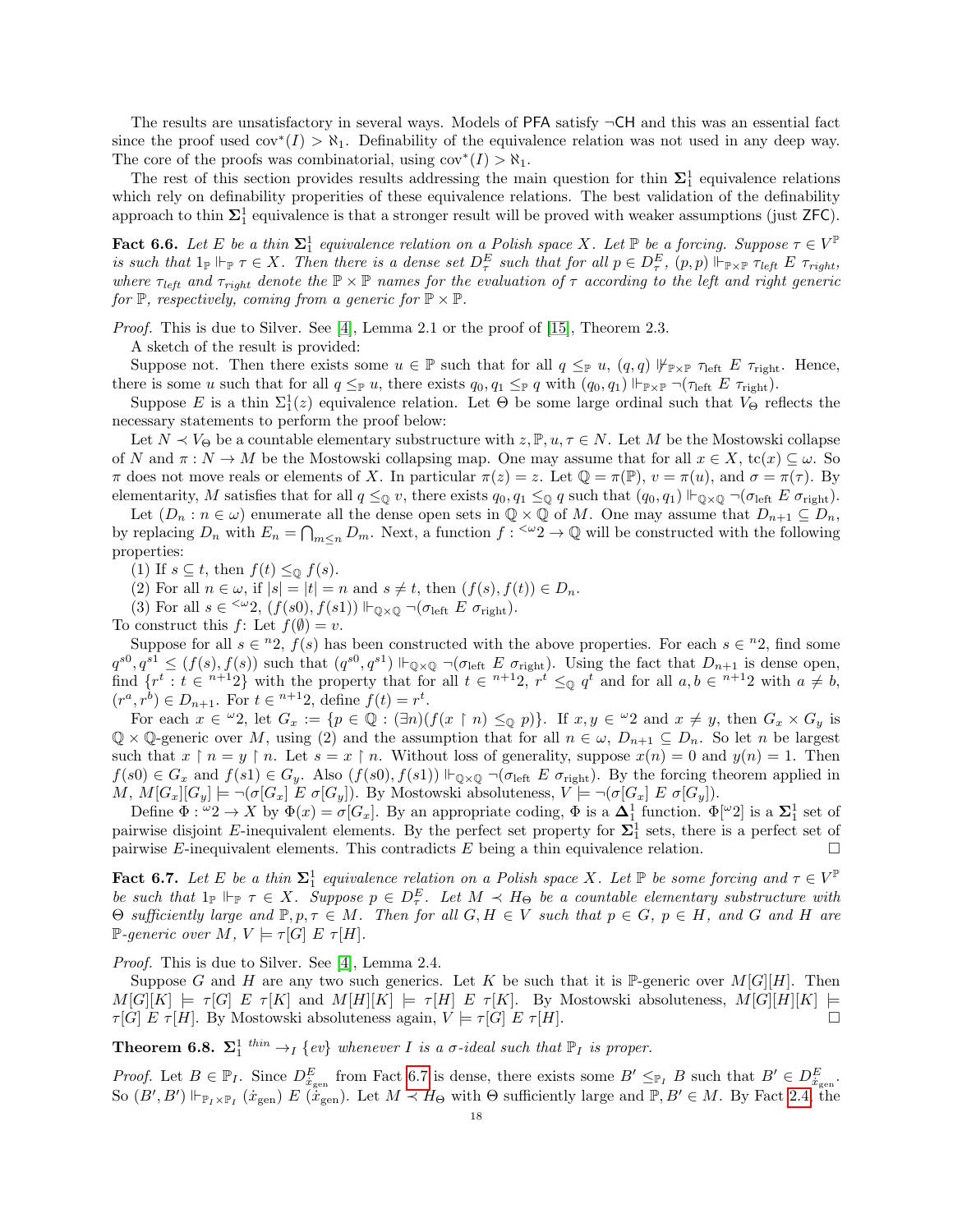set  $C \subseteq B'$  of  $\mathbb{P}_I$ -generic over M reals is an  $I^+$   $\mathbf{\Delta}_1^1$  set. For  $x \in C$ , if  $G_x$  denotes the  $\mathbb{P}_I$ -generic over M filter constructed from x, then  $\dot{x}_{gen}[G_x] = x$ . Note that for all  $x \in C$ ,  $B' \in G_x$ . By Fact [6.7,](#page-17-1) for all  $x, y \in C$ ,  $V \models x \mathrel{E} y$ . Hence  $E \restriction C = \text{ev} \restriction C$ .

Note that in this result, E does not need to be an equivalence relation with all  $\Delta_1^1$  classes.

# 7. POSITIVE ANSWER FOR  $\Pi^1_1$  EQUIVALENCE RELATIONS

<span id="page-18-0"></span>The variant of Question [2.7](#page-4-3) for  $\mathbf{\Pi}^1_1$  equivalence relations can be phrased as follows:

Question 7.1. Let  $\Pi_1^1 \xrightarrow{\Delta_1^1}$  be the class of  $\Pi_1^1$  equivalence relations with all classes  $\Delta_1^1$  defined on  $\Delta_1^1$  subsets of Polish spaces. If I is a  $\sigma$ -ideal on a Polish space X such that  $\mathbb{P}_I$  is proper, then does  $\prod_1^1 \frac{\Delta_1^1}{\sigma_1} \to_I \Delta_1^1$  hold?

A positive answer for the  $\Pi_1^1$  case follows from the same assumptions as the main question for  $\Sigma_1^1$  in almost the exact same manner as above:

<span id="page-18-1"></span>**Lemma 7.2.** Let E be a  $\Pi_1^1(z)$  equivalence relation on  $\omega$ . Then there exists  $\Delta_1^1$  relations  $E_\alpha$ , for  $\alpha < \omega_1$ , with the property that if  $\alpha < \beta$ , then  $E_{\alpha} \subseteq E_{\beta}$ ,  $E = \bigcup_{\alpha < \omega_1} E_{\alpha}$ , and there exists a club set  $C \subseteq \omega_1$  such that for all  $\alpha \in C$ ,  $E_{\alpha}$  is an equivalence relation.

*Proof.* Let T be a z-recursive tree on  $\omega \times \omega \times \omega$  such that  $(x, y) \in E \Leftrightarrow T^{(x,y)}$  is wellfounded. For each  $\alpha < \omega_1$ , define  $E_\alpha := \{(x, y) : \text{rk}(T^{(x,y)}) < \alpha\}$ . Each  $E_\alpha$  is  $\Delta_1^1$ . If  $\alpha < \beta$ ,  $E_\alpha \subseteq E_\beta$ .  $E = \bigcup_{\alpha < \omega_1} E_\alpha$ .

Let C be the set of all  $\alpha$  such that  $E_{\alpha}$  is an equivalence relation. Increasing union of equivalence relations are equivalence relations so C is closed. Fix  $\alpha < \omega_1$ . The set  $D = \{(x, x) : x \in \alpha \omega\}$  is  $\Sigma_1^1$ . So by the boundedness theorem, there exist some  $\delta < \omega_1$  such that  $\text{rk}(T^{(x,x)}) < \delta$  for all  $x \in \omega$ . Let  $\beta_0 = \max\{\alpha, \delta\}$ . Suppose  $\beta_n$  has been defined. The set  $G = \{(x, y) : (y, x) \in E_{\beta_n}\}\$ is  $\Sigma_1^1$ . By the boundedness theorem, there exists some  $\beta' > \beta_n$  such that for all  $(x, y) \in G$ ,  $rk(T^{(x,y)}) < \beta'$ . The set  $H = \{(x, z) : (\exists y)((x, y) \in E_{\beta_n} \land (y, z) \in E_{\beta_n}\}\$ is  $\Sigma_1^1$ . Again by the boundedness theorem, there exists some  $\beta_{n+1} > \beta'$  such that for all  $(x, z) \in H$ ,  $rk(T^{(x,z)}) < \beta_{n+1}$ . One has constructed an increasing sequence  $\{\beta_n : n \in \omega\}$ . Let  $\beta = \sup\{\beta_n : n \in \omega\}$ . Then  $E_\beta$  is an equivalence relation. C is unbounded.

<span id="page-18-2"></span>**Lemma 7.3.** Let  $E$  be a  $\Pi_1^1(z)$  equivalence relation. Let  $x, y \in \omega$  be such that  $[x]_E$  is  $\Sigma_1^1(y)$ . Let  $\delta$  be an ordinal such that  $\omega_1^{y \oplus z} \leq \delta$  and  $E_{\delta}$  is a equivalence relation. Then  $[x]_E = [x]_{E_{\delta}}$ .

*Proof.* Define  $E' \subseteq (\omega \omega)^2$  by

$$
a E' b \Leftrightarrow (a \in [x]_E \land b \in [x]_E) \lor (a = b)
$$

 $E'$  is  $\Sigma_1^1(y)$ .  $E' \subseteq E$ . By the effective boundedness theorem, there exists a  $\alpha < \omega_1^{y \oplus z} \leq \delta$  such that for all  $(x, y) \in E'$ ,  $rk(T^{(x,y)}) < \alpha$ . Hence  $E' \subseteq E_{\alpha}$ .

Since  $E_{\delta} \subseteq E$ ,  $[x]_{E_{\delta}} \subseteq [x]_E$ . Also  $[x]_E = [x]_{E'} \subseteq [x]_{E_{\alpha}} \subseteq [x]_{E_{\delta}}$ . Therefore,  $[x]_E = [x]_{E_{\delta}}$ . — Первый проста в сервести проста в сервести проста в сервести проста в сервести проста в сервести проста в<br>В сервести проста в сервести проста в сервести проста в сервести проста в сервести проста в сервести проста в

Note that x is not used as a parameter in the above lemma. This is in contrast to Lemma [4.2.](#page-7-1) This observation will be used later. (See Proposition [10.6.](#page-25-0))

<span id="page-18-3"></span>**Lemma 7.4.** Let E be a  $\Pi_1^1(z)$  equivalence relation. Let  $\mathbb P$  be a forcing in M which adds a generic real. Choose  $\Theta$  to be a regular cardinal greater than  $|\mathbb{P}|^+$ . Let  $M \prec H_\Theta$  be a countable elementary substructure with  $z, \mathbb{P} \in M$  and contains  $|\mathbb{P}|^+$ . Suppose for all g which are  $\mathbb{P}$ -generic over M, there exists a  $y \in M[g]$ such that  $V = [g]_E$  is  $\Sigma_1^1(y)$ . Then there exists a countable ordinal  $\alpha$  such that for all P-generic over M reals  $g, [g]_E = [g]_{E_{\alpha}}$ .

*Proof.* The proof is almost the same as the proof for Lemma [4.3](#page-8-0) using Lemma [7.3](#page-18-2) in place of Lemma [4.2.](#page-7-1)  $\Box$ 

These previous results can be used to give a positive answer for a specific  $\Pi_1^1$  equivalence relation in ZFC.

**Example 7.5.** Let H be an equivalence relation on  $\omega$  defined by x H y if and only if  $x \in L_{\omega_1^y}(y) \wedge y \in L_{\omega_1^x}(x)$ .

H is a  $\Pi_1^1$  equivalence relation with all classes countable. H is the equivalence relation of hyperarithmetic equivalence.

If *I* is a  $\sigma$ -ideal on  $\omega$  with  $\mathbb{P}_I$  proper, then  $\{H\} \to_I \Delta_1^1$ .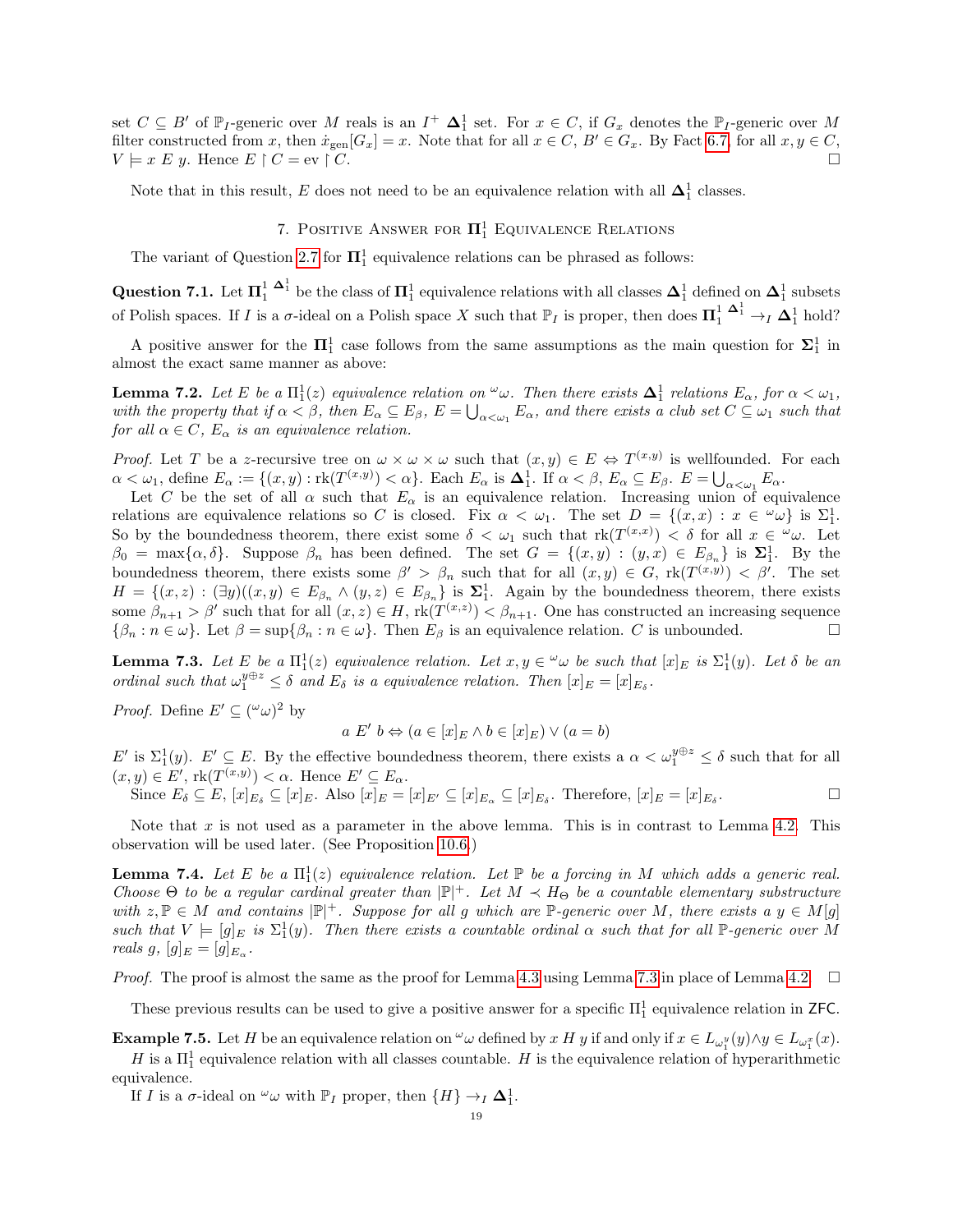*Proof.* Fix B an  $I^+$   $\Delta_1^1$  set. Choose  $M \prec H_{\Theta}$  with  $\Theta$  sufficiently large and  $B, \mathbb{P}_I \in M$ . By Fact [2.4,](#page-3-0) let  $C \subseteq B$  be the set of  $\mathbb{P}_I$ -generic over M elements in B. Let  $x \in C$ .  $\omega_1^x$  is a countable ordinal in  $M[x]$ . In  $M[x], L_{\omega_1^x}(x)$  is countable.  $[x]_E^{M[x]} \subseteq L_{\omega_1^x}(x)$ . Therefore, in  $M[x]$ , there is a function  $f : \omega \to {}^{\omega} \omega$  such that  $f$ enumerates  $[x]_H^{M[x]}$ . By absoluteness,  $[x]_H = [x]_H^{M[x]}$ . So  $[x]_H$  is  $\Delta_1^1(f)$  and  $f \in M[x]$ . By Lemma [7.4,](#page-18-3) there is some countable ordinal  $\alpha$  such that  $[x]_E = [x]_{E_\alpha}$  for all  $x \in C$ . So  $E \upharpoonright C = E_\alpha \upharpoonright C$ .  $E \upharpoonright C$  is  $\Delta_1^1$ .

**Definition 7.6.** Let E be a  $\Pi_1^1(z)$  equivalence relation. Define the set D by

 $(x, T) \in D \Leftrightarrow (T \text{ is a tree on } \omega \times \omega) \wedge (\forall y)(y \ E \ x \Leftrightarrow T^y \notin \text{WF})$ 

D is  $\Pi_2^1(z)$ .

**Theorem 7.7.** Assume all  $\Pi_2^1$  sets are universally Baire and  $\Pi_4^1$ -generic absoluteness holds. Let I be a *σ*-ideal such that  $\mathbb{P}_I$  is proper. Then  $\mathbf{\Pi}_1^1 \xrightarrow{\mathbf{\Delta}_1^1} \rightarrow_I \mathbf{\Delta}_1^1$ .

*Proof.* The proof is the same as Theorem [4.8](#page-9-2) with the required change.  $\square$ 

A similar argument using iterable structures as in the  $\Sigma_1^1$  case yields a positive answer from a more precise assumption with lower consistency strength.

**Proposition 7.8.** Let E be a  $\Pi_1^1(z)$  equivalence relation. There is a  $\Pi_3^1(z)$  formula  $\varpi(v)$  in free variable v such that:

Let  $x \in \omega$ . If  $(x \oplus z)^{\sharp}$  exists, then the statement "[x] E is  $\Delta_1^1$ " is equivalent to  $\varpi(x)$ .

Assume for all  $r \in \omega$ ,  $r^{\sharp}$  exists. The statement "all E-classes are  $\Delta_1^1$ " is equivalent to  $(\forall x)\varpi(x)$ . In particular, this statement is  $\Pi_3^1(z)$ .

*Proof.* Assume for simplicity, E is a  $\Pi_1^1$  equivalence relation on  $\omega \omega$ . Let T be a tree on  $\omega \times \omega \times \omega$  such that

$$
(x, y) \in E \Leftrightarrow T^{x,y}
$$
 is well  
founded

Let  $\varpi(v)$  be the statement:

$$
(\forall y)(y = v^{\sharp} \Rightarrow \text{``1}_{\text{Coll}(\omega, < c_1)} \Vdash_{\text{Coll}(\omega, < c_1)} (\exists c)(c \in \text{WO} \land (\forall y)((y \ E \ v) \Rightarrow \text{rk}(T^{v,y}) < \text{ot}(c))) \text{''} \in y)
$$

The rest of the argument is the same as in Proposition [4.12.](#page-10-0)  $\Box$ 

**Definition 7.9.** Let I be a  $\sigma$ -ideal on a Polish space X such that  $\mathbb{P}_I$  is proper. Let  $\mu_E^I$  be  $\tau_{\neg \varpi}^{\mathbb{P}_I}$  from Fact [4.17.](#page-12-2)

**Definition 7.10.** Let I be a  $\sigma$ -ideal on  $\omega$  such that  $\mathbb{P}_I$  is proper. Consider the formula " $(\exists y)([\dot{x}_{gen}]_E$  is  $\Sigma_1^1(y)$ ". Write it as  $(\exists y)\psi(y)$ . By Fact [4.17,](#page-12-2) let  $\sigma_E^I$  be  $\tau_{\psi}^{\mathbb{P}_I}$ .

**Definition 7.11.** Suppose I is a  $\sigma$ -ideal on  $\omega$  such that  $\mathbb{P}_I$  is proper. Let  $E \in \Pi_1^1$  $\mathbf{\Delta}^1$ . Define  $\chi^I_E =$  $\langle \mathbb{P}_I, \mu_E^{\mathbb{P}_I}, \sigma_E^{\mathbb{P}_I} \rangle.$ 

<span id="page-19-0"></span>**Theorem 7.12.** Suppose I is a  $\sigma$  ideal on  $\omega$  such that  $\mathbb{P}_I$  is proper. If for all  $x \in \omega_2$ ,  $x^{\sharp}$  exists and  $(\chi_E^I)^{\sharp}$ exists for all  $E \in \mathbf{\Pi}^1_1$  $\mathbf{\Delta}^1_1$ , then  $\mathbf{\Pi}^1_1$  $\mathbf{\Delta}^1_1 \to_I \mathbf{\Delta}^1_1.$ 

*Proof.* This is similar to Theorem [4.22.](#page-13-0)

**Corollary 7.13.** If  $z^{\sharp}$  exists for all  $z \in H_{(2^{\aleph_0})^+}$ , then  $\mathbf{\Pi}^1_1$  $\mathbf{\Delta}^1_1 \rightarrow_I \mathbf{\Delta}^1_1$  for all  $\sigma$ -ideal I such that  $\mathbb{P}_I$  is proper.

# 8.  $\Pi^1_1$  Equivalence Relations with Thin or Countable Classes

<span id="page-19-1"></span>The preservation of the statement "all classes are  $\Delta_1^{1}$ " played an important role in the consistency results above. Next, one will consider  $\mathbf{\Pi}^1_1$  equivalence relations which are very sensitive to set theoretic assumptions and generic extensions.

**Definition 8.1.** Let X be a Polish space.  $A \subseteq X$  is thin if and only if it does not contain a perfect set.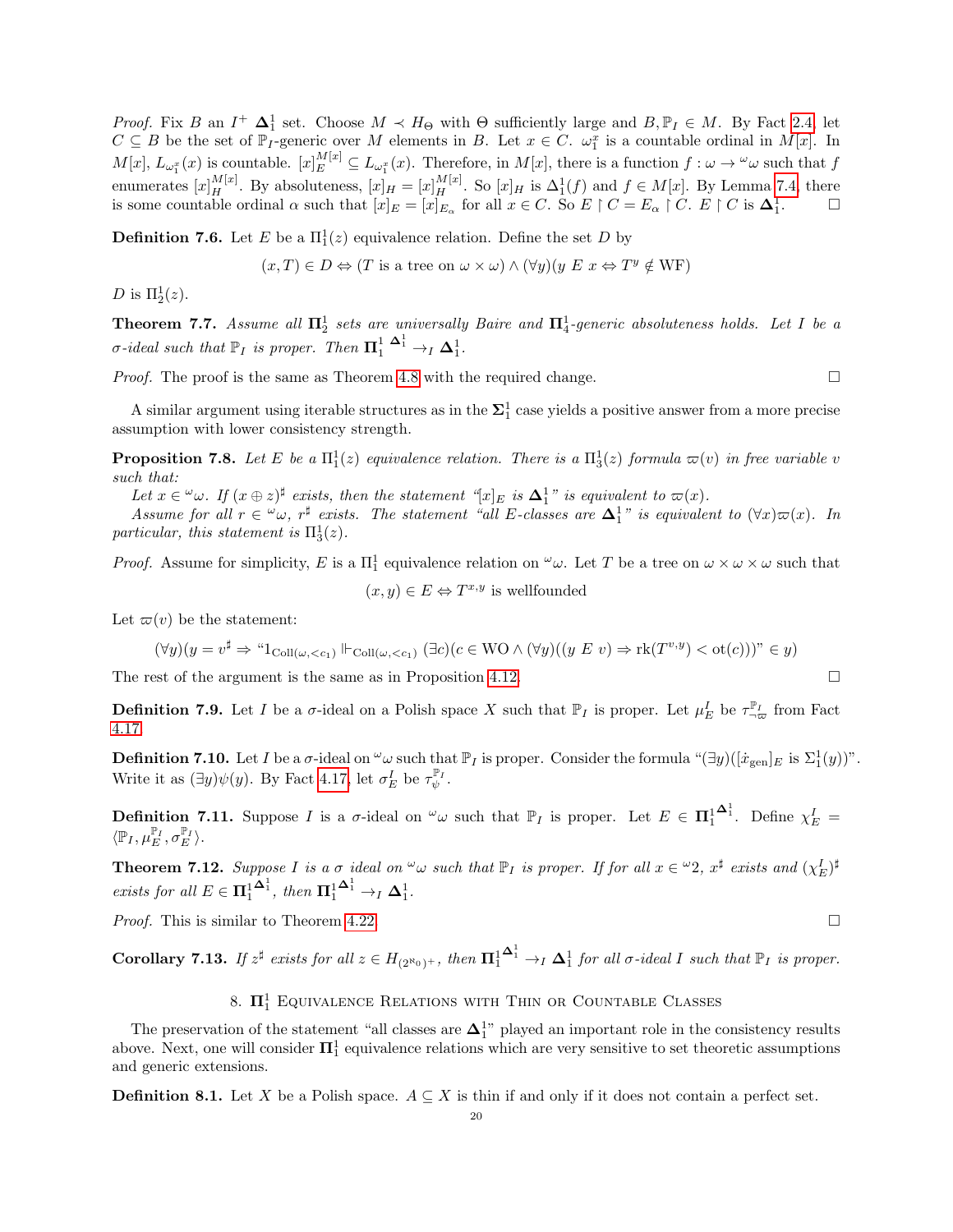<span id="page-20-0"></span>**Fact 8.2.** For each  $z \in \omega_2$ , define  $Q_z := \{x \in \omega_2 : x \in L_{\omega_1^{z \oplus x}}(z)\}\$ .  $Q_z$  is the largest thin  $\Pi_1^1(z)$  set in the sense that if S is a thin  $\Pi_1^1(z)$  set, then  $S \subseteq Q_z$ . Moreover, for each  $\alpha < \omega_1^{L[z]}$ , there exists some  $x \in Q_z$ such that  $\alpha < \omega_1^x$ . Therefore, if  $\omega_1^{L[z]} = \omega_1$ , then  $Q_z$  is an uncountable thin  $\Pi_1^1(z)$  set. It is consistent that  $\Pi^1_1$  sets do not have the perfect set property.

*Proof.* See [\[24\]](#page-28-4), pages 83-87. One will give the  $\Pi_1^1(z)$  definition to get a better understanding of what  $Q_z$  is:

$$
x \in Q_z \Leftrightarrow (\forall M)((M \text{ is an } \omega \text{-model of KP} \land z \in M \land x \in M) \Rightarrow M \models x \in L[z])
$$

So  $x \in Q_z$  if and only if  $L_{\omega_1^{z\oplus x}}(z\oplus x) = L_{\omega_1^{z\oplus x}}(z)$ . Or put another way, the smallest admissible set containing  $z \oplus x$  is a model of  $V = L[z]$ . Certainly  $Q_z \subseteq L[z]$ . So  $Q_z$  can also be thought of as the set of reals that appear in  $L[z]$  very quickly in the sense that  $x \in Q_z$  if and only if the first ordinal  $\alpha$  such that  $L_{\alpha}(z \oplus x)$  is admissible is also the first z-admissible ordinal  $\alpha$  such that  $x \in L_{\alpha}[z]$ .

Now one can give a simple example of an equivalence relation  $E$ , a model of  $ZFC$ , and forcing which does not preserve the statement "all E classes are  $\Delta_1^{1}$ ". Note that this statement is  $\Pi_4^1$  so it will be preserved if the universe satisfies  $\Pi_4^1$ -generic absoluteness. The desired example will necessarily have to reside in a universe with weak large cardinals.

**Definition 8.3.**  $\omega_1$  is inaccessible to reals if and only if for all  $x \in \omega$ ,  $L[x] \models (\omega_1^V$  is inaccessible) if and only if for all  $x \in \omega$ ,  $\omega_1^{L[x]} < \omega_1$ .

**Proposition 8.4.** Let E and F be equivalence relations on  $({}^{\omega}\omega)^2$  defined by

 $(a, x) E (b, y) \Leftrightarrow (a = b) \wedge (x, y \in Q_a \vee x = y)$  $(a, x) \ F (b, y) \Leftrightarrow (a = b) \wedge (x, y \notin Q_a \vee x = y)$ 

E is a  $\Pi_1^1$  equivalence relation and F is a  $\Sigma_1^1$  equivalence relation.

Let  $\kappa$  be an inaccessible cardinal in L. Let  $G \subseteq Coll(\omega, < \kappa)$  be  $Coll(\omega, < \kappa)$ -generic over L. Then  $L[G] \models$ E and F have all classes  $\Delta_1^1$ . Let  $g \subseteq Coll(\omega, \kappa)$  be Coll $(\omega, \kappa)$ -generic over  $L[G],$  then  $L[G][g] \models not$  all E and F classes are  $\mathbf{\Delta}^1_1$ .

*Proof.* The formula provided in the proof of Fact [8.2](#page-20-0) shows that the formula " $x \in Q_z$ " is  $\Pi_1^1$  in variables x and z. From this, it follows that E and F are  $\Pi_1^1$  and  $\Sigma_1^1$ , respectively.

In $L[G], \omega_1$  is inaccessible to reals ([\[28\]](#page-28-8) Theorem 8.20). For each  $(a, b), [(a, b)]_E$  is either a singleton or in bijection with  $Q_a$ . Since  $Q_a \subseteq (\omega \omega)^{L[a]}$ , in all cases,  $[(a, b)]_E$  is countable and hence  $\Delta_1^1$ . F-classes are then singletons or complements of countable sets. All F-classes are  $\Delta_1^1$ .

 $\text{Coll}(\omega, \langle \kappa \rangle) * \text{Coll}(\omega, \tilde{\kappa})$  is a forcing (in L) of size  $\kappa$  which collapses  $\kappa$  to  $\omega$ . Such forcings are forcing equivalent to Coll $(\omega, \kappa)$  by [\[16\]](#page-28-17) Lemma 26.7. Let  $h \subseteq Coll(\omega, \kappa)$  which is Coll $(\omega, \kappa)$ -generic over L with  $L[h] = L[G][g]$ .  $L[G][g] \models \omega_1^{L[h]} = \omega_1$ .  $\omega_1$  is not inaccessible to reals in  $L[G][g]$ . Moreover,  $[(h,h)]_E$  is not  $\Delta_1^1$  in  $L[G][g]$  as it is an uncountable thin set and the perfect set property holds for  $\Sigma_1^1$  sets. Similarly, F has a class which is not  $\Delta_1^1$ .

In the previous example, in  $L[G]$ ,  $\text{Coll}(\omega, \omega_1^{L[G]}) = \text{Coll}(\omega, \kappa)$  is not a proper forcing. One may ask whether there is an  $\Sigma_1^1$  or  $\Pi_1^1$  equivalence relation with all classes  $\Delta_1^1$  and a proper forcing coming from a  $\sigma$ -ideal on a Polish space such that in the induced generic extension, the statement that "all classes are  $\Delta_1^{1''}$  is false. Sy-David Friedman's forcing to code subsets of  $\omega_1$  is an  $\aleph_1$ -c.c. forcing which can be repesented as an idealized forcing which (like in the proof of the above proposition) adds a real r such that  $L[A][r] = L[r]$ . The two equivalence relations from the above proposition can be used with this forcing to give a similar result. See Section [10](#page-24-1) for more details about this forcing.

For  $\Sigma_1^1$  equivalence relations with all classes countable, Proposition [3.2](#page-4-2) shows that the main question has a positive answer without additional set theoretic assumptions. There were two important aspects of the proof. First, the countability of all classes of a  $\Sigma_1^1$  equivalence relation is  $\Sigma_1^1$  and hence remains true in all generic extensions. This fact is used to give an enumeration f of  $[x]_E$  in  $M[x]$ . Secondly, the statement that f enumerates  $[x]_E$  is  $\mathbf{\Pi}^1_1$  and hence absolute between (the countable model)  $M[x]$  and V.

One can ask the same question for  $\mathbf{\Pi}^1_1$  equivalence relations with all classes countable. However, the above proof can not be applied. First, the countability of all classes of a  $\Pi_1^1$  equivalence relation is  $\Pi_4^1$ . Secondly,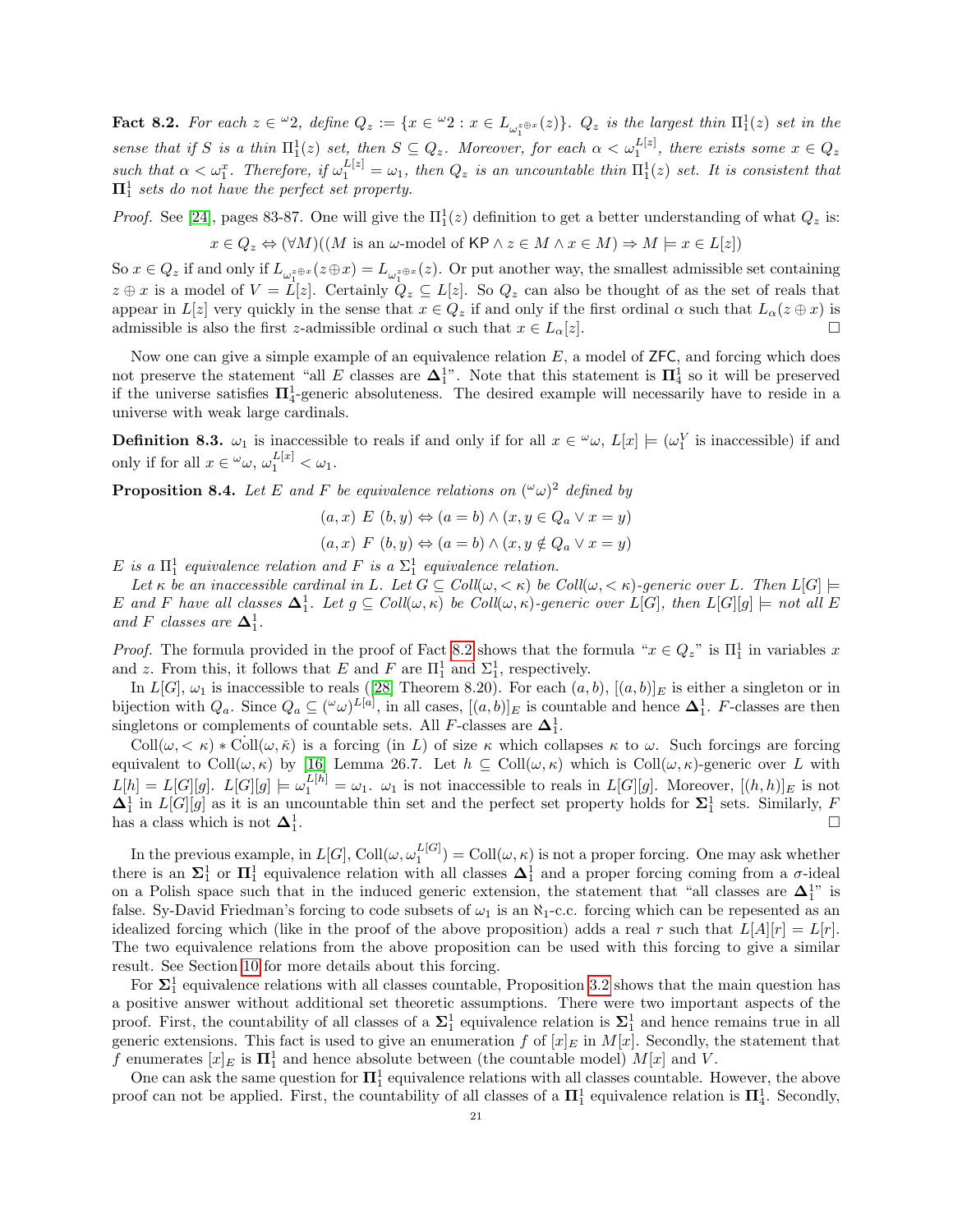the statement that some function f enumerates  $[x]_E$  is  $\mathbf{\Pi}^1_2$ ; hence, it does not necessarily persist from  $M[x]$ to  $V$ .

The  $\Pi_1^1$  equivalence relations where these issues are most perceptible are the equivalence relations E with all classes countable but for some x,  $L[x] \models [x]_E$  is uncountable. It is not provable that all E-classes are countable; however, all the E-classes are thin.

**Proposition 8.5.** Let A be a  $\mathbf{\Pi}^1_1$  set. The statement "A is thin" is  $\mathbf{\Pi}^1_2$ . Let E be a  $\mathbf{\Pi}^1_1$  equivalence relation. The statement "all E-classes are thin" is  $\Pi_2^1$ . Both of these statements are absolute to generic extensions.

Proof.

$$
(\forall T)(T \text{ is perfect tree } \Rightarrow ((\exists x)((\forall n)(x \upharpoonright n \in T) \land x \notin A)))
$$

 $(\forall x)(\forall T)(T \text{ is perfect tree } \Rightarrow ((\exists y)((\forall n)(y \upharpoonright n \in T) \land \neg(x \in y))))$ 

These two  $\Pi_2^1$  formulas are equivalent to "A is thin" and "all E classes are thin", respectively.

**Definition 8.6.** Let  $\Pi_1^{1 \text{ N}_0}$  denote the class of all  $\Pi_1^1$  equivalence relations with all classes countable defined on  $\Delta_1^1$  subsets of Polish spaces. Let  $\Pi_1^1$ <sup>thin</sup> denote the class of all  $\Pi_1^1$  equivalence relations with all classes thin defined on  $\mathbf{\Delta}^1_1$  subsets of Polish spaces.

**Theorem 8.7.** If  $\omega_1^L < \omega_1$ , then  $\Pi_1^1$  <sup>thin</sup>  $\rightarrow_{I_{meger}} \mathbf{\Delta}_1^1$ .

*Proof.* Let E be a  $\Pi_1^1$  equivalence relation. Fix a non-meager  $\Delta_1^1$  set B. Let  $\mathbb C$  denote Cohen forcing, i.e., finite partial functions from  $\omega$  into 2. Let U be the set of all constructible dense subsets of  $\mathbb{C}$ . Since  $\omega_1^L < \omega_1$ ,  $|U| = \aleph_0$ .

For a sufficiently large cardinal  $\Theta$ , let  $M \prec H_\Theta$  be a countable elementary substructure with  $B, \mathbb{P}_{I_\text{meager}}, \omega_1^L, U \in$  $M, \omega_1^L \subseteq M$ , and  $U \subseteq M$ . By Fact [2.4,](#page-3-0) let C be the set of  $\mathbb{P}_{I_{\text{meager}}}$ -generic over M reals in B.

Take  $x \in C$ . Since Cohen forcing C and  $\mathbb{P}_{I_{\text{meager}}}$  are forcing equivalent and  $U \subseteq M$ , x is also Cgeneric over L. Since  $\mathbb C$  satisfies the  $\aleph_1$ -chain condition,  $\omega_1^{L[x]} = \omega_1^L < \omega_1$ . Since  $\omega_1^L$  is countable in M,  $L_{\omega_1^{L[x]}}[x] = L_{\omega_1^{L}}[x] \subseteq M[x]$  and is countable there. Since  $[x]_E$  is thin,  $[x]_E \subseteq L_{\omega_1^{L[x]}}[x]$ . In  $M[x]$ , there is an enumeration  $f: \omega \to ([x]_E)^{M[x]}$ . The claim is that  $([x]_E)^{M[x]} = [x]_E$ : since  $([x]_E)^V \subseteq L_{\omega_1^{L[x]}}[x] \subseteq M[x]$ ,

 $M[x] \models y \ E \ x \Leftrightarrow (L[x])^{M[x]} \models y \ E \ x \Leftrightarrow L[x] \models y \ E \ x \Leftrightarrow V \models y \ E \ x, \text{ by Mostowski absoluteness.}$ 

Therefore, in V,  $[x]_E$  is  $\Delta_1^1(f)$  and  $f \in M[x]$ . By Lemma [7.4,](#page-18-3) there is some countable  $\alpha < \omega_1$ , such that  $E \restriction C = E_{\alpha} \restriction C$ . The latter is  $\Delta_1^1$ .

If  $\omega_1$  is inaccessible to reals, then  $\mathbf{\Pi}_1^1$ <sup>thin</sup> =  $\mathbf{\Pi}_1^1$ <sup>N<sub>0</sub></sup>. Familiar models that satisfy  $\omega_1$  is inaccessible to reals include generic extensions of the Lévy collapse of an inaccessible cardinal to  $\omega_1$ . Next, one will consider the main question for  $\Pi_1^1$ <sup> $\aleph_0$ </sup> in models of this type and obtain some improved consistency results.

The main large cardinal useful here is the remarkable cardinal isolated in [\[30\]](#page-28-18) to understand absoluteness for proper forcing in  $L(\mathbb{R})$ . It is a fairly weak large cardinal. Its existence is consistent relative to  $\omega$ -Erdös cardinals. If  $0^{\sharp}$  exists, then all Silver's indiscernibles are remarkable cardinals in L. Also if  $\kappa$  is a remarkable cardinal, then  $\kappa$  is a remarkable cardinal in  $L$ .

**Definition 8.8.** ([\[30\]](#page-28-18) Definition 1.1) A cardinal  $\kappa$  is a remarkable cardinal if and only if for all regular cardinals  $\theta > \kappa$ , there exists  $M, N, \pi, \sigma, \bar{\kappa}$  and  $\bar{\theta}$  such that the following holds:

- (i)  $M$  and  $N$  are countable transitive sets.
- (ii)  $\pi : M \to H_{\theta}$  is an elementary embedding.
- (iii)  $\pi(\bar{\kappa}) = \kappa$ .
- (iv)  $\sigma : M \to N$  is an elementary embedding with crit $(\sigma) = \bar{\kappa}$ .
- (v)  $\bar{\theta} = \text{ON} \cap M$ ,  $\sigma(\bar{\kappa}) > \bar{\theta}$ , and  $N \models \theta$  is a regular cardinal.
- (vi)  $M \in N$  and  $N \models M = H_{\theta}$ .

<span id="page-21-0"></span>Fact 8.9. (Schindler) Let  $\kappa$  be a remarkable cardinal in L. Let  $G \subseteq Coll(\omega, \langle \kappa \rangle)$  be  $Coll(\omega, \langle \kappa \rangle)$ -generic over L. Let  $\mathbb{P} \in L[G]$  be a proper forcing. Let  $H \subseteq \mathbb{P}$  be a  $\mathbb{P}$ -generic filter over  $L[G]$ . If  $x \in (\mathbb{P} \omega)^{L[G][H]}$ , then there exists a forcing  $\mathbb{Q} \in L_{\kappa}$  and a  $K \subseteq \mathbb{Q}$  in  $L[G][H]$  which is  $\mathbb{Q}$ -generic over L and  $x \in L[K]$ .

*Proof.* See [\[30\]](#page-28-18), Lemma 2.1.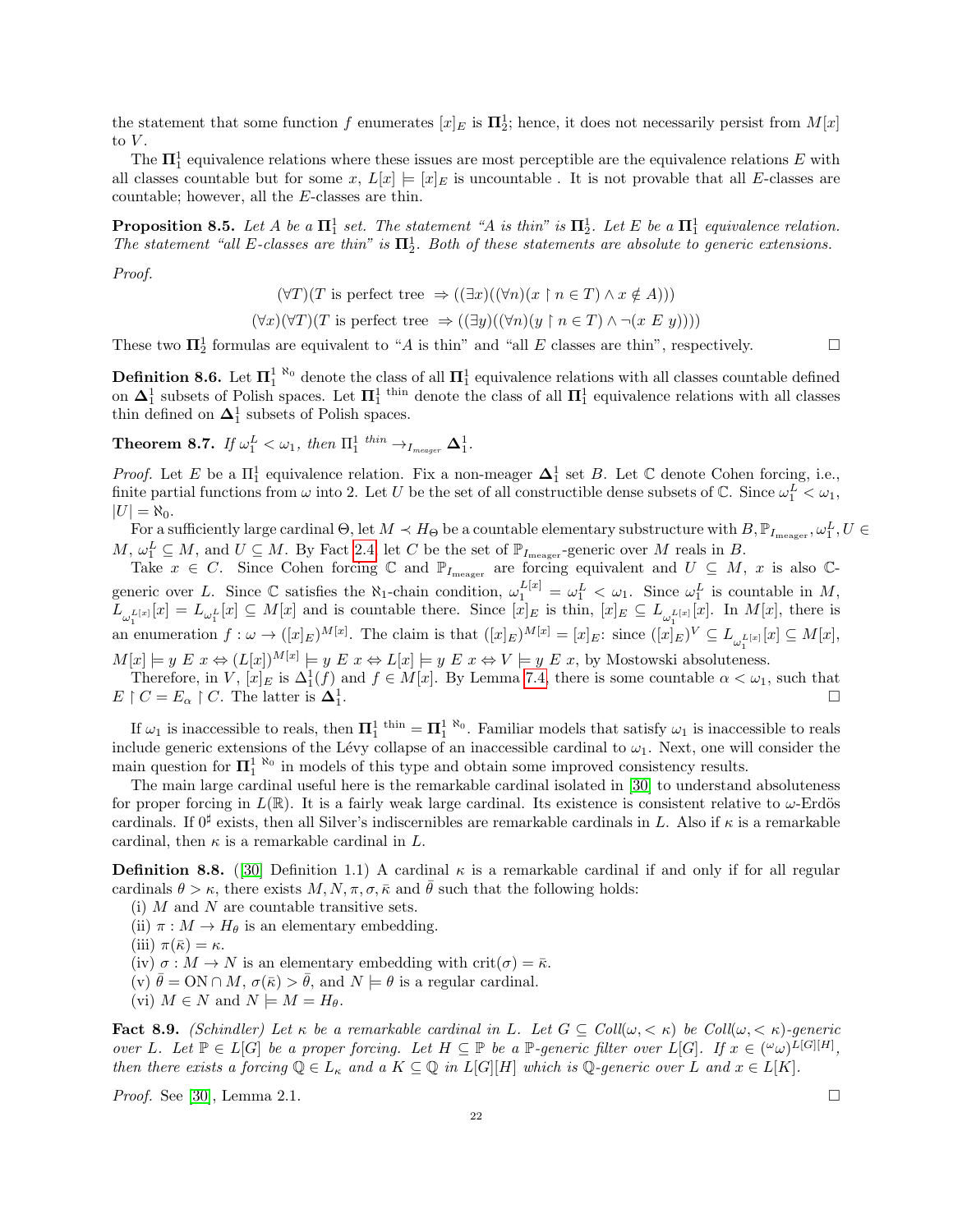<span id="page-22-0"></span>**Theorem 8.10.** Let  $\kappa$  be a remarkable cardinal in L. Let  $G \subseteq Coll(\omega, \langle \kappa \rangle)$  be Coll $(\omega, \langle \kappa \rangle)$  generic over L. In L[G], if I is a  $\sigma$ -ideal such that  $\mathbb{P}_I$  is proper, then  $\Pi_1^{1 \aleph_0} \rightarrow_I \Delta_1^1$ .

*Proof.* Working in  $L[G]$ , let E be an equivalence relation in  $\mathbf{\Pi}_1^{1 \text{ } \aleph_0}$ . For simplicity, assume E is  $\Pi_1^1$  (otherwise one should include the parameter defining  $E$  in all the discussions below). In particular, all  $E$ -classes are thin, and this statement will be absolute to all generic extensions.

Let B be an  $I^+$   $\Delta_1^1$  set. Let  $M \prec H_\Theta$  be a countable elementary substructure with  $\Theta$  a sufficiently large cardinal and  $B, \mathbb{P}_I, G \in M$ .  $H_{\Theta} = L_{\Theta}[G]$ . Therefore,  $M = L^M[G]$ . Note that from the point of view of M, G is  $L^M$  generic for  $\text{Coll}(\omega, <\kappa)^M$ . Using Fact [2.4,](#page-3-0) let  $C \subseteq B$  be the  $I^+$   $\Delta_1^1$  set of  $\mathbb{P}_I$ -generic over M reals in B.

Fix  $x \in C$ . Applying Fact [8.9](#page-21-0) in  $M[x] = L^M[G][x]$ , there exist some  $\mathbb{Q} \in (L_{\kappa})^M$  and  $K \subseteq \mathbb{Q}$  in  $M[x]$ which is Q-generic over  $L^M$  such that  $x \in L[K]$ . Since M satisfies  $\mathbb{Q} \in L_\kappa$  and  $\kappa$  is a remarkable cardinal (in particular inaccessible) in L, M thinks that  $\mathscr{P}^L(\mathbb{Q}) \in L_{\kappa}$ . Since  $M = L[G], M \models \mathscr{P}^L(\mathbb{Q})$  is countable. Let  $f:\omega\to\mathscr{P}^L(\mathbb{Q})$  be a function in M such that M thinks it surjects onto  $\mathscr{P}^L(\mathbb{Q})$ . Since  $M\prec (H_\Theta)^{L[G]}$ , f really is a surjection onto  $\mathscr{P}^L(\mathbb{Q})$  in the real universe  $L[G]$ . This establishes that  $\mathscr{P}^L(\mathbb{Q}) \subseteq M$ . In particular,  $\mathscr{P}^L(\mathbb{Q}) \subseteq L^M$ . This and the fact that K is generic over  $L^M$  imply that K is Q-generic over the real L. Since  $\mathbb{Q} \in L_{\kappa}$ , all cardinals of L greater than  $|\mathbb{Q}|$  are preserved in  $L[K]$ . Therefore,  $\omega_1^{L[x]} \leq \omega_1^{L[K]} \leq (|\mathbb{Q}|^+)^L$ . Since  $\mathbb{Q} \in M$  and  $M \models \mathbb{Q} \in L$ , there is some ordinal  $\alpha$  such that  $M \models L \models |\mathbb{Q}|^+ = \alpha$ . Because  $M \prec H_{\Theta}$ , the real universe  $L[G]$  satisfies  $L \models |\mathbb{Q}|^+ = \alpha$ . This establishes that  $(|\mathbb{Q}|^+)^L \in M$ . Since  $\mathbb{Q} \in L_{\kappa}$  and  $\kappa$  is inaccessible,  $(|\mathbb{Q}|^+)^L < \kappa$ . Since  $M = L^M[G]$ ,  $(|\mathbb{Q}|^+)^L$  is a countable ordinal in M. As shown above,  $\omega_1^{L[x]} < (|\mathbb{Q}|^+)^L$ , so in  $M$ ,  $\omega_1^{L[x]}$  is countable. Since  $[x]_E$  is thin,  $[x]_E \subseteq (\omega \omega)^{L[x]}$ . As  $\omega_1^{L[x]}$  is countable in  $M[x]$ ,  $M[x] \models [x]_E$  is countable. There exists some surjection  $h : \omega \to ([x]_E)^{M[x]}$ . The claim is that  $([x]_E)^{L[G]} = ([x]_E)^{M[x]}$ : since  $([x]_E)^{L[G]} \subseteq L_{\omega_1^{L[x]}}[x] \subseteq M[x], M[x] \models y \ E \ x \Leftrightarrow (L[x])^{M[x]} \models y \ E \ x \Leftrightarrow (L[x])^{L[G]} \models y \ E \ x \Leftrightarrow L[G] \models y \ E \ x,$ by Mostowski absoluteness.

Therefore, in  $L[G], [x]_E$  is  $\Delta_1^1(h)$  and  $h \in M[x]$ . By Lemma [7.4,](#page-18-3) there is a countable  $\alpha < \omega_1^{L[G]}$ , such that  $E \restriction C = E_{\alpha} \restriction C$ .  $E_{\alpha} \restriction C$  is  $\Delta_1^1$ .

It is now known that much more holds: in the model  $L[G]$  of Theorem [8.10,](#page-22-0) the main question has a positive answer for all equivalence relations  $E \in L(\mathbb{R})$  with all classes  $\Delta_1^1$ . See [\[6\]](#page-27-0). This shows that the consistency strength of a remarkable cardinal is an upper bound on the consistency strength of a positive answer to the main question for projective equivalence relations with all classes  $\Delta_1^1$ .

Using some well-known results of Kunen, a similar proof shows that the consistency of  $\Pi_1^{1 \aleph_0} \to_I \Delta_1^1$  for I such that  $\mathbb{P}_I$  is  $\aleph_1$ -c.c. follows from the consistency of a weakly compact cardinal.

<span id="page-22-2"></span>Fact 8.11. (Kunen) Let  $\kappa$  be a weakly compact cardinal. Let  $\mathbb P$  be a  $\kappa$ -c.c. forcing. Let  $G \subseteq \mathbb P$  be  $\mathbb P$ -generic over V. If  $x \in H_{\kappa}^{V[G]}$ , then there exists a forcing  $\mathbb{Q} \in V_{\kappa}$  and a  $K \subseteq \mathbb{Q}$  which is generic over V such that  $x \in V[K]$ .

*Proof.* This is due to Kunen. See [\[14\]](#page-28-19), Lemma 5.3 for a proof.  $\square$ 

<span id="page-22-3"></span>**Theorem 8.12.** Let  $\kappa$  be a weakly compact cardinal in L. Let  $G \subseteq Coll(\omega, \langle \kappa \rangle)$  be  $Coll(\omega, \langle \kappa \rangle)$ -generic over L. In L[G], if I is a  $\sigma$ -ideal such that  $\mathbb{P}_I$  is  $\aleph_1$ -c.c., then  $\Pi_1^{1 \aleph_0} \rightarrow_I \Delta_1^1$ .

Proof. Let  $\dot{\mathbb{P}}_I$  be a name for  $\mathbb{P}_I$  in  $L[G]$ . Coll $(\omega, < \kappa)$  satisfies the  $\kappa$ -chain condition. Since  $\aleph_1^{L[G]} = \kappa$ , for some  $p \in G$ ,  $p \Vdash_{\mathrm{Coll}(\omega,<\kappa)} \dot{\mathbb{P}}_I$  satisfies the  $\kappa$ -chain condition. By considering the forcing of conditions below p, one may as well assume  $p = 1_{\text{Coll}(\omega, < \kappa)}$ . Then  $\text{Coll}(\omega, < \kappa) * \dot{P}_I$  satisfies the  $\kappa$ -chain condition. Now use Fact [8.11](#page-22-2) and finish the proof much like in Theorem [8.10.](#page-22-0)  $\Box$ 

# 9.  $\Delta_2^1$  Equivalence Relations with all Classes  $\Delta_1^1$

<span id="page-22-1"></span>One can ask the same question for  $\Delta_2^1$  equivalence relations with all classes  $\Delta_1^1$ : If E is a  $\Delta_2^1$  equivalence relation with all classes  $\Delta_1^1$  and I is a  $\sigma$ -ideal such that  $\mathbb{P}_I$  is proper, does  $\{E\} \to_I \Delta_1^1$  hold?

It will be shown that in L there is a  $\Delta_2^1$  equivalence relation  $E_L$  such that  $\{E_L\} \to_I \Delta_1^1$  does not hold for any  $\sigma$ -ideal I.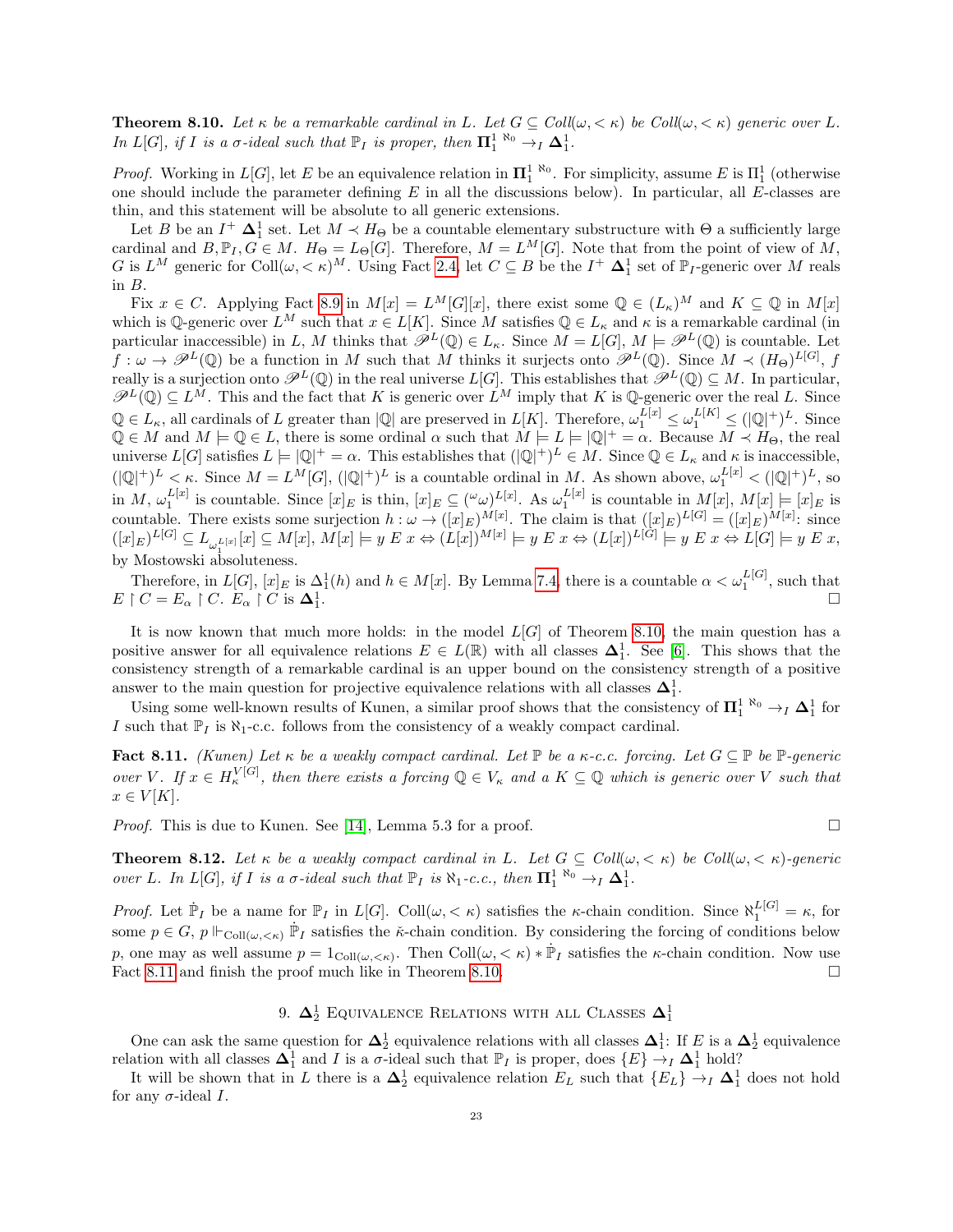<span id="page-23-1"></span>**Definition 9.1.** Let  $E_L$  be the equivalence relation defined on  $\omega_2$  by x  $E_L$  y if and only if

 $(\forall A)((A \text{ is a well-tounded model of KP} + V = L + INF) \Rightarrow (x \in A \Leftrightarrow y \in A))$ 

where INF asserts that  $\omega$  exists.  $E_L$  is a  $\Pi_2^1$  equivalence relation.

Here A is considered as a structure with domain  $\omega$ . As A thinks  $\omega$  exists, there is an isomorphic copy of  $\omega$  in A. The statement " $x \in A$ " should be understood using this copy of  $\omega$  in A.

Rather than  $KP + V = L$ , one could also use some  $\Upsilon + V = L$  where  $\Upsilon$  is a large enough fragment of ZFC to prove all the familiar properties about perfect sets and constructibility needed below. If one is willing to assume that there exists a transitive model of ZFC, then one can replace the above with  $ZFC + V = L$  and be in the familiar setting.

**Definition 9.2.** Assume  $V = L$ . Let  $\iota : \omega_2 \to \omega_1$  be the function such that  $\iota(x)$  is the smallest admissible ordinal  $\alpha$  such that  $x \in L_{\alpha}$ .

<span id="page-23-0"></span>**Proposition 9.3.** For all  $x, y \in \mathcal{L}2$ ,  $x E_L y$  if and only if  $\iota(x) = \iota(y)$ .

*Proof.* Assume  $\iota(x) = \iota(y)$ . Let A be a wellfounded model of KP + V = L such that  $x \in A$ . There is some  $\beta$ such that  $L_\beta$  is the Mostowski collapse of A.  $L_\beta$  is transitive and satisfies KP, so it is an admissible set.  $\beta$ is an admissible ordinal.  $\iota(x) \leq \beta$ .  $y \in L_{\iota(y)} = L_{\iota(x)} \subseteq L_{\beta}$ . So  $y \in A$ . Hence  $x \in A$  implies  $y \in A$ . By a symmetric argument,  $y \in A$  implies  $x \in A$ .  $x E_L y$ .

Assume x  $E_L$  y. Suppose  $\alpha < \omega_1$  with  $L_\alpha \models \mathsf{KP}$  and  $x \in L_\alpha$ . Since  $L_\alpha$  is countable, there is a countable structure A with domain  $\omega$  isomorphic to  $L_{\alpha}$ .  $A \models$  KP, A is an  $\omega$ -model, and  $x \in A$ .  $x E_L y$  implies that  $y \in A$ . Therefore,  $y \in L_{\alpha}$ . Hence  $\iota(x) \leq \iota(y)$ . By a symmetric argument,  $\iota(y) \leq \iota(x)$ .  $\iota(x) = \iota(y)$ .

Earlier drafts of this paper only asserted that  $E_L$  was  $\Pi_2^1$ . Drucker observed that a very similar equivalence relation to  $E_L$  was actually  $\Delta_2^1$ :

Proposition 9.4. (Drucker)  $E_L$  is  $\Delta_2^1$ .

Proof. The claim is that

 $x E_L y \Leftrightarrow H_{\aleph_1} \models (\exists M)((M \text{ is transitive}) \land (x, y \in M) \land (M \models \mathsf{KP} + \mathsf{V} = \mathsf{L}) \land (M \models \psi(x, y)))$ 

where

$$
\psi(x, y) \Leftrightarrow (\forall A)((A \text{ is transitive} \land A \models \mathsf{KP} + \mathsf{V} = \mathsf{L}) \Rightarrow (x \in A \Leftrightarrow y \in A))
$$

To see this:  $(\Rightarrow)$  By Proposition [9.3,](#page-23-0)  $\iota(x) = \iota(y)$ . Then  $H_{\aleph_1}$  satisfies the above formula using  $L_{\iota(x)}$ .

 $(\Leftarrow)$  Suppose  $\neg(x E_L y)$ . Let M witness the negation of the statement from Definition [9.1.](#page-23-1) Without loss of generality,  $\iota(x) < \iota(y)$ . By  $\Delta_1$  absoluteness, if  $H_{\aleph_1}$  thinks M is transitive and satisfies  $\mathsf{KP}+\mathsf{V}=\mathsf{L}$ , then M really is transitive and satisfies  $\mathsf{KP}+\mathsf{V}+\mathsf{L}$ . So  $M=L_\alpha$  for some  $\alpha<\omega_1$ . Since  $x, y\in M=L_\alpha, \alpha\geq\iota(y)$ . Then  $M \models \neg(\psi(x, y))$  since  $L_{\iota(x)} \in L_{\alpha} = M$ ,  $x \in L_{\iota(x)}$ , and  $y \notin L_{\iota(x)}$ .

 $\psi(x, y)$  is a first order formula in the language of set theory. First order satisfaction is  $\Delta_1$ . The above shows that x  $E_L$  y is equivalent to a formula which is  $\Sigma_1$  over  $H_{\aleph_1}$ . Hence  $E_L$  is  $\Sigma_2^1$ .

Assuming  $V = L$ , Proposition [9.3](#page-23-0) associates each  $E<sub>L</sub>$  class with a countable ordinals. This suggests that  $E_L$  is thin. However, the complexity of the statement that a particular  $\Delta_2^1$  equivalence relation is thin is beyond the scope of Shoenfield absoluteness. Therefore the usual argument of passing to a forcing extension satisfying  $\neg$ CH will not work. Morever,  $E_L$  looks quite different in models that do not satisfy  $V = L$ . Thinness will be proved more directly.

The following fact will be useful. It implies that if  $\alpha < \beta$  are admissible ordinals and a new real appears in  $L_\beta$  which was not in  $L_\alpha$ , then  $L_\alpha$  is countable from the view of  $L_\beta$ .

<span id="page-23-2"></span>**Fact 9.5.** If  $\omega < \alpha < \beta$  are admissible ordinals and  $({}^{\omega}2)^{L_{\beta}} \nsubseteq L_{\alpha}$ , then there is an  $f \in L_{\beta}$  such that  $f: \omega \to \alpha$  is a surjection. In particular,  $L_{\beta} \models |L_{\alpha}| = \aleph_0$ .

Proof. This is essentially a result of Putnam. Below, a brief sketch of the proof is given using some elementary fine structure theory. (See [\[17\]](#page-28-20), [\[29\]](#page-28-21), or [\[10\]](#page-28-22).)

Note that if  $\alpha$  is admissible, then  $\omega \cdot \alpha = \alpha$ . [\[17\]](#page-28-20) Lemma 2.15 shows that  $L_{\alpha} = J_{\alpha}$ , if  $\alpha$  is admissible.

Now suppose  $\alpha < \beta$  are admissible ordinals. Since  $({}^{\omega}2)^{J_{\beta}} \nsubseteq L_{\alpha}$ , there is some  $x \in \mathscr{P}(\omega)$  such that  $x \in J_{\beta}$ and  $x \notin J_\alpha$ . Then there is some  $\alpha < \gamma < \beta$  and some  $n \in \omega$  such that x is  $\Sigma_n$  definable over  $J_\gamma$  but not in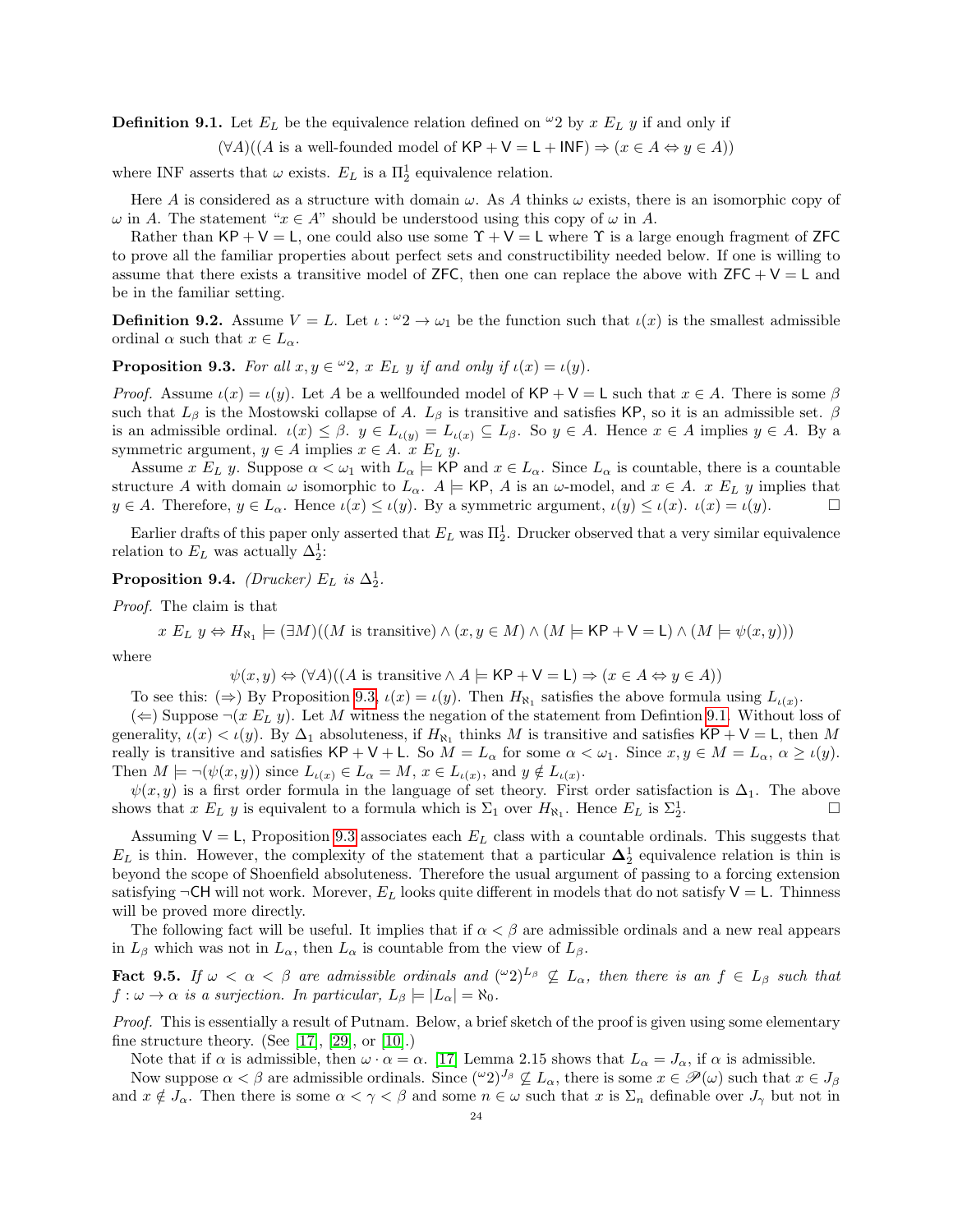$J_{\gamma}$ . [\[17\]](#page-28-20) Lemma 3.4 (i) shows that all  $J_{\gamma}$  are  $\Sigma_n$ -uniformizable for all n. Then [17] Lemma 3.1 can be applied to show that there is a  $\Sigma_n$  in  $J_\gamma$  surjection f of  $\omega$  onto  $J_\gamma$ . f is definable in  $J_\gamma$  and so  $f \in J_{\gamma+1} \subseteq J_\beta$ . Since  $J_{\alpha} \subseteq J_{\gamma}$ , using this f, one can construct a surjection in  $J_{\beta}$  from  $\omega$  onto  $J_{\alpha}$ .

<span id="page-24-2"></span>**Lemma 9.6.** Suppose  $\alpha$  is an ordinal such that there exists an  $x \in \mathcal{L}$  with  $\iota(x) = \alpha$ , then there exists a greatest  $\beta < \alpha$  such that there exists a  $y \in \mathcal{Q}$  with  $\iota(y) = \beta$ .

Proof. Fix an x such that  $\iota(x) = \alpha$ . If the result was not true, then there exists a sequences of reals  $(x_n : n \in \omega)$  such that  $\iota(x_n) < \alpha$  and  $\alpha = \lim_{n \in \omega} \iota(x_n)$ .  $L_{\iota(x)} = \bigcup_{n \in \omega} L_{\iota(x_n)}$ .  $x \in L_{\iota(x)}$ . This implies  $x \in L_{\iota(x_n)}$  for some  $n \in \omega$ . This contradicts  $\iota(x) = \alpha$  being the smallest admissible ordinal  $\gamma$  such that  $x \in L_{\gamma}$ .

**Proposition 9.7.** ( $V = L$ )  $E_L$  is a thin equivalence relation.

Proof. Let  $T \subseteq \langle \omega_2 \rangle$  be an arbitrary perfect tree. Let  $\alpha = \iota(T)$ .  $L_\alpha$  satisfies that there are no functions from  $\omega$  taking reals as images which enumerate all paths through T. By Lemma [9.6,](#page-24-2) let  $\beta < \alpha$  be greatest such that there is a y with  $\iota(y) = \beta$ . By Fact [9.5,](#page-23-2)  $L_{\alpha} \models |L_{\beta}| = \aleph_0$ . However, since  $L_{\alpha}$  satisfies no function from  $\omega$  into the reals enumerates the paths through T, there exists  $v, w \in L_{\alpha}$  such that in  $L_{\alpha}$ , v and w are paths through T and  $v, w \notin L_\beta$ . By the choice of  $\beta$ ,  $\iota(v) = \iota(w) = \alpha$ . By Proposition [9.3,](#page-23-0) v  $E_L$  w. By  $\Delta_1$ -absoluteness,  $v, w \in [T]$ . It has been shown that every perfect set has  $E_L$  equivalent elements.

<span id="page-24-3"></span>**Proposition 9.8.** If E is a thin equivalence relation with all classes countable, then for any  $\sigma$ -ideal I,  ${E} \rightarrow I \Delta_1^1$  fails.

*Proof.* Suppose there exists some  $\Delta_1^1$   $I^+$  B such that  $E \upharpoonright B$  is  $\Delta_1^1$ . By Silver's Dichotomy for  $\Pi_1^1$  equivalence relations, either  $E \upharpoonright B$  has countably many classes or a perfect set of pairwise E-inequivalent elements. The former is not possible since this would imply the  $I^+$  set B is a countable union of countable sets. The latter is also not possible since E is thin. Contradiction.

<span id="page-24-0"></span>**Theorem 9.9.** ( $V = L$ ) For any  $\sigma$ -ideal I on  $\omega_2$ ,  $\{E_L\} \rightarrow_I \Delta_1^1$  fails.

In particular in L,  $\Delta_2^1 \stackrel{\Delta_1^1}{\rightarrow}_I \Delta_1^1$  for  $\sigma$ -ideal I with  $\mathbb{P}_I$  proper is not true.  $(\Delta_2^1 \stackrel{\Delta_1^1}{\rightarrow}_I$  is the class of  $\Delta_2^1$  equivalence relation with all classes  $\Delta_1^1$ .)

*Proof.*  $E_L$  is thin and has all classes countable. Use Proposition [9.8.](#page-24-3)

A positive answer to the main question for  $\Delta_2^1$  equivalence relations with all classes  $\Delta_1^1$  is now known to follow from large cardinals. In fact, [\[8\]](#page-27-1) has shown that if there is a measureable cardinal above infinity many Woodin cardinals then a positive answer holds for all equivalence relations in  $L(\mathbb{R})$  with all classes  $\Delta_1^1$ .

#### 10. CONCLUSION

<span id="page-24-1"></span>This last section will put the results of this paper into perspective. Some questions will be raised and some speculations will be made.

Large cardinal assumptions were used throughout the paper to obtain a positive answer to the main question in its various forms. In the most general case for  $\Sigma_1^1$  or  $\Pi_1^1$  equivalence relations with all  $\Delta_1^1$ classes, iterability assumptions were used to get a positive answer. Iterability is a fairly strong large cardinal assumption: for example, it requires the universe to transcend  $L$  in a way set forcing extensions can never do.

However, this paper leaves open the possibility that even the most general form of this question for  $\Sigma_1^1$   $\Delta_1^1$ and  $\mathbf{\Pi}_{1}^{1}$   $\mathbf{\Delta}_{1}^{1}$  could be provable in just ZFC.

**Question 10.1.** Is it consistent (relative large cardinals) that there is a  $\sigma$ -ideal I on a Polish space with  $\mathbb{P}_I$ proper and  $E \in \Sigma_1^1 \stackrel{\Delta_1^1}{\longrightarrow}$  such that  $\{E\} \to_I \Delta_1^1$  is false?

Same question for  $\Pi_1^1 \stackrel{\Delta_1^1}{\longrightarrow}$ .

The results of this paper provide limitations to any attempt to produce a counterexample to a positive answer to the main question.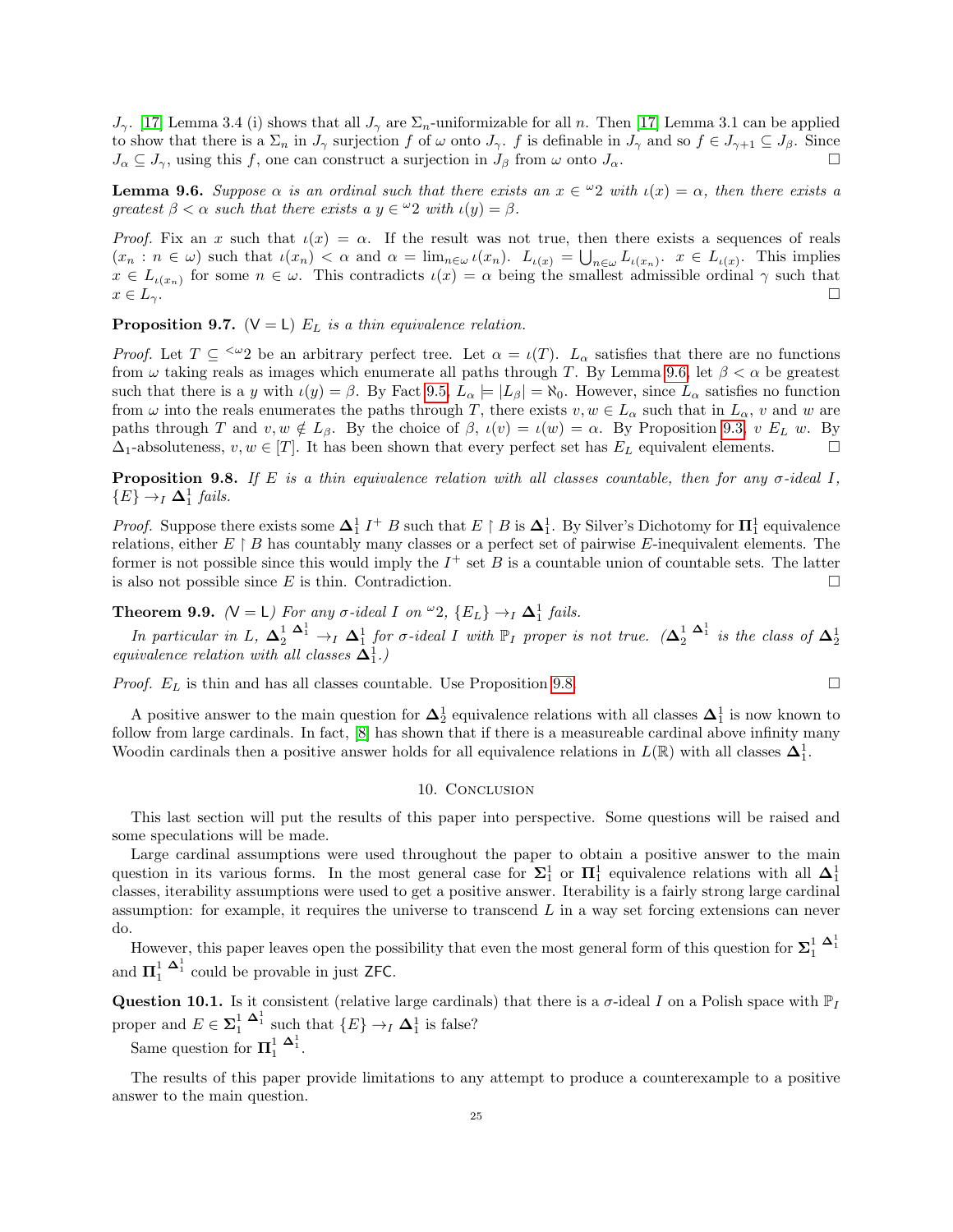The results of the paper seem to suggest a universe with few and very weak large cardinals is the ideal place to consider finding a counterexample. For example, Theorems [4.22](#page-13-0) and [7.12](#page-19-0) show that any universe that has sharps for sets in  $H_{(2^N0)^+}$  will always give a positive answer to the main question.

The following is perhaps the main open question:

Question 10.2. Is there a negative answer to the main question for the  $\Sigma_1^1$  or  $\Pi_1^1$  case in L?

Cohen forcing  $(\mathbb{P}_{I_{\text{meager}}})$  is perhaps the simpliest of all forcings. This paper leaves open the possibility that Cohen forcing in  $L$  could be used to produce a counterexample to the main question.

<span id="page-25-1"></span>Question 10.3. Can Cohen forcing (meager ideal) be used with some  $\Sigma_1^1$  or  $\Pi_1^1$  equivalence relation with all classes  $\mathbf{\Delta}^1_1$  to produce a counterexample to the main question?

Propositions [5.2](#page-14-3) and [5.4](#page-14-4) show that the ideal of countable sets (Sacks forcing) and the  $E_0$ -ideal (Prikry-Silver forcing) can never be used to produce a counterexample to the main question in the  $\Sigma_1^1$  case.

One of the most common forcing extensions in descriptive set theory is the extension by the (gentle) Lévy collapse Coll $(\omega, \langle \kappa \rangle)$ , where  $\kappa$  is some inaccessible cardinal. Here there is a partial answer to Question [10.3:](#page-25-1) Corollary [5.11](#page-15-1) shows that the meager ideal and null ideal can not be used in an extension by the Lévy collapse of an inaccessible to produce a counterexample to the main question in the  $\Sigma_1^1$  case. Moreover, Fact [5.14](#page-16-4) implies that these two ideals cannot be used for a counterexample if  $MA + \neg CH$  holds.

Propositions [3.2](#page-4-2) and [3.1](#page-4-1) assert that  $\Sigma^1_1$  equivalence relations with all classes countable or are  $\Delta^1_1$  reducible to orbit equivalence relations of Polish group actions cannot be used to show the consistency of a negative answer. One may suspect that an unusual  $\Sigma_1^1$   $\Delta_1^1$  equivalence relation may be necessary. Thin equivalence relations include somewhat unusual objects such as  $F_{\omega_1}$ ,  $E_{\omega_1}$ , and any potential counterexamples to Vaught's conjecture. However, Theorem [6.8](#page-17-0) shows that thin  $\Sigma_1^1$  equivalence relations have the strongest form of canonization in the sense that one of their classes is in  $I^+$ .

It seems that one has reached an impasse in regard to the main question for  $\Sigma_1^1$   $\Delta_1^1$ . There is a lack of interesting examples of  $\Sigma_1^1$   $\Delta_1^1$  equivalence relations which may be useful for producing a consistency result for a negative answer to the main question for  $\Sigma_1^1$   $\Delta_1^1$ .

Here is where  $\mathbf{\Pi}_{1}^{1}$   $\mathbf{\Delta}_{1}^{1}$  becomes much more interesting and provides a possible path forward. What appears to be promising is that  $\Pi_1^1$  equivalence relations seem to be much more suspectible to set theoretic assumptions.

One difficulty in producing the appropriate type of  $\Sigma_1^1$  equivalence relation is the requirement that all classes be  $\Delta_1^1$ . In the  $\Pi_1^1$  case, one situation in which this requirement is easily obtained is by considering  $\Pi_1^1$  equivalence relations with all classes thin and assume  $\omega_1$  is inaccessible to reals, i.e., the class  $\Pi_1^1$  <sup>thin</sup>.

Even in this case, one must still limit the universe to one in which only weak large cardinals exist: The easiest way to obtain  $\omega_1$  is inaccessible to real is via a Lévy collapse. Theorem [8.10](#page-22-0) shows that this attempt will never work if one uses a Lévy collapse extension of a remarkable cardinal. Moreover, Theorem [8.12](#page-22-3) shows that using  $\Pi_1^1$ <sup>thin</sup> with a  $\aleph_1$ -c.c. forcing will never work in a Lévy collapse extension of a weakly compact cardinal.

A closer look at the proofs of Lemmas [7.3](#page-18-2) and [7.4](#page-18-3) shows the following:

**Definition 10.4.** Let  $E \in \Pi_1^1$   $\Delta_1^1$ . Let  $r(x) = \min{\{\omega_1^z : [x]_E \text{ is } \Sigma_1^1(z)\}}$ .

**Proposition 10.5.** Let  $E \in \Pi_1^1$   $\Delta_1^1$  and I be a  $\sigma$ -ideal such that  $\mathbb{P}_I$  is proper. Suppose, for all  $B \in \mathbb{P}_I$ , there exists some  $C \subseteq B$  with  $C \in \mathbb{P}_I$  and  $\sup\{r(x) : x \in C\} < \omega_1$ . Then  $\{E\} \to_I \Delta^1$ .

Therefore, any counterexample to a positive answer for the main question for  $\Pi_1^1$   $\Delta_1^1$  must violate the hypothesis of this proposition. The next result gives a hypothetical condition under which this happens:

<span id="page-25-0"></span>**Proposition 10.6.** Suppose  $\omega_1$  is inaccessible to reals. Let I be a  $\sigma$ -ideal on a Polish space such that  $\mathbb{P}_I$  is proper and whenever g is  $\mathbb{P}_I$ -generic over V,  $V[g] = L[g]$ . Let  $E \in \Pi_1^1$  thin with the property that for all x,  $L[x] \models [x]_E$  is uncountable thin. Then for all  $C \in \mathbb{P}_I$ ,  $\sup\{r(x) : x \in C\} = \omega_1$ .

*Proof.* The first claim is that  $[x]_E$  can not be  $\Delta_1^1(z)$  for any z such that  $\omega_1^z < \omega_1^{L[x]}$ . (Note that  $\omega_1^z$  refers to the least z-admissible ordinal and  $\omega_1^{L[x]}$  is the least uncountable cardinal of  $L[x]$ .)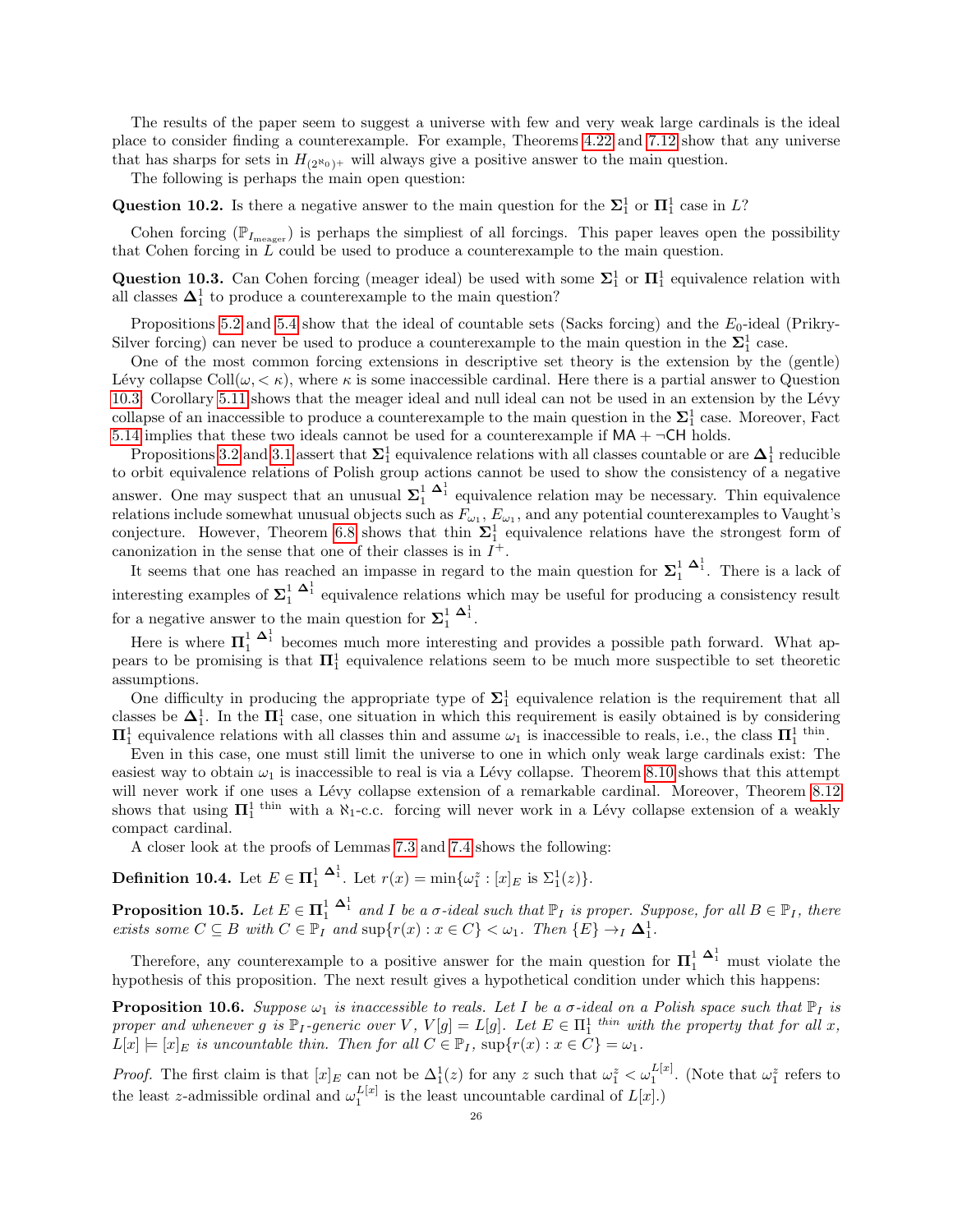Suppose otherwise:  $[x]_E$  is  $\Sigma_1^1(z)$  and  $\omega_1^z < \omega_1^{L[x]}$ . As in Lemma [7.3,](#page-18-2) define

$$
a E' b \Leftrightarrow (a \in [x]_E \land b \in [x]_E) \lor (a = b)
$$

 $E'$  is  $\Sigma_1^1(z)$ .  $E' \subseteq E$ . By the effective bounding theorem, there are some  $\alpha < \omega_1^z$  such that  $E' \subseteq E_\alpha$ . Now, applying Lemma [7.2](#page-18-1) in  $L[x]$  and the fact that  $\alpha < \omega_1^z < \omega_1^{L[x]}$ , there exists some  $\beta$  such that  $\alpha < \beta < \omega_1^{L[x]}$ <br>such that  $E_\beta$  is an equivalence relation. Using the argument in Lemma [7.3,](#page-18-2)  $[x]_E = [x]_{E_\beta}$ .  $E_\beta$  is any  $c \in \omega_2$  such that  $\text{ot}(c) = \beta$ . Since  $\beta < \omega_1^{L[x]}$ , there exists such a  $c \in L[x]$ . Hence  $[x]_{E_\beta}$  is  $\Delta_1^1(x, c)$ .

$$
V \models (\forall a)(a \ E \ x \Leftrightarrow a \ E_{\beta} \ x)
$$

Since  $x, c \in L[x]$  and this statement is  $\Pi_2^1(x, c)$ , by Schoenfield absoluteness

$$
L[x] \models (\forall a)(a \ E \ x \Leftrightarrow y \ E_{\beta} \ x)
$$

So  $L[x] \models [x]_E$  is  $\Delta_1^1$ . However, the assumption was that  $L[x] \models [x]_E$  is uncountable thin. ZFC proves that no  $\mathbf{\Delta}^1_1$  set can be uncountable thin. Contradiction. This proves the claim.

So now let  $\alpha < \omega_1$ . Let  $M \prec H_{\Theta}$  with  $\alpha \subseteq M$  and  $C, \mathbb{P}_I \in M$ . Note that  $\omega_1^M \geq \alpha$ . Let  $x \in C$  be  $\mathbb{P}_I$ generic over M. Then  $M[x] \models \omega_1^{L[x]} = \omega_1^{M[x]} = \omega_1^M \ge \alpha$ , using the fact that  $\mathbb{P}_I$  has the property  $V[g] = L[g]$ , wherever g is  $\mathbb{P}_I$  generic over V. Certainly, the real  $(\omega_1^{L[x]})^V$  is greater than or equal to  $(\omega_1^{L[x]})^M \geq \alpha$ . So  $\omega_1^{L[x]} \ge \alpha$ . By the claim above,  $r(x) \ge \alpha$ . Hence  $\sup\{r(x) : x \in C\} = \omega_1$ .

Note that if V satisfies  $\omega_1$  is inaccessible to reals and  $V[g] = L[g]$  whenever g is  $\mathbb{P}_I$ -generic over V, then " $\omega_1$  is inaccessible to reals" is not preserved into the extension  $V[g] = L[g]$ . Compare this to what happens in the Coll $(\omega, < \kappa)$  extension of L when  $\kappa$  is a remarkable cardinal in L (see Theorem [8.10\)](#page-22-0).

Given this result, the natural questions are whether such an ideal exists and whether such a  $\Pi_1^1$ <sup>thin</sup> equivalence relation exists.

First consider the following: Suppose  $\kappa \in L$  and  $\kappa$  is not Mahlo in L. Let  $G \subseteq \text{Coll}(\omega, \langle \kappa \rangle)$ . In  $L[G],$  $\omega_1^{L[G]}$  is not Mahlo and  $L[G]$  satisfies  $\omega_1$  is inaccessible to reals. By [\[28\]](#page-28-8) Exercise 8.7, there is an  $A \subseteq \omega_1$  in  $L[G]$ , which is reshaped, i.e., for all  $\xi < \omega_1$ ,  $L[A \cap \xi] \models |\xi| = \aleph_0$ . Since  $L[A] \subseteq L[G]$ ,  $\omega_1^{L[A]} \leq \omega_1^{L[G]}$ . Since A is reshaped,  $L[A] \models \omega_1^{L[A]} \geq \omega_1^{L[G]}$ . So  $\omega_1^{L[A]} = \omega_1^{L[G]}$ . Since  $L[G]$  satisfies  $\omega_1$  is inaccessible to reals,  $L[A]$ also satisfies  $\omega_1$  is inaccessible to reals.

In [\[13\]](#page-28-23) Section 1, it is shown that in  $L[A]$ , where A is a reshaped subset of  $\omega_1$ , there is an  $\aleph_1$ -c.c. forcing which adds a real g such that  $L[A][g] = L[g]$ . This forcing consists of perfect trees. By [\[34\]](#page-28-0) Corollary 2.1.5, there is a  $\sigma$ -ideal  $I_F$  such that  $\mathbb{P}_{I_F}$  is forcing equivalent to Sy-David Friedman's forcing to code subsets of  $\omega_1$ . In  $L[A], I_F$  would be a  $\sigma$ -ideal that satisfies the property of Proposition [10.6.](#page-25-0)

It is not known whether  $\sup\{r(x): x \in C\} = \omega_1$  for all  $I^+$  set C is enough for a negative answer to the main question for  $\Pi_1^1$ <sup>thin</sup>. It could be possible that there is a C such that for all  $x \in C$ ,  $[x]_E$  is very complicated as  $x$  ranges over  $C$ , but  $C$  consists of pairwise  $E$ -inequivalent elements (or even  $C$  is a single  $E$ -class).

In L, Jensen's minimal nonconstructible  $\Delta_3^1$  real forcing (see [\[18\]](#page-28-24) and [\[16\]](#page-28-17), Chapter 28) is also a forcing consisting of perfect trees. Again by [\[34\]](#page-28-0) Corollary 2.1.5, there is a  $\sigma$ -ideal  $I_J$  such that  $\mathbb{P}_{I_J}$  is forcing equivalent to Jensen's forcing.  $\mathbb{P}_{I_J}$  is  $\aleph_1$ -c.c. by [\[16\]](#page-28-17) Lemma 28.4. Moreover, by [16] Corollary 28.6, if g, h are  $\mathbb{P}_{I_J}$ -generic over L, then  $g \times h$  is  $\mathbb{P}_{I_J} \times \mathbb{P}_{I_J}$  generic over L. Hence, below any B such that  $B \Vdash_{\mathbb{P}_{I_J}} (x_{\text{gen}})_{\text{left}}$  (or  $B \Vdash_{\mathbb{P}_{I_J}} \neg((x_{\text{gen}})_{\text{left}} E (x_{\text{gen}})_{\text{right}})$ ), if C is the  $I^+$  set of  $\mathbb{P}_{I_J}$ -generic real over M in B (for some  $M \prec H_{\Theta}$ ), then B consists of pairwise E-inequivalent (or pairwise E-equivalent) reals. But of course, this example does not satisfy all of the conditions of Proposition [10.6.](#page-25-0)

It is not known whether the  $\Pi_1^1$ <sup>thin</sup> equivalence relations needed in Proposition [10.6](#page-25-0) exist.

<span id="page-26-1"></span>**Question 10.7.** Let  $\kappa$  be inaccessible but not Mahlo in L. Suppose  $G \subseteq \text{Coll}(\omega, \langle \kappa \rangle)$  be generic over L. Let  $A \subseteq \omega_1$  with  $A \in L[G]$  be a reshaped subset of  $\omega_1$ . Then is there a  $\Pi_1^1$  equivalence relation E such that for all  $x \in (\omega \omega)^{L[A]}, L[x] \models [x]_E$  is uncountable thin?

This leads to an interesting related question about whether it is possible to partition  $\omega_{\omega}$  in a  $\Pi_1^1$  way into  $\Pi^1_1$  pieces that are all uncountable thin:

<span id="page-26-0"></span>Question 10.8. In L, is there a  $\Pi_1^1$  equivalence relation E such that  $L \models (\forall x)([x]_E$  is uncountable thin)?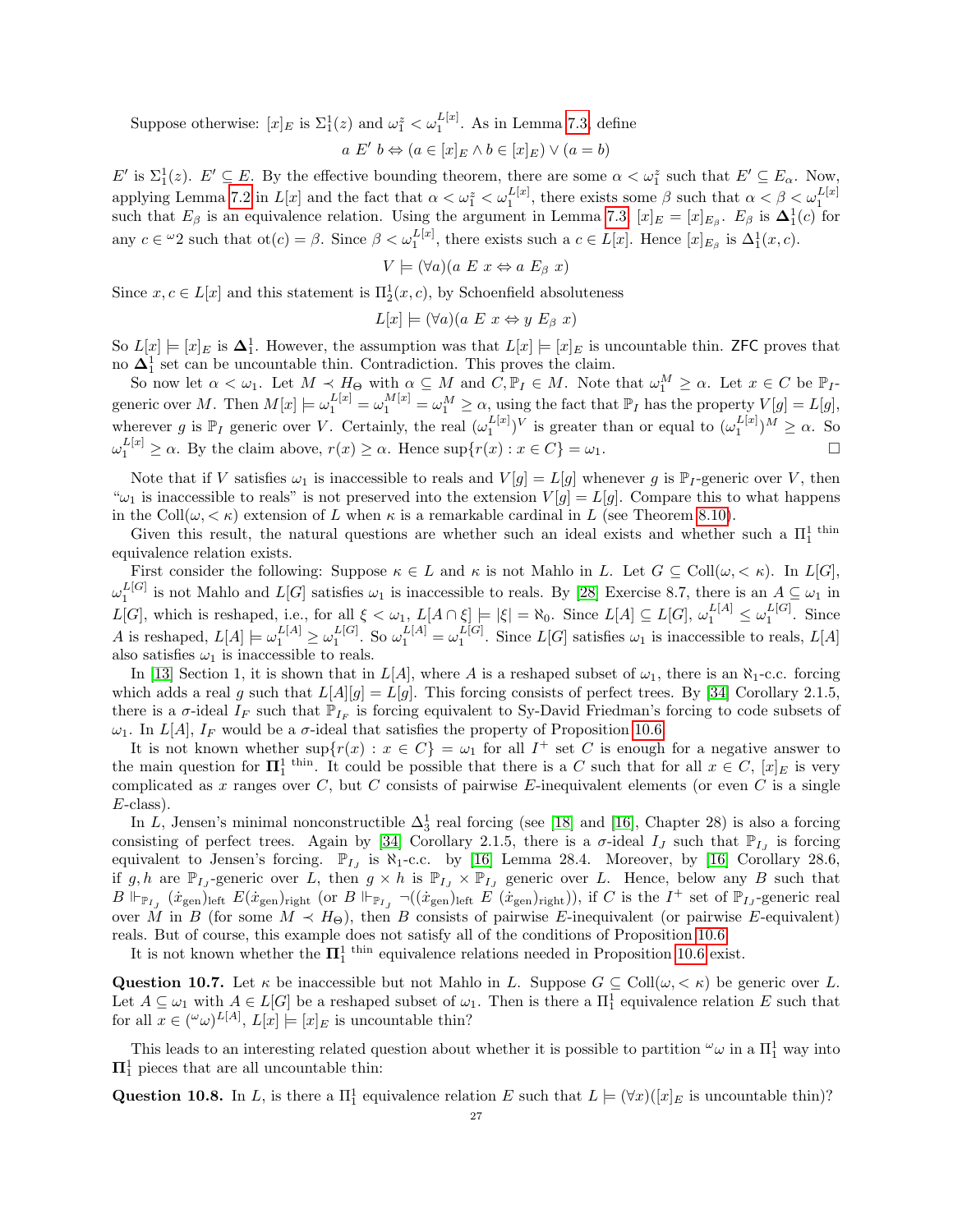Sy-David Friedman has communicated to the author a solution to this last question. See the appendix below for more information.

### 11. Appendix

This appendix includes some remarks of Sy-David Friedman.

Sy-David Friedman and Törnquist, using some ideas of Miller and Conley, have given a solution to Question [10.8.](#page-26-0)

<span id="page-27-8"></span>**Theorem 11.1.** (Friedman, Törnquist) In L, there exists a  $\mathbf{\Pi}^1_1$  equivalence relation E such that  $L \models$  $(\forall x)(x|_E)$  is uncountable thin.

*Proof.* E will be an equivalence relation on R. Consider R with its usual Q-vector space structure. By [\[21\]](#page-28-25) Exercise 19.2 (i), let C be a perfect  $\Pi_1^0$  Q-linearly independent set of reals. Let  $P \subseteq C$  be an uncountable thin  $\Pi_1^1$  subset. Let  $\langle C \rangle$  and  $\langle P \rangle$  denote the additive subgroups of R generated by C and P, respectively.

Since C consists of Q-linearly independent reals, each element of  $\langle C \rangle$  has a unique representation as Zlinear combinations of elements of C. By Lusin-Novikov (countable section) uniformization,  $\langle C \rangle$  is  $\Delta_1^1$ . Also by Lusin-Novikov, there is a  $\Delta_1^1$  function  $\Phi$  on R such that if  $r \in \langle C \rangle$ , then  $\Phi(r)$  is a representation of r as a Z-linear combination of elements of C, and if  $r \notin \langle C \rangle$ , then  $\Phi(r)$  is some default value.

Then  $\langle P \rangle$  has the following definition:  $r \in \langle P \rangle$  if and only if  $r \in \langle C \rangle$  and  $\Phi(r)$  consists of only elements from P. The latter is  $\Pi_1^1$ . Hence  $\langle P \rangle$  is a coanalytic subgroup of R.

By definition,  $\langle P \rangle$  is the set of Z-linear combinations of elements of P. Since P is thin, by Mansfield-Solovay, P consists entirely of constructible reals. In particular, in any forcing extension  $L[G]$  of L,  $P^L =$  $P^{L[G]}$ . So,  $\langle P \rangle^{L[G]}$  consists of Z-linear combinations of elements of  $P^{L[G]} = P^L$ . Hence,  $\langle P \rangle^{L[G]} = \langle P \rangle^L$ . If  $\langle P \rangle^L$  had a perfect subset, then by Schoenfield's absoluteness,  $\langle P \rangle^{L[G]}$  would have a perfect subset. If G was generic for a forcing which makes  $(2^{\aleph_0})^{L[G]} > \aleph_1^L$ , then  $|\langle P \rangle|^{L[G]} = (2^{\aleph_0})^{L[G]} > \aleph_1^L = |\langle P \rangle|^L$ . This contradicts  $\langle P \rangle^{L[G]} = \langle P \rangle$ . This shows that in L,  $\langle P \rangle$  is uncountable thin.

Let E be the coset equivalence relation of  $\mathbb{R}/\langle P \rangle$ :  $r \to s \Leftrightarrow (r-s) \in \langle P \rangle$ . E is  $\Pi_1^1$ . For all  $r$ ,  $[r]_E$  is in bijection with  $\langle P \rangle$ . Hence  $[r]_E$  is uncountable thin.

At the time of asking Question [10.8,](#page-26-0) there was hope that any natural constructibly coded  $\mathbf{\Pi}^1_1$  equivalence relation which witnessed a positive answer to Question [10.8](#page-26-0) would also serve as a witness to a positive answer to Question [10.7.](#page-26-1)

Unfortunately, the equivalence relation  $E$  of Theorem [11.1](#page-27-8) does not work. The definition of  $E$  has a particular constructibly coded thin  $\mathbf{\Pi}^1_1$  group built into it. E, as a coset relation, copies this thin uncountable (in L) set throughout the reals. Now suppose V is some universe such that  $\omega_1^L < \omega_1^V$ . In V, choose some  $z \in \mathbb{R}$  such that  $L[z] \models \omega_1^L < \omega_1$ . Since  $[z]_E$  is in bijection with  $\langle P \rangle$  (which is in bijection with  $\omega_1^L$ ),  $L[z] \models [z]_E$  is countable.

It seems any possible solution to Question [10.7](#page-26-1) will need to be defined without using any explicit definition of a thin  $\mathbf{\Pi}^1_1$  set.

#### **REFERENCES**

- <span id="page-27-5"></span>1. Arthur W. Apter, Victoria Gitman, and Joel David Hamkins, Inner models with large cardinal features usually obtained by forcing, Arch. Math. Logic 51 (2012), no. 3-4, 257–283. MR 2899691
- <span id="page-27-4"></span>2. Joan Bagaria and Sy D. Friedman, Generic absoluteness, Proceedings of the XIth Latin American Symposium on Mathematical Logic (M´erida, 1998), vol. 108, 2001, pp. 3–13. MR 1819046 (2002g:03098)
- <span id="page-27-3"></span>3. John P. Burgess, Descriptive set theory and infinitary languages, Zb. Rad. Mat. Inst. Beograd (N.S.) 2(10) (1977), 9–30, Set theory, foundations of mathematics (Proc. Sympos., Belgrade, 1977). MR 0497917 (58 #16131)
- <span id="page-27-7"></span>4. \_\_\_\_, Effective enumeration of classes in a  $\Sigma_1^1$  equivalence relation, Indiana Univ. Math. J. 28 (1979), no. 3, 353–364. MR 529670 (80f:03053)
- <span id="page-27-6"></span>5. Andrés Eduardo Caicedo and Ralf Schindler, Projective well-orderings of the reals, Arch. Math. Logic 45 (2006), no. 7, 783–793. MR 2266903 (2008b:03068)
- <span id="page-27-0"></span>6. William Chan, Canonicalization by absoluteness, Notes.
- <span id="page-27-2"></span>7. William Chan, The countable admissible ordinal equivalence relation, Ann. Pure Appl. Logic 168 (2017), no. 6, 1224–1246. MR 3628272
- <span id="page-27-1"></span>8. William Chan and Menachem Magidor, When an Equivalence Relation with All Borel Classes will be Borel Somewhere?, ArXiv e-prints (2016).